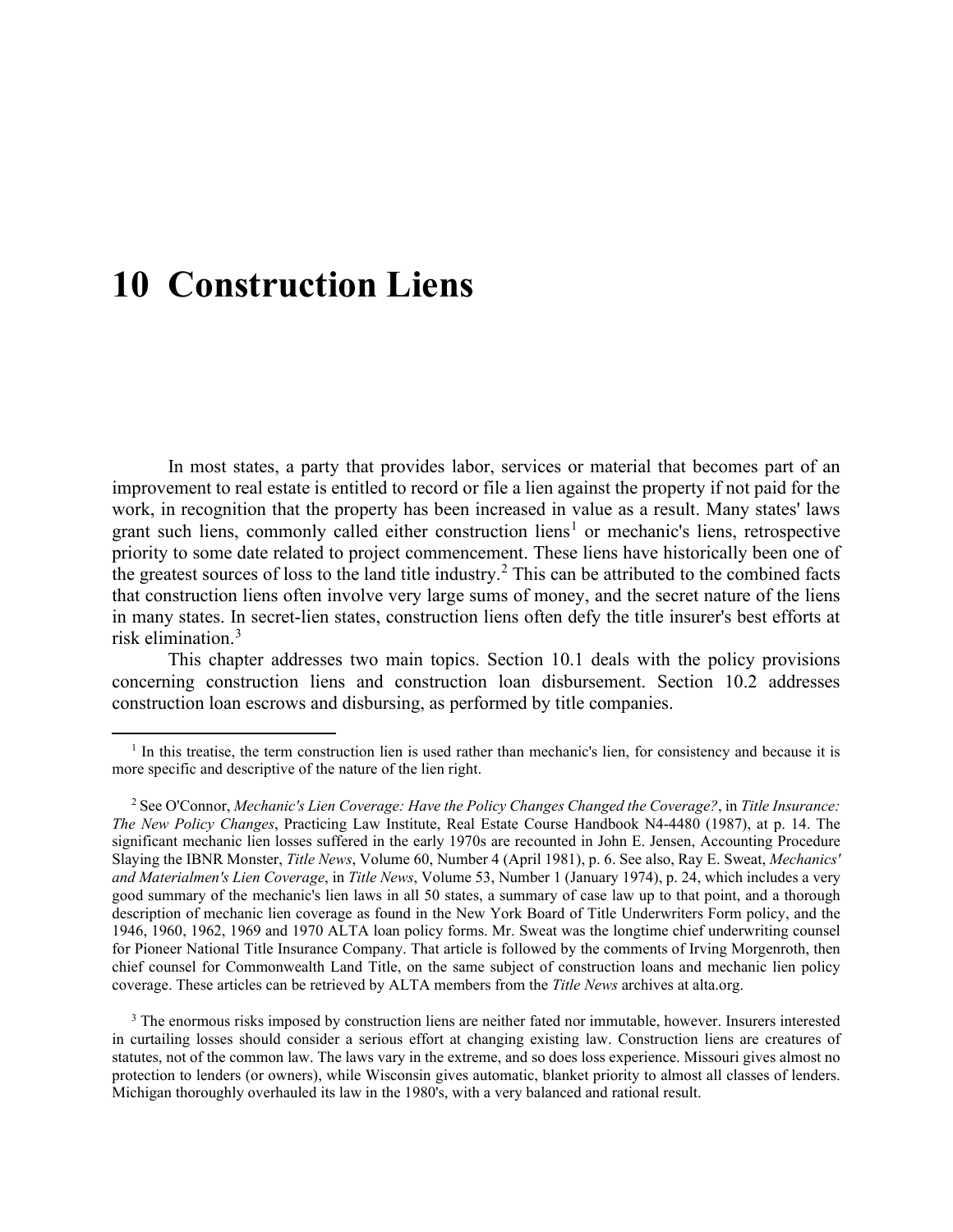# **10.1 Construction Lien Policy Coverage**

The loan policy contains a series of provisions which fit together to establish the scope of this coverage. The construction lien provisions of the policy have been much discussed by scholars.<sup>[4](#page-1-0)</sup> The provisions concerning liens and construction liens that are found in the ALTA Loan policies are the following:

- 1. Covered Risk 2, which indemnifies the insured against loss caused by "[a]ny defect in or lien or encumbrance on the Title," and Covered Risk 10, which indemnifies against the "lack of priority of the lien of the Insured Mortgage upon the Title over any other lien or encumbrance."
- 2. Covered Risk 11 indemnifies the insured lender against a construction lien that obtains priority over the insured mortgage, whether recorded before or after the date of policy, if the lien is for work contracted for or commenced before the policy date, or after policy date if the work is financed at least in part by loan funds secured by the insured mortgage.<sup>[5](#page-1-1)</sup>
- 3. These Covered Risks may be negated by a Schedule B exception for construction

<span id="page-1-1"></span> 5 Covered Risk 11(a) of the 2006 ALTA Loan policy indemnifies the insured against loss due to "[t]he lack of priority of the lien of the Insured Mortgage upon the Title (a) as security for each and every advance of proceeds of the loan secured by the Insured Mortgage over any statutory lien for services, labor, or material arising from construction of an improvement or work related to the Land when the improvement or work is either (i) contracted for or commenced on or before Date of Policy; or (ii) contracted for, commenced, or continued after Date of Policy if the construction is financed, in whole or in part, by proceeds of the loan secured by the Insured Mortgage that the Insured has advanced or is obligated on Date of Policy to advance… ." A very similar provision is found in Covered Risk 7 of the 1992 ALTA Loan policy. Although the phrase "statutory lien for services, labor, or material arising from construction of an improvement" could be reasonably understood to refer only to construction or mechanic's liens, several insureds have asserted that the phrase is broader. In *BV Jordanelle, LLC v. Old Republic Nat'l Title Ins. Co*., 2015 WL 4647894 (D. Utah 2015) (unpublished), the court rejected the insured's argument that the phrase "statutory lien" could include taxes imposed under the auspices of a special taxing district. In *380 Kings Highway, LLC v. Fidelity Nat'l Title Ins. Co*., 2011 WL 6182117 (N.Y.Sup.), 2011 N.Y. Slip Op. 52223(U) (unpublished), a New York form of endorsement that uses the same phrasing as Covered Risk 11 concerning "statutory liens" was found to affirmatively protect against a municipal emergency repair lien for repairs done to a building. The *380 Kings Highway* decision ignored substantial evidence that the endorsement was not intended to encompass municipal repair liens, including *Cole v. Home Title Guar. Co*., 29 A.D.2d 552, 285 N.Y.S.2d 914 (N.Y.App.Div. 1967), which said that a tax assessment is not a construction lien and does not fall under the "statutory lien" coverage of the policy.

<span id="page-1-0"></span> <sup>4</sup> Construction lien policy coverage is analyzed in Jones & Maessell, *Mechanic's Lien Title Insurance Coverage for Construction Projects*, 16 Real Estate L.J. 291 (1988); Urban, *Future Advances and Title Insurance Coverage*, 15 Wake Forest L. Rev. 329 (1979); Jordan, *Mechanics' Lien Coverage*, Practicing Law Institute, Real Estate Course Handbook (1988); Bohan, *Mechanics' Lien Coverage in Title Insurance Policies*, in *Attorneys' Role in Title Insurance*, A.B.A. Real Property & Trust Section, (1990); Sweat, *Obligatory Advances: Mechanics' Liens and the 1987 Loan Policy*, Practicing Law Institute, Real Estate Course Handbook (1988); O'Connor, *Mechanic's Lien Coverage: Have the Policy Changes Changed the Coverage?*, in *Title Insurance: The New Policy Changes*, Practicing Law Institute, Real Estate Course Handbook N4-4480 (1987); J. Patterson, *Title Insurance and Mechanic's Liens*, 5 A.B.A. Real Property Financing Newsletter 20 (1985); and Joyce Palomar, *Title Insurance Law*, § 5.16.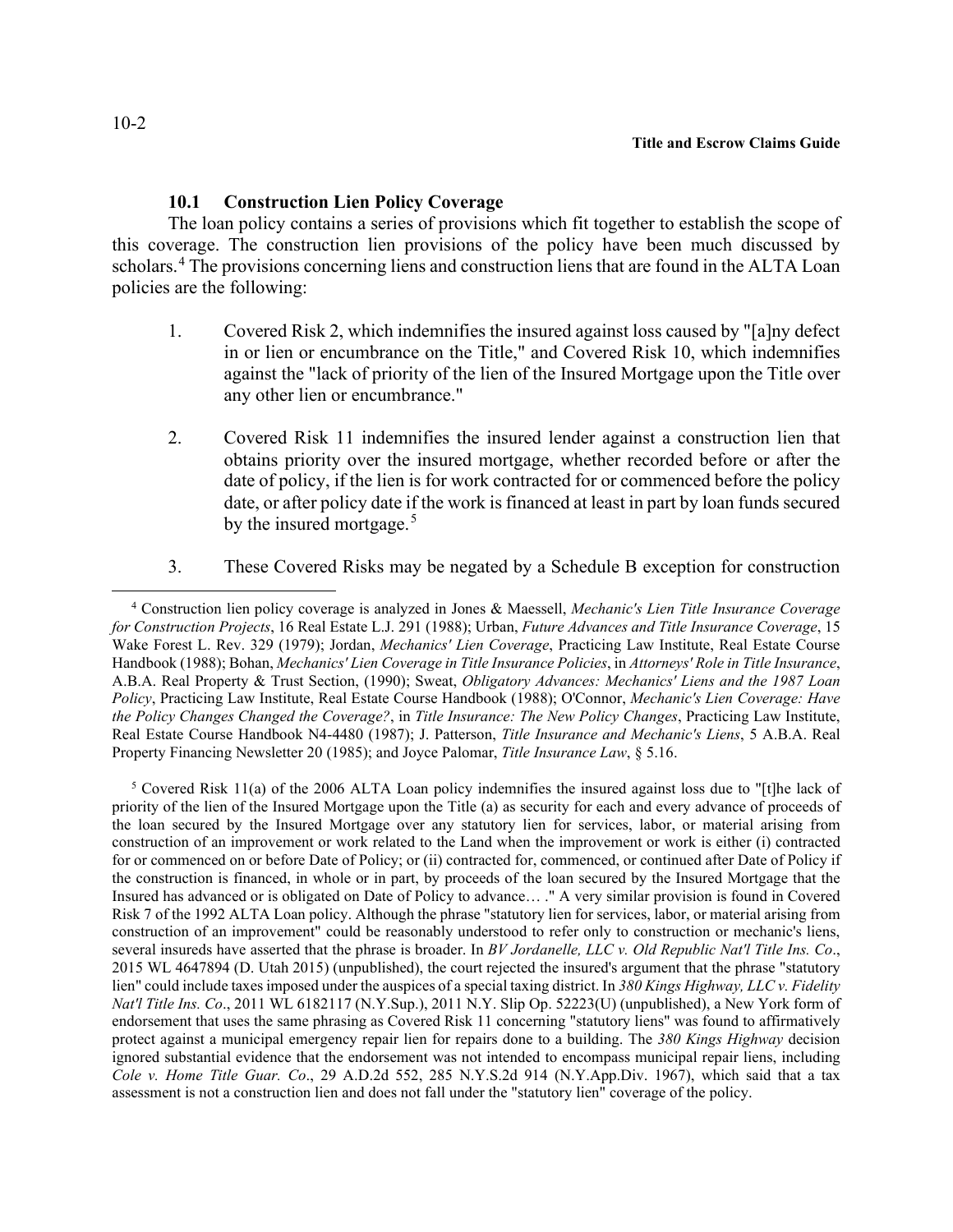liens and inchoate construction lien rights.<sup>[6](#page-2-0)</sup>

- 4. Liens attaching after the date of policy are excluded from coverage under the postpolicy exclusion. [7](#page-2-1)
- 5. Certain actions by the insured lender may be deemed to have been created, suffered, assumed or agreed to by it, thus negating construction lien coverage.<sup>[8](#page-2-2)</sup>
- 6. Construction liens arising from projects contracted for or commenced after the date of policy and not financed in whole or in part by the insured mortgage loan are excluded.<sup>[9](#page-2-3)</sup>
- 7. Some versions of the ALTA Loan policy do not insure the priority of construction advances made after the date of policy for which the lender was not obligated on date of policy.<sup>[10](#page-2-4)</sup>
- 8. The policy may contain one or more endorsements modifying the policy's terms as stated above. $11$

<span id="page-2-1"></span><sup>7</sup> Exclusion 3(d) of the 2006 ALTA Loan policy removes from coverage "[d]efects, liens, encumbrances, adverse claims or other matters: … (d) attaching or created subsequent to Date of Policy (however, this does not modify or limit the coverage provided under Covered Risk 11, 13, or 14)… .

<span id="page-2-2"></span> 8 Exclusion 3(a) of the 2006 ALTA Loan policy removes from coverage "[d]efects, liens, encumbrances, adverse claims or other matters: … (a) created, suffered, assumed or agreed to by the Insured Claimant… ." See §10.1.4 for a discussion of the application of this exclusion.

<span id="page-2-3"></span><sup>9</sup> The 1992 ALTA Loan policy contained Exclusion 6, for "[a]ny statutory lien for services, labor or materials (or the claim of priority of any statutory lien for services, labor or materials over the lien of the insured mortgage) arising from an improvement or work related to the land which is contracted for and commenced subsequent to Date of Policy and is not financed in whole or in part by proceeds of the indebtedness secured by the insured mortgage which at Date of Policy the insured has advanced or is obligated to advance." The 2006 ALTA Loan policy does not contain a corresponding exclusion.

<span id="page-2-4"></span><sup>10</sup> Conditions & Stipulations  $\frac{10}{8}$  (d), which appeared in the 1987, 1990 and 1992 versions of the ALTA Loan policy, provided: "The Company shall not be liable for: ... (ii) construction loan advances made subsequent to Date of Policy, except construction loan advances made subsequent to Date of Policy for the purpose of financing in whole or in part the construction of an improvement to the land which at Date of Policy were secured by the insured mortgage and which the insured was and continued to be obligated to advance at and after Date of Policy." This provision is discussed at §10.1.4. The 2006 ALTA Loan policy does not contain a corresponding provision, but rather in the definition of "Indebtedness" it includes "(iii) the construction loan advances made subsequent to Date of Policy for the purpose of financing in whole or in part the construction of an improvement to the Land or related to the Land that the Insured was and continued to be obligated to advance at Date of Policy and at the date of the advance… ."

<span id="page-2-5"></span><sup>11</sup> See §10.1.4 for a discussion of the so-called pending disbursement endorsement, including the ALTA 32 and 33

<span id="page-2-0"></span> <sup>6</sup> The ALTA-promulgated construction lien exception removes coverage as to "[a]ny lien or right to a lien, for services, labor, or material heretofore or hereafter furnished, imposed by law and not shown by the public records."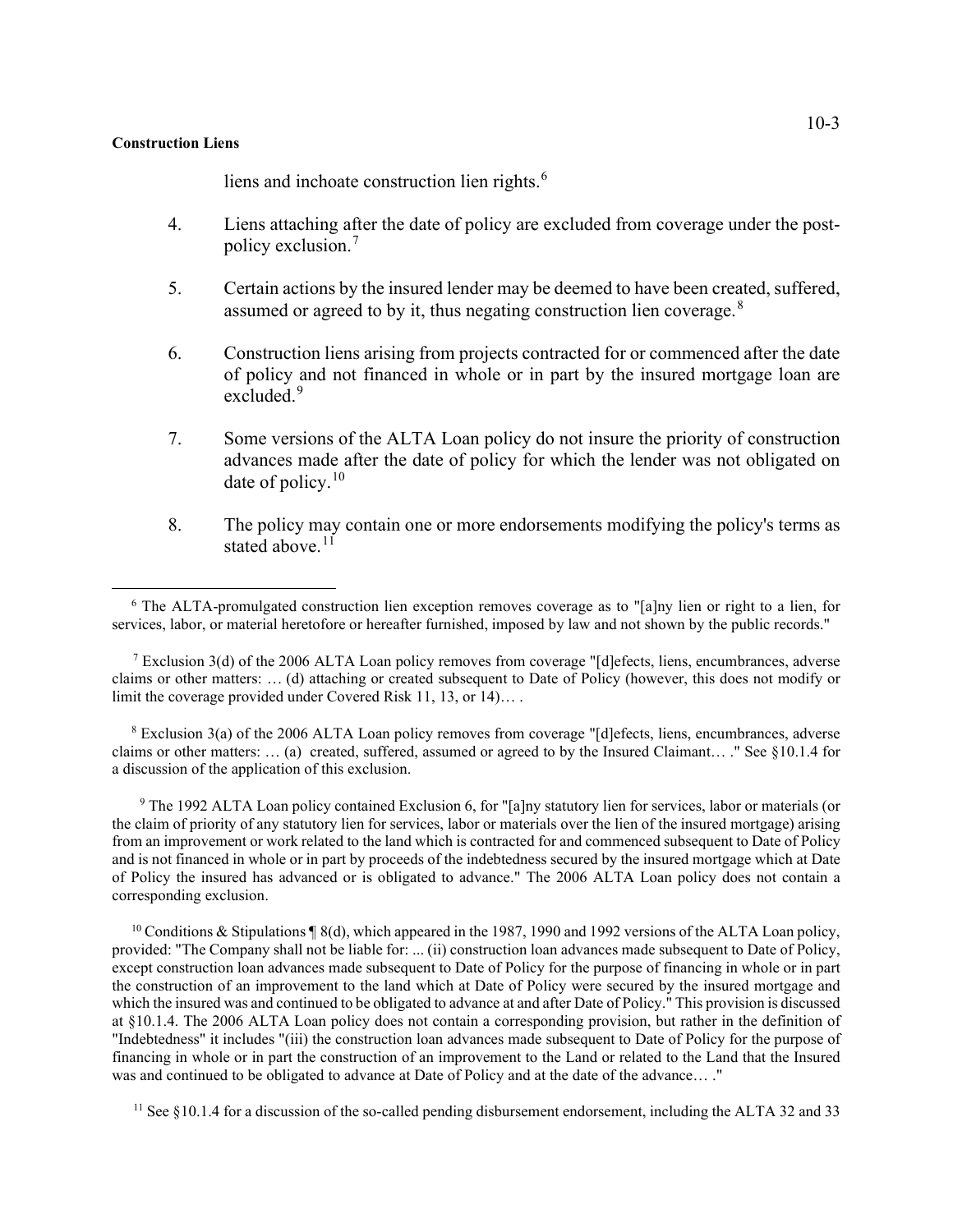Only Covered Risk 11 protects the priority of an insured mortgage versus a construction lien filed after the policy date for work performed after the policy date, and that coverage is modified by Exclusion  $3(a)$  and any endorsements.<sup>[12](#page-3-0)</sup> The loan policy terms concerning construction lien coverage were rewritten beginning with the 1987 version of the ALTA loan policy to make them more cohesive.<sup>[13](#page-3-1)</sup>

The ALTA owner's policies contain several provisions which have a bearing on coverage: Covered Risk 2, which indemnifies against "defects, liens or encumbrances" on title; Covered Title Risk 8 of the Residential policy, which specifically applies to construction liens;<sup>[14](#page-3-2)</sup> Exclusion 3(a), for matters "created, suffered, assumed or agreed to;" Exclusion 3(d), for matters attaching after the date of policy; and the standard mechanic lien exception.

Because these policy provisions work in concert, the discussion of construction lien coverage below is by fact situation rather than by policy provision.

## **10.1.1 Liens Filed After Policy Date For Work Done Before Policy Date**

Most state construction lien laws adopt the relation-back principle. In such states, construction liens take their priority not from the date of filing or recording but some earlier date tied to work done on the construction project, such as the first actual physical improvement on the land or the first date of work by the lien claimant. This relation-back principle is one reason construction liens are such a large risk to the title insurer.

The covered risks of both owner's and loan ALTA policies protect against inchoate lien rights that, if perfected by filing, will take their priority from before the date of policy. Covered Risk 2 of the 2006 ALTA Owner's policy indemnifies against liens rights. Coverage under the owner's policy is further analyzed at §10.1.2. The Residential policy specifically assures against loss resulting from relation-back construction liens under Covered Title Risk 8, which protects the insured if "[t]here are liens on your title, arising now or later, for labor and material furnished before the Policy Date—unless you agreed to pay for the labor and material." This coverage is in

<span id="page-3-1"></span><sup>13</sup> A particularly lucid analysis of this coverage as found in the 1970 and later policies is found in O'Connor, *Mechanic's Lien Coverage: Have the Policy Changes Changed the Coverage?*, in *Title Insurance: The New Policy Changes*, Practicing Law Institute, Real Estate Course Handbook N4-4480 (1987).

<span id="page-3-2"></span><sup>14</sup> "8. There are liens on your title, arising now or later, for labor and material furnished before the Policy Date -unless you agreed to pay for the labor and material."

endorsements.

<span id="page-3-0"></span><sup>12</sup> See *Hall CA-NV, LLC v. Old Republic Nat'l Title Ins. Co.*, Hall CA-NV, LLC v. Old Republic Nat'l Title Ins. Co., F.3d . 2021 WL 912726 (5th Cir. (Texas) 2021) (permanent citation not yet available), in which the Fifth Circuit held that Covered Risks 2 and 10 provided no coverage to the insured lender for a construction lien filed after the policy date, for work performed after the policy date. The court said that Covered Risk 11(a) was the more specific though qualified coverage. Further, that coverage was deleted and replaced by the issuance of an ALTA 32 endorsement, under which there was admittedly no coverage. The court said: "As Old Republic points out, reading Covered Risks 2 and 10 to cover a loss specifically covered by the (removed) Covered Risk 11(a) would render Covered Risk 11(a) in the standard-form ALTA contract surplusage. This would contravene both California and Nevada contract principles."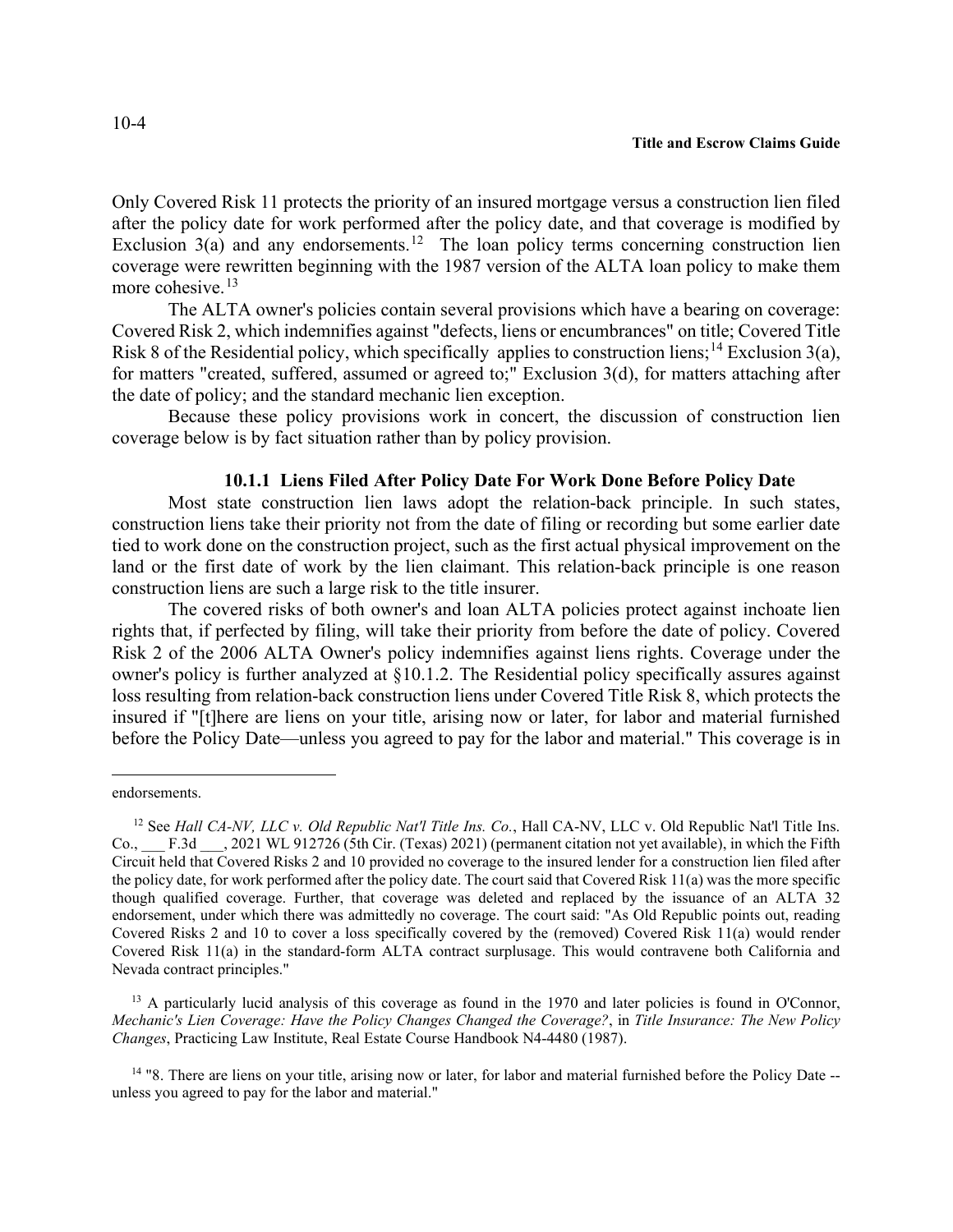keeping with the design of the Residential policy, which identifies numerous particular risks rather than classes of risks. However, the Residential policy coverage is no broader than that found in the standard form ALTA policy. See §9.14.1 regarding the coverages under the Residential policy form and §9.14.2 regarding the Homeowner's policy.

The ALTA Loan policies contain two construction lien coverages, which are Covered Risks 11(a)(i) and (ii) of the 2006 policy and 7(a) and 7(b) of the 1992 policy. The 2006 Covered Risks are:

11. The lack of priority of the lien of the Insured Mortgage upon the Title

(a) as security for each and every advance of proceeds of the loan secured by the Insured Mortgage over any statutory lien for services, labor, or material arising from construction of an improvement or work related to the Land when the improvement or work is either

(i) contracted for or commenced on or before Date of Policy; or

(ii) contracted for, commenced, or continued after Date of Policy if the construction is financed, in whole or in part, by proceeds of the loan secured by the Insured Mortgage that the Insured has advanced or is obligated on Date of Policy to advance....

The 1992 policy had a mirroring Exclusion 6, which is not found in the 2006 policy, perhaps because the post-policy exclusion was deemed sufficient.<sup>[15](#page-4-0)</sup>

Covered Risk 11(a)(i) of the 2006 ALTA Loan policy is invoked if a lien is filed after the date of policy for work contracted for or started before the policy date, and the lien claimant asserts priority over the insured mortgage. The covered risk protects against liens filed after the date of policy. It would be superfluous if it merely referred to liens that had already been filed on the policy date, since liens generally are protected against by other covered risks. Covered Risk 11(a)(ii) states that, if the work was contracted for, or started or continued, after the date of policy, there is coverage only if the insured lender finances the work in part or in full.

The combination of these coverages has been deemed to provide a lender with full protection against any lien claimant that asserts priority over the insured mortgage, if the loan money is used to fund the construction project.<sup>[16](#page-4-1)</sup> However, when the loan secured by the insured mortgage did not fund the improvement, the court in *Pullum Window Corp. v. Randy M. Deprez Custom Builder, Inc.*[17](#page-4-2) found that there was no coverage for liens for work performed after the

<span id="page-4-0"></span><sup>&</sup>lt;sup>15</sup> Exclusion 6 of the 1992 ALTA Loan policy read: "Any statutory lien for services, labor or materials (or the claim of priority of any statutory lien for services, labor or materials over the lien of the insured mortgage) arising from an improvement or work related to the land which is contracted for and commenced subsequent to Date of Policy and is not financed in whole or in part by proceeds of the indebtedness secured by the insured mortgage which at Date of Policy the insured has advanced or is obligated to advance."

<span id="page-4-1"></span><sup>&</sup>lt;sup>16</sup> The policy's construction lien coverage "unambiguously contemplates coverage if such [inchoate] liens attain priority over the deed of trust and a loss results." *Mid-South Title Ins. Corp. v. Resolution Trust Corp.*, 840 F.Supp. 522, 531 (W.D.Tenn. 1993).

<span id="page-4-2"></span><sup>&</sup>lt;sup>17</sup> 2010 WL 5175404 (Mich.App.) (unpublished). In that case, liens were filed for work done two years after the purchase money mortgage was recorded. The lender paid off the liens after the insurer refused to do so. The insured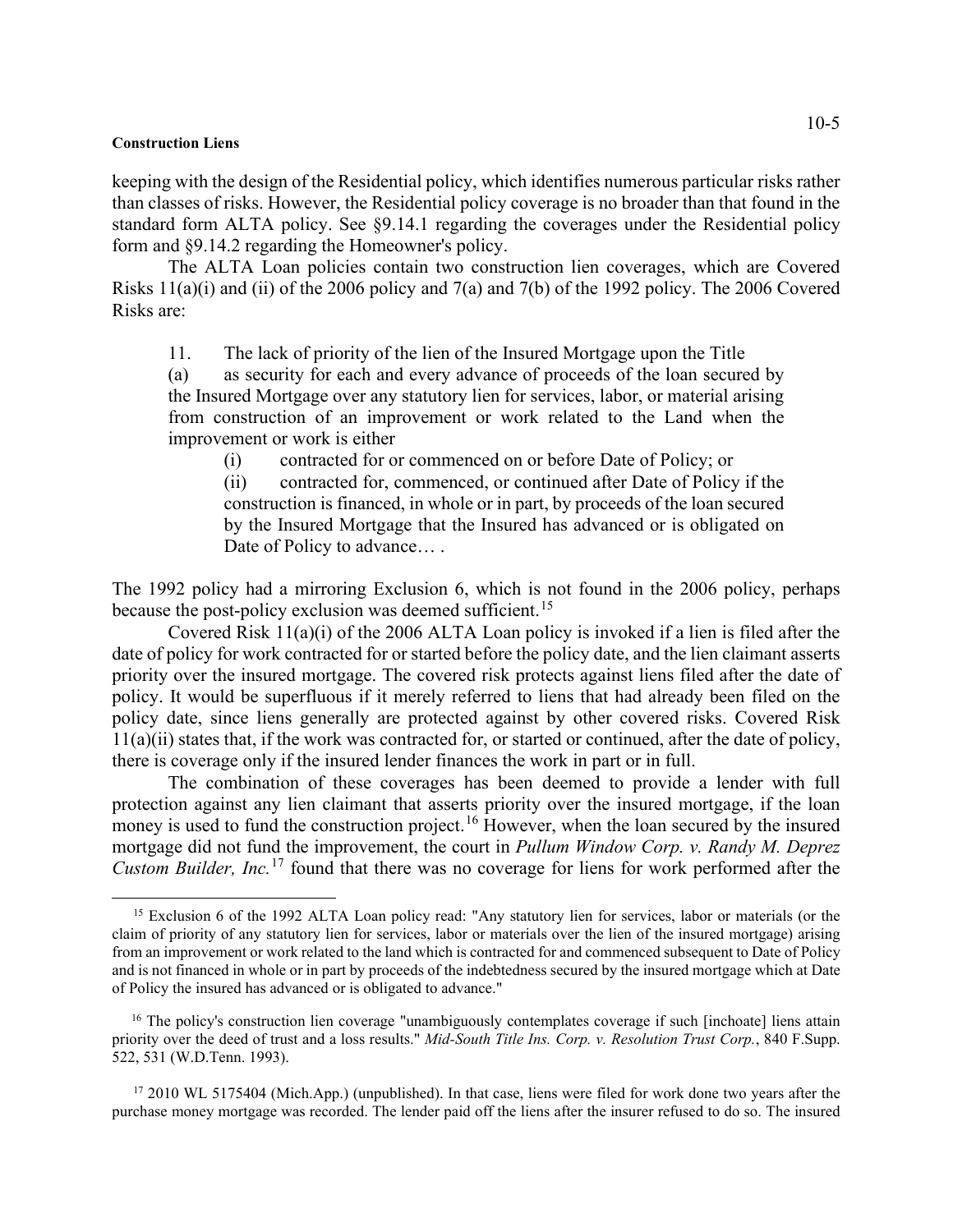date of policy. That court said that the mere hypothesis that the lien claimants could assert that their liens related back to a date prior to the policy date did not invoke coverage, particularly when the lender settled the liens before waging a priority fight.

It can be difficult to establish whether or not the loan policy covered risk is invoked when the lender did not fund the improvement. The wording of the covered risk strongly suggests that the proper analysis is based on the start date for "the improvement," not the individual lien claimant's first work.

The essence of the relation-back doctrine in many states is that all construction lien claims relate back to the visible commencement of the improvement. However, in most states, the lien claimant is not required to state on the filed lien what date he believes to have been the date of visible commencement for the improvement. In most such states, the lien claimant's own first date of work, which usually *is* recited on the lien, is not the relation-back date. The visible commencement date usually cannot be determined until there is lien priority litigation.

Therefore, it is industry custom for the title insurer to adopt a "watchful waiting" posture in most cases when the insured submits the claim after a lien has been filed but before the priority issue has been joined in litigation. See §3.1 regarding watchful waiting. The title insurer will typically caution the lender that any resolution of the lien claim will invoke the voluntary settlement provision unless the insurer grants its prior written consent, voiding coverage. See § 2.14 regarding the voluntary settlement provision. If the lender does settle the liens without getting a priority determination, its policy rights are typically negated, as in the *Pullum Window Corp.* case discussed above.

The "standard" construction lien exception removes the coverage provided by the Covered Risks. The most commonly-used exception negates coverage for "[a]ny lien, or right to a lien, for services, labor, or material heretofore or hereafter furnished, imposed by law and not shown by the public records." The "right to a lien" phrase refers to the inchoate lien right. The word "heretofore" makes it clear that the exception applies to work already done on the date of policy. The phrase "and not shown by the public records" further makes plain that the exception applies to inchoate lien rights existing on date of policy, for work already done, but for which no lien has yet been filed. The exception in the form recited above does not apply to liens already filed on the date of policy.

# **10.1.2 Lien Coverage On Owner's Policies**

In all or most states, the risk in removing the construction lien exception from the owner's policy is much greater than on a loan policy. The insured owner incurs a loss immediately when a lien is recorded. See §3.2.4 regarding the cases discussing the owner's "immediately diminished"

produced a building permit report showing that the liens might have related back to a commencement date for the project before the policy date. The court said this was "merely a smokescreen." It found the liens not to be covered by Covered Risk 7(a) of the 1992 policy, and its companion Exclusion 6. Even if the liens related back to a pre-policy date, the court said, "for purposes of negotiated title insurance coverage at issue in this case, we decline to overlay the relation back principle of the Construction Lien Act on the parties' insurance contract." The court also noted that, under Michigan's lien law, a lender can salvage "broken" priority by accurate disbursement, so that its loss of priority would not be automatic. *Pullum* was distinguished in *Lower Town Project, LLC v. Lawyers Title Ins. Corp.*, 2011 WL 3319710 (E.D.Mich.) (unpublished), which held that there was policy coverage for construction liens that clearly related back to a first actual physical improvement date prior to the policy date.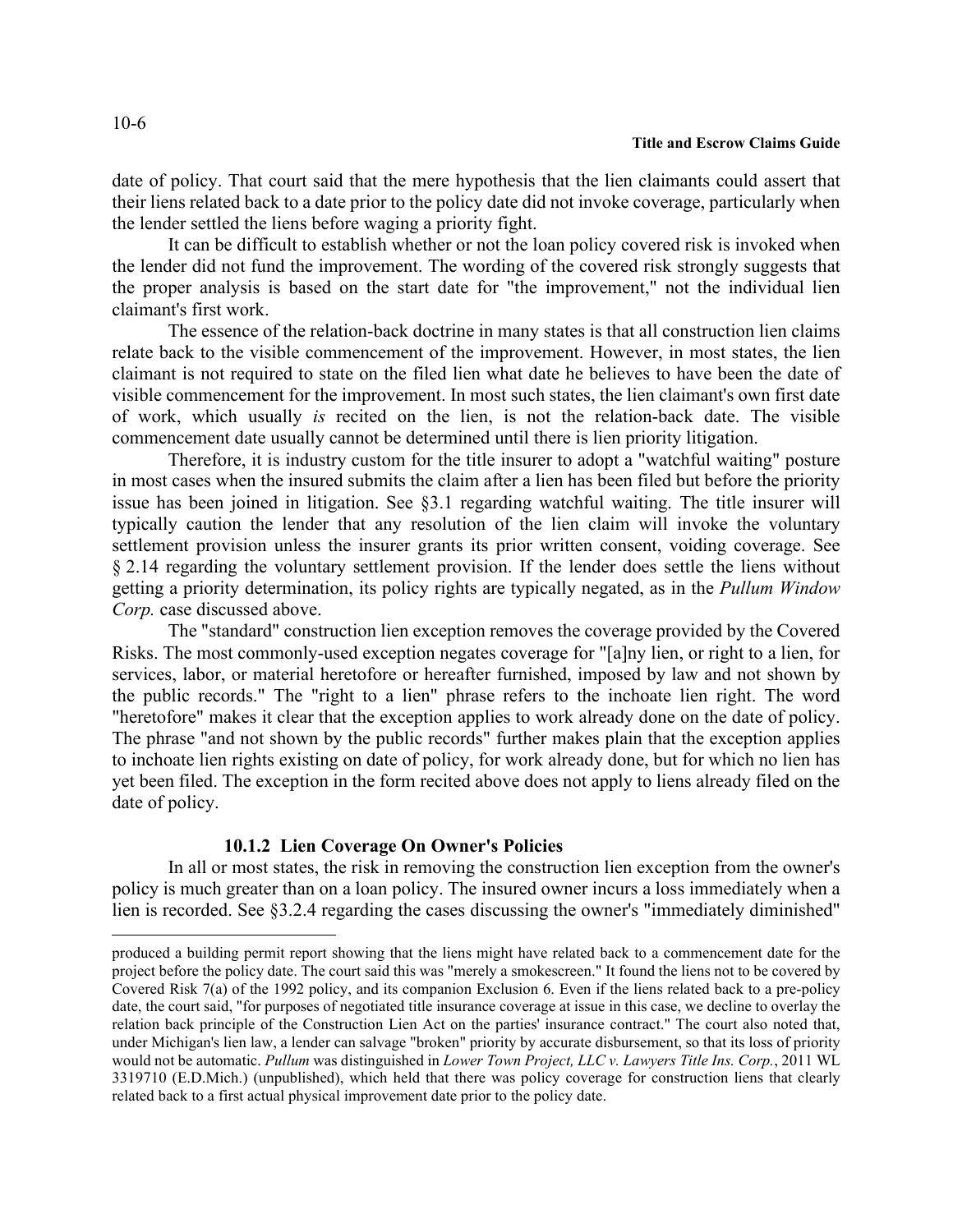title versus the lender's obligation to also show that the loan is in default and that the lender's security has been impaired by the lien. The only defenses ordinarily available to an owner relate to the validity or amount of the lien. By comparison, the loan policy insures only that the lender's lien has priority over the construction lien. Thus, in addition to any defenses as to the construction lien's validity, the insurer may fully protect an insured lender by establishing that the mortgage has priority over the construction lien. In many situations, a construction lien which causes a loss to the owner insured does not result in a corresponding loss to the insured lender.

Because of the difference in risk, it is not uncommon for an insurer to give protection against construction liens to a lender but not the owner in the same transaction. The insurer has no duty to notify the purchaser of the difference in coverage between the two policies. Absent active misrepresentation, the purchaser has no cause of action against the insurer for breach of contract, fraud, or similar cause of action, for not so advising the owner.<sup>[18](#page-6-0)</sup> Also, an owner is not a beneficiary of construction lien coverage given only to the lender,  $^{19}$  $^{19}$  $^{19}$  as is fully discussed at §7.7.

In addition, when construction lien coverage is given to an owner while a construction project is pending, liens may arise as a result of the insured's refusal to pay a lien claimant.<sup>[20](#page-6-2)</sup> Exclusion 3(a) is often an appropriate defense if it was within the insured's power to avoid the filing of the lien, or if the lien resulted from a dispute between the insured and the lien claimant. See §11.2.9 concerning Exclusion 3(a) and owner's policies.

## **10.1.3 Liens For Work Done After Policy Date**

# **FORM 43, Appendix A Construction lien filed after policy date**

The owner's policy does not protect against any construction liens for work done after the date of policy. See §11.5 regarding Exclusion 3(d), for post-policy matters.

Exclusion 6 of the 1992 ALTA Loan policy removed coverage for liens filed for work

<span id="page-6-0"></span> <sup>18</sup> See *Clements v. Mississippi Valley Title Ins. Co.*, 612 So.2d 1172 (Ala. 1992). The dissent in *Clements* would have required the insurer to advise the owners that their policy excepted construction liens while the loan policy did not. The dissent seemed to think that the insurer sought to benefit from the purchaser's ignorance: "At the closing here, everybody in the room, except the Clementses, knew that there were outstanding debts owed by the seller to subcontractors, and knew that the Clementses would be liable for liens filed against the property after the closing, but failed to tell them that the policy about to be issued would exclude coverage for those very liens. Mississippi Valley and its attorney agent had a duty to disclose those facts." 612 So.2d at 1177. The majority, however, found no support for this view.

<span id="page-6-1"></span> <sup>19</sup> See, for example, *Walters v. Marler*, 83 Cal.App.3d 1, 147 Cal.Rptr. 655 (Cal.App. 1 Dist. 1978) and *Pippin v. Kern-Ward Bldg. Co*., 8 Ohio App.3d 196, 456 N.E.2d 1235 (8th Dist. 1982). However, in *Johnson v. U.S. Title Agency, Inc*., 91 N.E.3d 76, 2017 -Ohio- 2852 (Ohio App. 8 Dist. 2017), the court held that the borrower *was* a third party beneficiary of KeyBank's escrow instructions, distinguishing *Pippin* on a pretext.

<span id="page-6-2"></span><sup>&</sup>lt;sup>20</sup> However, note that, in *Johnson v. U.S. Title Agency, Inc.*, 91 N.E.3d 76, 2017 -Ohio- 2852 (Ohio App. 8 Dist. 2017), the court ignored an owner's policy construction lien exception, Exclusion 3(a) and the post-policy exclusion to hold that the policy might cover construction liens filed after the policy date after the owner insured refused to pay the contractors. There is a strong dissenting opinion.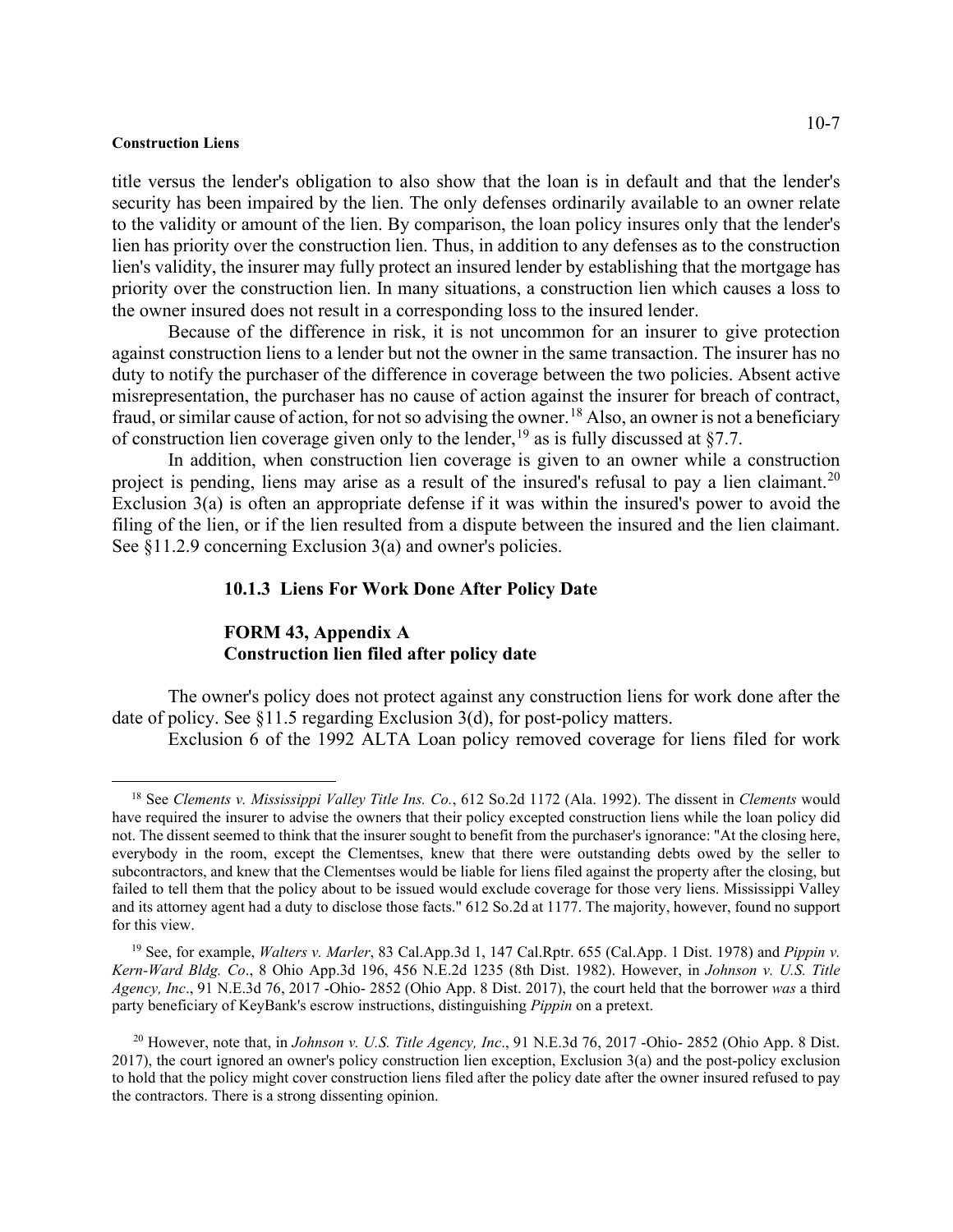contracted for or commenced after date of policy and not fully or partially funded by the insured mortgage loan. Thus, generally, the policies do not protect against liens for work done after the date of policy. $21$ 

<span id="page-7-0"></span> <sup>21</sup> *Wheeler v. Real-Estate Title Ins. & Trust Co. of Philadelphia*, 160 Pa. 408, 28 A. 849 (1894). In a case involving very unusual facts, a mortgage was found to have priority over later-filed construction liens, but the court found the insurer liable for payment of the liens. In *Lawyers Title Ins. Corp. v. Honolulu Federal Savings & Loan Ass'n*, 900 F.2d 159 (9th Cir. 1990), the insured mortgage was a lien on a lessee's interest. The lease provided that the lessor could terminate the lease and wipe out the mortgage if construction liens were filed and foreclosed. The right to terminate the lease because of the liens was found sufficient to create a duty of the insurer to pay the liens, despite the fact that the mortgage was superior to the liens. The *Honolulu Federal* decision should be limited to its unique facts. In *Johnson v. U.S. Title Agency, Inc*., 91 N.E.3d 76, 2017 -Ohio- 2852 (Ohio App. 8 Dist. 2017), the court ignored an owner's policy construction lien exception, Exclusion 3(a) and the post-policy exclusion to hold that the policy might cover construction liens filed after the policy date after the owner insured refused to pay the contractors. There was a strong dissenting opinion. In *Hall CA-NV, LLC v. Old Republic Nat'l Title Ins. Co.*, F.3d , 2021 WL 912726 (5th Cir. (Texas) 2021) (permanent citation not yet available), an insured lender, Hall, sought protection against a lien filed after the policy date for work performed after the policy date. It argued that the post-policy exclusion did not apply because, under state law, the lien priority related back to the first date of work. The essence of Hall's argument was its attempt to exploit the fact that mechanic lien statutes and court decisions are sometimes rather imprecise in their use of terms, suggesting that a lien that is recorded or filed after date of policy nonetheless "existed" as of the date of first work. In fact, however, the relation-back doctrine is a lien priority issue only. The mechanic lien takes its priority versus other liens not from the date of recording, but from the date on which the first visible work was performed. The first-shovel rule is justified by the doctrine of inquiry notice. A lender could know on the day it records its mortgage or deed of trust that work has commenced, and that if the workers are not paid their liens will relate back in priority to the date of commencement. The district court had effectively accepted Hall's argument. The appeals court did not. In a footnote, the Fifth Circuit said that it was "far from clear" that Hall was correct in asserting that the mechanic liens existed on the Date of Policy, under California and Nevada law. It quoted from *Picerne Constr. Corp. v. Castellino Villas*, 244 Cal.App.4th 1201, 199 Cal. Rptr. 3d 257, 263 (2016), which said that the mechanic's lien claimant must record a claim of lien within the prescribed period of time and that, "once recorded," the lien "constitutes a direct lien on the improvement and the real property." It also noted that Nev. Rev. Stat. § 108.226 says that, to "perfect a lien," the lien claimant must record a notice of lien with the county recorder. From these sources, the court concluded that: "At a minimum, it is dubious that a mechanic's lien (even an inchoate one) could have existed before Penta (a) continued to work on the project and (b) was left unpaid for that work. This was not a situation where, 'as of Date of Policy,' there was 'an inchoate lien where the only remaining act was the filing of the lien.'"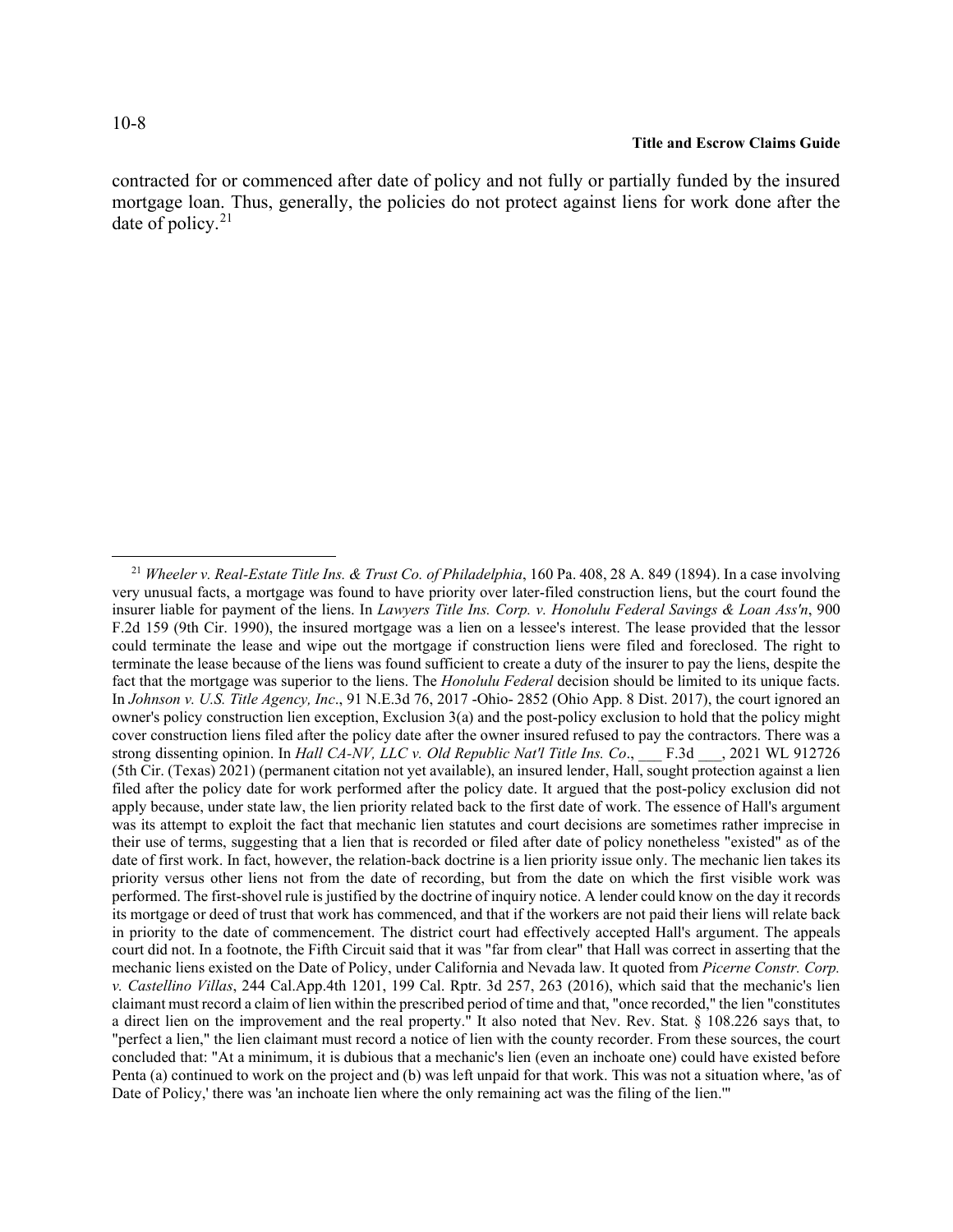# **10.1.4 Pending Disbursement Endorsement And Disbursing Agreement Limitations**

In certain jurisdictions, it is common for an insurer to provide construction lien coverage in connection with or dependent on a construction loan disbursement escrow. See §10.2 regarding construction loan disbursement escrows. It is also common in many jurisdictions for the title insurance policy to contain a pending disbursement clause, which is inserted in Schedule B, and which states that coverage is limited by the terms of an endorsement to be issued with each loan advance, which the industry terms a pending disbursement endorsement.<sup>[22](#page-8-0)</sup> It is typical to have both a disbursing escrow agreement and pending disbursement endorsements on a project. In such cases, the insurer reviews draw requests, collects lien waivers, disburses the lender's funds, and increases the policy coverage against construction liens by a pending disbursement endorsement.<sup>[23](#page-8-1)</sup>

In giving construction lien coverage by pending disbursement endorsements, the insurer limits its liability for construction liens to lien rights that have accrued on or before the date of the endorsement, and also limits the amount of its liability, either for construction liens or for all policy purposes, to the amount stated in the endorsement.<sup>[24](#page-8-2)</sup> By so limiting the construction lien coverage, the insurer agrees to defend against only those liens that result from work done before the date of the last endorsement. If the pending disbursement endorsement extends the date of policy as to matters other than construction liens, the insurer may except from coverage all matters that first appear of record or come to the insurer's notice after the previous endorsement date. All such matters become excepted from the coverage of the policy, as so modified.<sup>[25](#page-8-3)</sup>

<span id="page-8-0"></span><sup>&</sup>lt;sup>22</sup> A reference to a pending disbursement endorsement in a commitment gives evidence that the policy will contain the endorsement. *First American Title Ins. Co. v. Seaboard Sav. & Loan Ass'n*, 227 Va. 379, 315 S.E.2d 842 (1984). In *First Federal Sav. & Loan Assn. of Beaumont v. Stewart Title Co.*, 732 S.W.2d 98 (Tex.App. 1987), two policies were to be issued. One commitment contained a reference to a pending disbursement endorsement and the other did not. The court found that there was a question of fact as to whether or not there was a difference in coverage under the two forms of policy.

<span id="page-8-1"></span><sup>&</sup>lt;sup>23</sup> There is no industry standard pending disbursement endorsement, in large part because of the wide variation in state construction lien laws.

<span id="page-8-2"></span><sup>&</sup>lt;sup>24</sup> The pending disbursement endorsement typically would explicitly alter policy coverage when issued under a 1992 ALTA Loan policy or other policy forms that contained Conditions & Stipulations 8(d), which imposed a limitation on coverage for post-policy construction advances.

<span id="page-8-3"></span><sup>25</sup> In *Lawyers Title Ins. Corp. v. Bank of New York*, 1992 U.S. Dist. LEXIS 8355 (S.D.N.Y.), No. 95-7514, 12/13/95 (2nd Cir. N.Y.) (unpublished), a lawsuit was filed that attacked the validity of the leasehold estate to which the construction mortgage attached. The insurer made exception for the lawsuit in its pending disbursement endorsement, which the bank considered a breach of contract. The court found, however, that the bank misunderstood the limitations of the pending disbursement endorsement: "The … "pending disbursement" provision … insures all covered risks up to the amount already disbursed by the Bank; however, if a "defect in, or objection to, title" should arise, Lawyers Title may cap its coverage for that risk at the amount already paid out. The incremental nature of the insurance allows the insurer to limit its exposure for any sums paid out by the Bank after a defect or objection arises." The bank also argued that the pending disbursement endorsement's own terms did not allow the insurer to except the lawsuit, because the endorsement provided that the insurer could except any matter which was a "defect in, or objection to, title." The bank argued that the lawsuit was neither a defect nor an objection, under New York law on title insurance and marketability of title. The court found, however, that the cases and policy provisions cited do "not alter the District Court's plain-meaning reading of the 'pending disbursements' clause to mean that the filing of a lawsuit is an 'objection'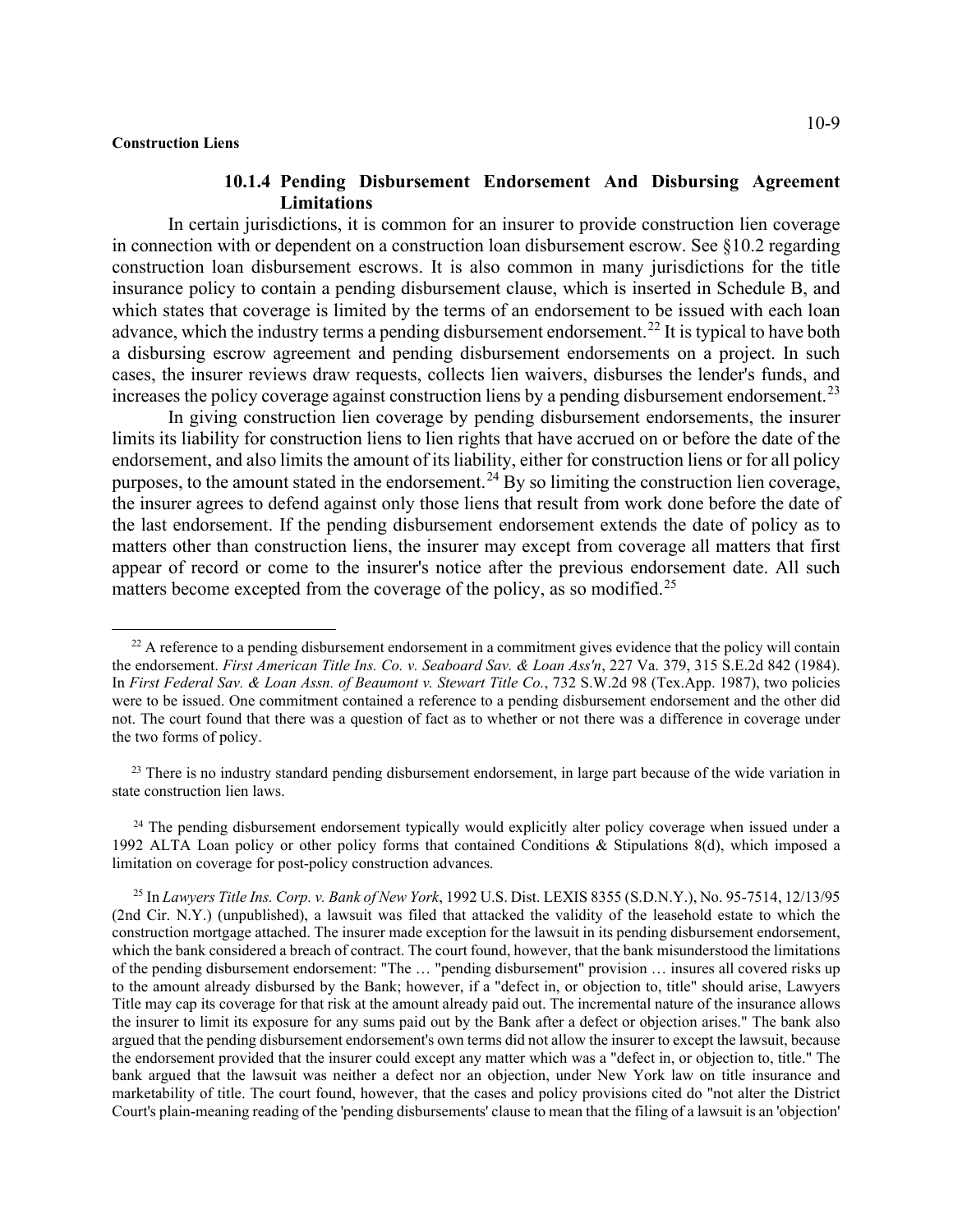When the insurer attaches a pending disbursement endorsement to the policy or commitment, the lender must make any advances under the construction loan according to the terms of that endorsement to obtain extended coverage in future endorsements. Thus, when the commitment attached a pending disbursement clause and called for waivers and contractor's statements, but the requirements were not met and subsequent draws were not presented to the insurer, there was no coverage for liens filed for work done after date of policy.<sup>[26](#page-9-0)</sup>

The pending disbursement endorsement system alters the provisions of Conditions  $\&$ Stipulations 8(d)(ii) of the 1992 ALTA Loan policy, which states that the insurer is not liable for construction loan advances made after the date of policy except construction loan advances which finance improvements to the land which the lender was obligated to make on date of policy. Most pending disbursement endorsements issued in conjunction with the 1992 ALTA Loan policy specifically amended that provision. The 2006 ALTA Loan policy does not contain a corresponding provision.

Very often, the endorsement is written to extend the date of policy coverage through the date of disbursement, even though the last work paid for by the advance was done days or weeks prior to the disbursement date. This creates a gap period for which the lender receives coverage against lien rights for work for which the lender has not paid. The explicit or implicit agreement in disbursing escrows is that the lender will continue to advance money to pay for gap work.

Historically, the terms of pending disbursement endorsements varied considerably from company to company and state to state, due in large part to the variations in state law concerning the priority of construction liens versus mortgages under the relation-back doctrine. In February of 2011, American Land Title Association adopted several pending disbursement endorsements, with the intent of standardizing the language of such endorsements. The ALTA endorsements are the 32.0-06, 32.1-06, 32.2-06 and 33.0-06. The endorsements were modified in 2013. The names of the endorsements were changed in 2018.

The ALTA 32 endorsement is issued with the policy. Paragraph 1 of the endorsement deletes Covered Risk 11(a), the standard construction lien coverage. Paragraph 2 provides several definitions for terms used in the endorsement. In this discussion of the endorsements, the terms defined in paragraph 2 are capitalized for clarity's sake. Paragraph 3 states the coverage that replaces Covered Risk 11(a). Paragraph 4 recites limitations on the endorsement's coverage.

The ALTA 33 endorsement is issued with each subsequent advance under the construction loan. There is only one version of the ALTA 33 endorsement. Each time an ALTA 33 endorsement is issued, the Date of Coverage as to Mechanic's Liens is extended. However, the Date of Policy is not altered, and no other coverage is extended forward by the ALTA 33 endorsement. The ALTA 32 endorsement supplies the defined term Date of Coverage in order to distinguish between that date and the Date of Policy.

It is necessary to understand the defined terms in order to understand the coverages of the ALTA 32 endorsement. The Date of Coverage is the later of the policy date or the date of a subsequently-issued ALTA 33 endorsement. A Construction Loan Advance is an advance made by the insured for construction purposes that becomes part of the debt secured by the insured

<span id="page-9-0"></span>that justifies the insurer in declining to provide coverage for any disbursements made after the objection is lodged."

 <sup>26</sup> *First American Title Ins. Co. v. Seaboard Sav. & Loan Ass'n*, 227 Va. 379, 315 S.E.2d 842 (1984).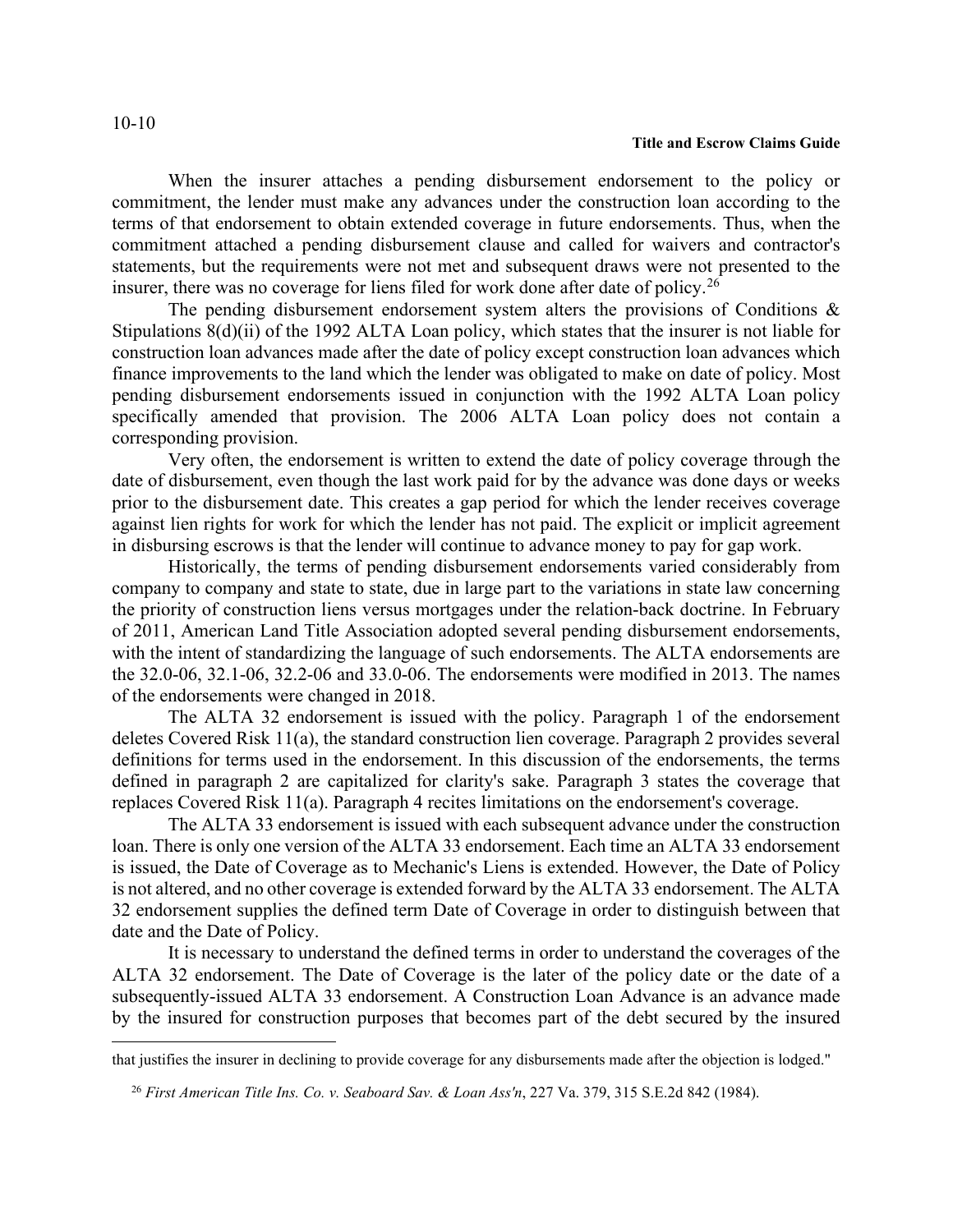mortgage. Mechanic's Lien is defined using the familiar phrase "any statutory lien or claim of lien, affecting the Title, that arises from services provided, labor performed, or materials or equipment furnished."

There are three versions of the ALTA 32 endorsement. All versions of the ALTA 32 endorsement provide three coverages. Paragraph 3(a) indemnifies the insured if the insured mortgage is found to be invalid or unenforceable as to a Construction Loan Advance made on or before the Date of Coverage. Paragraph 3(b) indemnifies the insured if a Construction Loan Advance made on or before the policy date lacks priority over any lien or encumbrance that existed on the policy date and that is not excepted in Schedule B.

Paragraph 3(c) provides the central construction lien priority coverage. It indemnifies the insured against the priority of certain Mechanic's Liens not filed in the Public Records on the Date of Coverage over the lien of the insured mortgage, as to specified Construction Loan Advances. The three variations in the ALTA 32 endorsement are necessary to modify the coverage in paragraph 3(c) to conform to the method that will be used to disburse the construction loan money. Each version of the ALTA 32 endorsement contains two limiting phrases. The variation in the endorsements is found in the wording of those limiting phrases.

In the ALTA 32.0-06 endorsement, the Mechanic's Lien priority coverage is limited as follows:

… but only to the extent that the charges for the services, labor, materials or equipment for which the Mechanic's Lien is claimed were designated for payment in the documents supporting a Construction Loan Advance disbursed by or on behalf of the Insured on or before Date of Coverage.

This version of the endorsement is to be used when the insured lender reviews the draw requests, disburses the money itself, and makes payment to the general contractor and not to the subcontractors and suppliers.

In the ALTA 32.1-06 endorsement, the Mechanic's Lien priority coverage is limited as follows:

… but only to the extent that direct payment to the Mechanic's Lien claimant for the charges for the services, labor, materials or equipment for which the Mechanic's Lien is claimed has been made by the Company or by the Insured with the Company's written approval.

This version of the endorsement is to be used when the title insurer reviews the draw requests, disburses the money on the lender's behalf, and makes payment to the subcontractors and suppliers. It may also be used when the lender reviews the draw requests and disburses the money directly to the subcontractors and suppliers, but the insurer gives its written approval for the disbursements.

In the ALTA 32.2-06 endorsement, the Mechanic's Lien priority coverage is limited as follows:

… but only to the extent that direct payment to the Mechanic's Lien claimant for the charges for the services, labor, materials or equipment for which the Mechanic's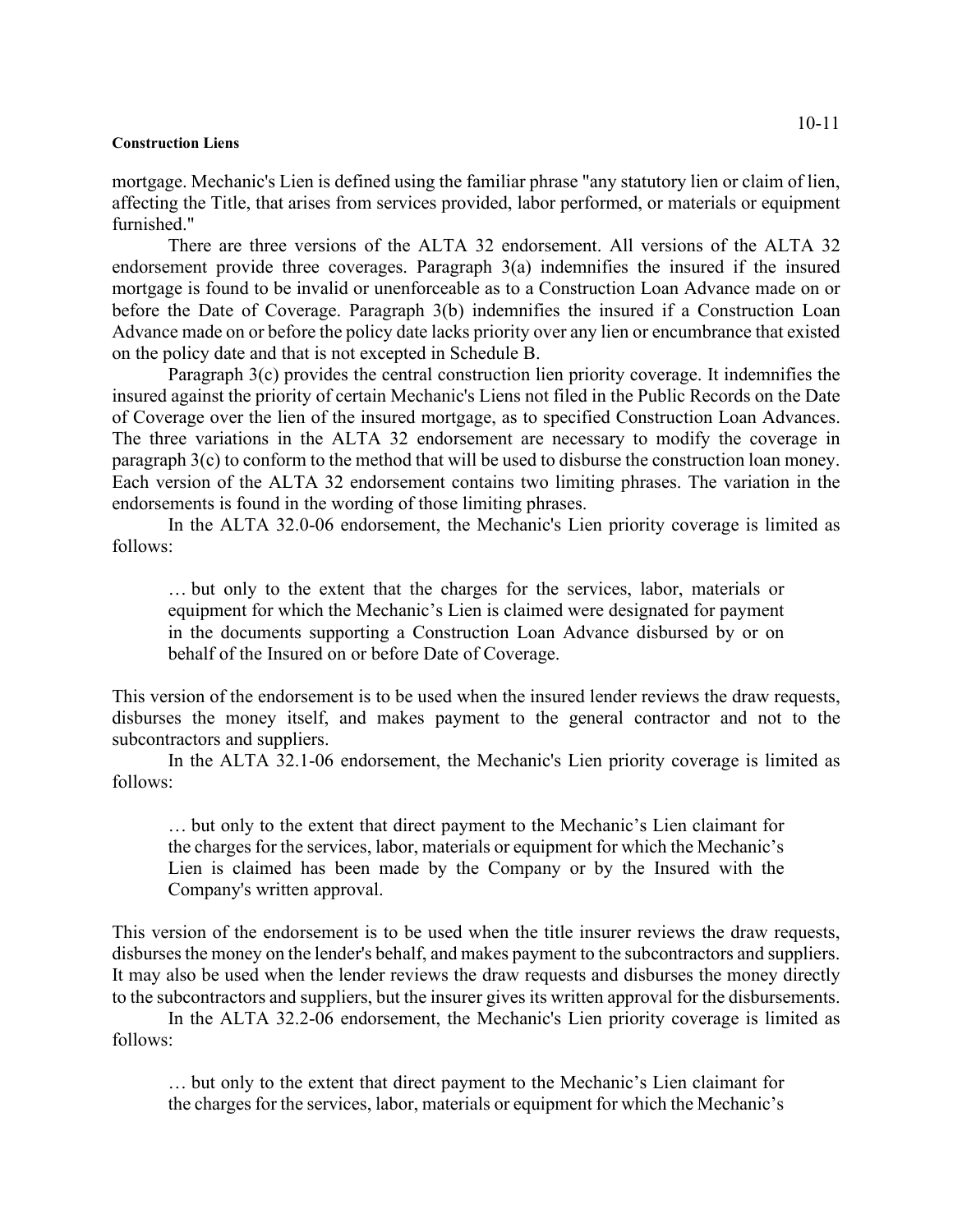Lien is claimed has been made by the Insured or on the Insured's behalf on or before Date of Coverage.

This version of the endorsement is to be used when the insured lender reviews the draw requests, disburses the money itself, and makes payment directly to the subcontractors and suppliers.

Thus, some variant of the ALTA 32 endorsement may be used when the insured lender disburses the money itself, when the title insurer reviews the draws and disburses the money, when the general contractor is paid, and when payments are made directly to subcontractors and suppliers. See further discussion of direct payment to subs and suppliers in §10.2.2.

Each version of the ALTA 32 endorsement contains two other limitations, found in paragraph 4. Limitation 4(a) is the same in each version of the endorsement. It states that there is no coverage against a Mechanic's Lien that arises from services, labor, materials or equipment "furnished after Date of Coverage." This statement reiterates that the coverage provided by each ALTA 33 endorsement protects only against construction lien rights that had accrued as of the endorsement's Date of Coverage. This is a limitation common to all forms of pending disbursement endorsements.

The second limitation found in paragraph 4(b) is different in each of the three versions of the ALTA 32 endorsement. Again, each version is tailored to the disbursing method that will be used.

Paragraph 4(b) of the ALTA 32.0 endorsement says that the insurer will not indemnify against a Mechanic's Lien that arises from work that was performed but that was "not designated for payment in the documents supporting a Construction Loan Advance disbursed by or on behalf of the Insured on or before Date of Coverage." Paragraph 4(b) of the ALTA 32.1 endorsement says that the insurer will not indemnify against a Mechanic's Lien that arises from work performed "to the extent that the Mechanic's Lien claimant was not directly paid by the Company or by the Insured with the Company's written approval." Paragraph 4(b) of the ALTA 32.2 endorsement says that the insurer will not indemnify against a Mechanic's Lien that arises from work performed "to the extent that the Mechanic's Lien claimant was not directly paid by the Insured or on the Insured's behalf."

The ALTA 32.0 endorsement provides coverage to the insured against a Mechanic's Lien that is later filed for work that was performed before the Date of Coverage in an ALTA 33 endorsement, and which work was "designated for payment in the documents supporting a Construction Loan Advance" and for which the insured lender advanced payment. There is no coverage against a Mechanic's Lien, even if the work was performed before the endorsement's Date of Coverage, if the work for which the lien was filed was *not* "designated for payment in the documents supporting a Construction Loan Advance… ." There also is no coverage even if the work was performed before the Date of Coverage, and the work *was* designated for payment in the draw request, if the insured lender did not make a disbursement for that work. The ALTA 32.0 endorsement thus provides limited construction lien coverage. However, the ALTA 32.0 endorsement does protect the lender against one of the biggest risks in construction lending, that the general contractor receives payment from the lender but fails to pay the subcontractors and suppliers that it listed in its draw request as having performed the lienable work for which payment was sought.

The ALTA 32.1 endorsement is designed for use when direct payment is made to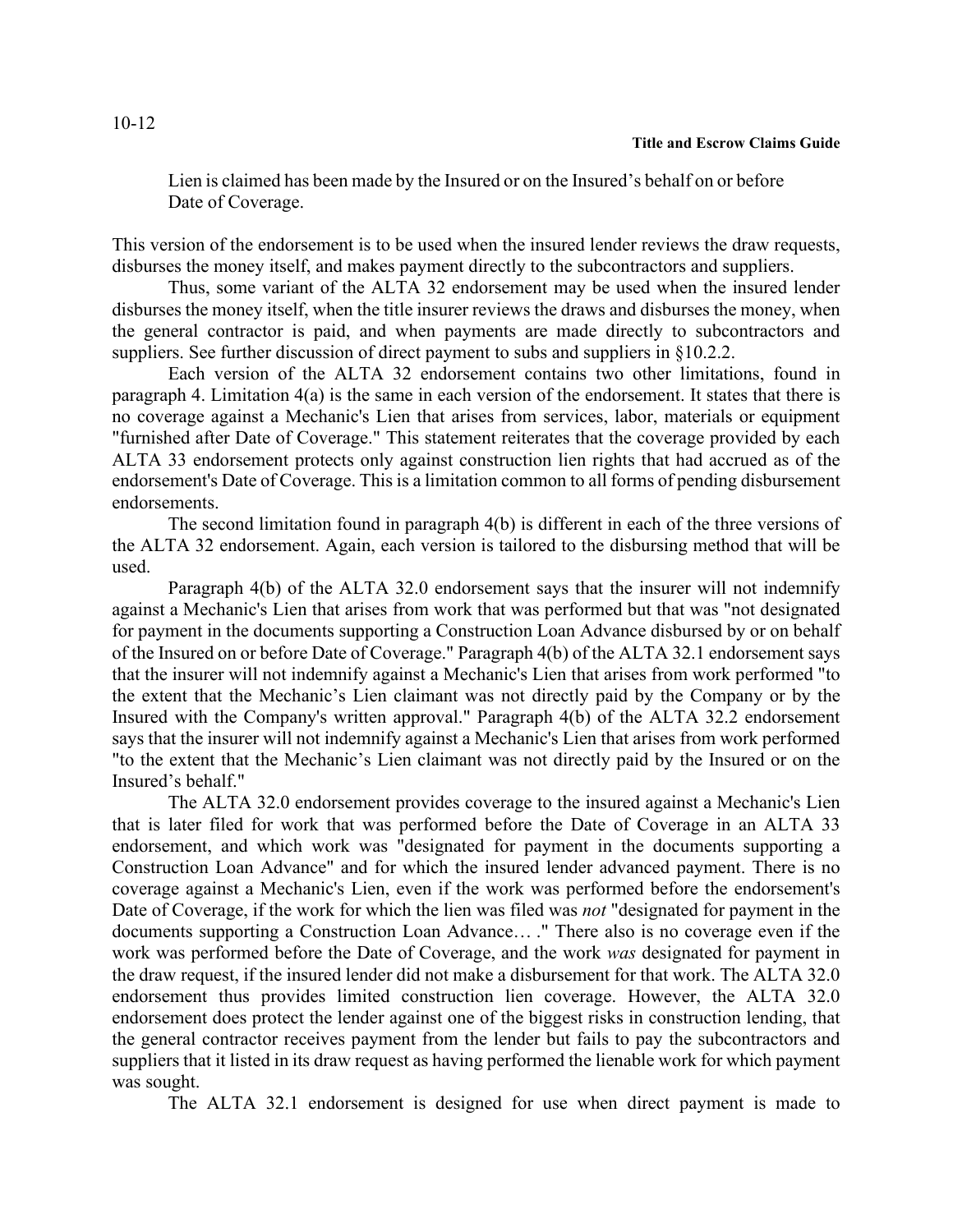subcontractors and suppliers, and payment is made either by the insurer or the insured with the insurer's written approval. The 32.1 provides coverage to the insured against a Mechanic's Lien that is later filed for work that was performed before the Date of Coverage in the endorsement, but "only to the extent that direct payment to the Mechanic's Lien claimant for the charges for the services, labor, materials or equipment for which the Mechanic's Lien is claimed has been made by the Company or by the Insured with the Company's written approval." There is no coverage "to the extent that the Mechanic's Lien claimant was not directly paid by the Company or by the Insured with the Company's written approval." In other words, for coverage to be invoked, the Mechanic's Lien must be for work performed before the endorsement's Date of Coverage; the work must have been performed by a contractor, subcontractor or supplier who was actually paid as part of that draw request; and the Mechanic's Lien must be for the same work for which the insurer made payment. There is no coverage for a Mechanic Lien filed by a party who did work before the date of the endorsement, if that party was not paid through the draw request for which the endorsement was issued. There also is no coverage against a Mechanic's Lien filed by a party that was paid with the draw request, even if the work was performed before the endorsement's Date of Coverage, if the work for which the lien was filed was *not* paid for through the draw request. The ALTA 32.1 endorsement thus provides limited construction lien coverage. However, the ALTA 32.1 endorsement does protect the lender against the risk that the insurer inaccurately disbursed the money. It also protects the insured if the lien claimant disputes the amount of the payment, the validity of any waiver it delivered, or asserts that its lien rights were not extinguished because it did not provide a lien waiver.

The ALTA 32.2 endorsement is designed for use when direct payment is made to subcontractors and suppliers, and payment is made by the insured lender. The 32.2 provides coverage to the insured against a Mechanic's Lien that is later filed for work that was performed before the Date of Coverage in the endorsement, but "but only to the extent that direct payment to the Mechanic's Lien claimant for the charges for the services, labor, materials or equipment for which the Mechanic's Lien is claimed has been made by the Insured or on the Insured's behalf on or before Date of Coverage." There is no coverage "to the extent that the Mechanic's Lien claimant was not directly paid by the Insured or on the Insured's behalf." In other words, for coverage to be invoked, the Mechanic's Lien must be for work performed before the endorsement's Date of Coverage; the work must have been performed by a contractor, subcontractor or supplier who was actually paid as part of that draw request; and the Mechanic's Lien must be for the same work for which the lender made payment. There is no coverage for a Mechanic Lien filed by a party who did work before the date of the endorsement, if that party was not paid through the draw request for which the endorsement was issued. There also is no coverage against a Mechanic's Lien filed by a person who was paid with the draw request, even if the work was performed before the endorsement's Date of Coverage, if the work for which the lien was filed was *not* paid for through the draw request. The ALTA 32.2 endorsement thus provides limited construction lien coverage. However, the ALTA 32.2 endorsement does protect the lender insured if the lien claimant disputes the amount of the payment, the validity of any waiver it delivered, or asserts that its lien rights were not extinguished because it did not provide a lien waiver.

The courts have interpreted pending disbursement endorsements a number of times.<sup>[27](#page-12-0)</sup>

<span id="page-12-0"></span><sup>27</sup> In *Hall CA-NV, LLC v. Old Republic Nat'l Title Ins. Co*., 440 F.Supp.3d 596 (N.D.Tex. 2020), app. filed March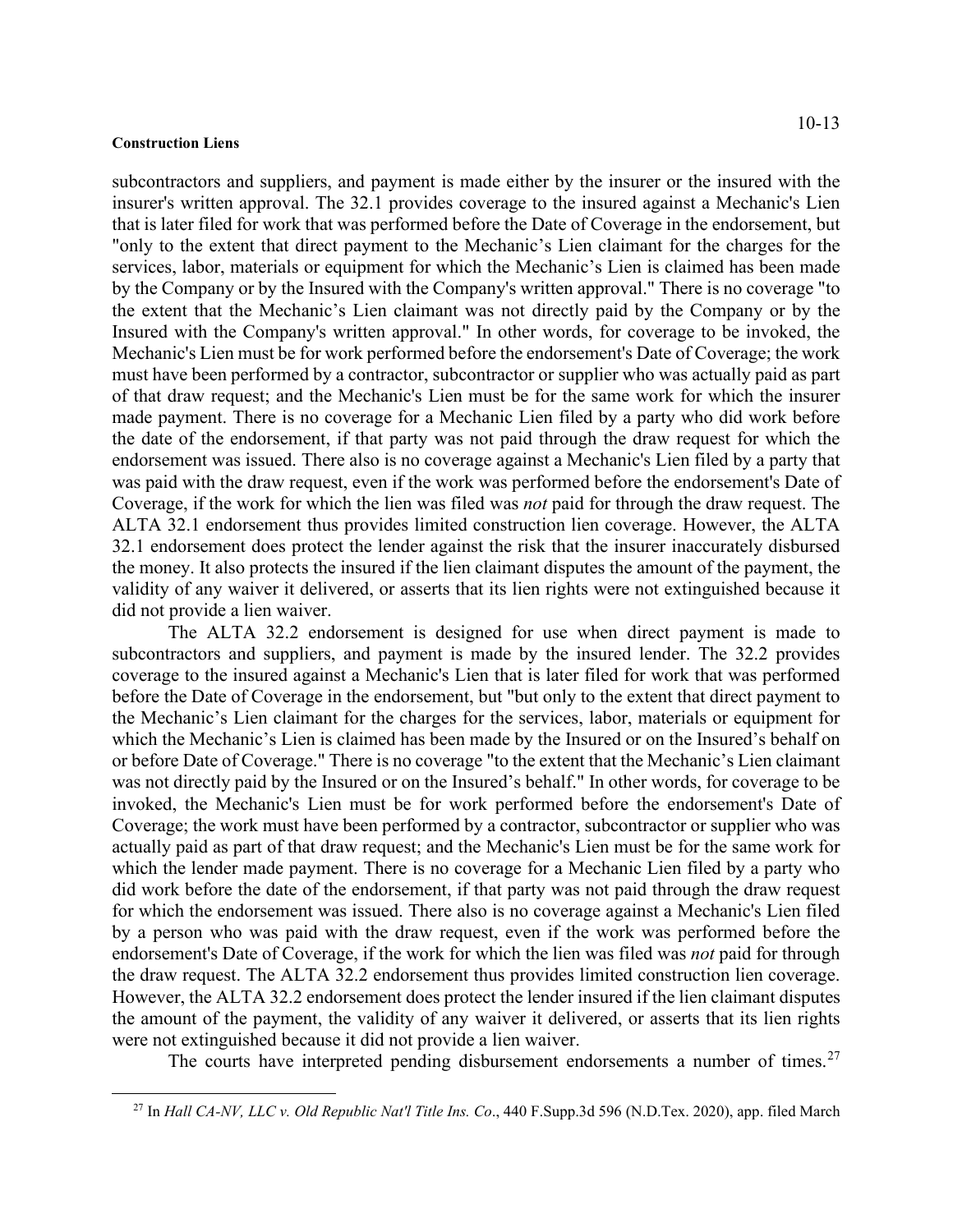Several courts have held that the lender does not obtain policy coverage for liens filed for work done in the gap between the last work date for which the draw was submitted and the endorsement date. In *Bankers Trust Co. v. Transamerica Title Ins. Co.*, [28](#page-13-0) the construction project was apparently short of money from the beginning. The shortage was made worse when the lender permitted the owner to use draw from the loan account for non-construction purposes. The lender eventually demanded that the owner make up the shortfall, which it failed to do. The lender declared a default, at which time there was a balance of \$260,000 in the loan account. Liens of about \$300,000 were then filed. The lender refused to use the loan balance to pay the liens. Instead, it demanded that the insurer pay them. The insurer refused, on the basis that it had only given coverage through the disbursement date because the lender had promised in the loan disbursement escrow agreement to continue to fund in subsequent draws. The court characterized the insurer's argument this way:

Counsel for Transamerica argued that the contractual relationship between Transamerica and Bankers was clear, i.e., that Transamerica simply agreed to guarantee Bankers that any disbursements it made of loan funds advanced to it from Bankers would be paid on valid, proper invoices to those who performed work or services or supplied materials and that none of the disbursements would be made to other than bona fide claimants. $29$ 

The court agreed that the policy only covered liens for work done in the time period covered by the draw:

Bankers characterizes the obligation of Transamerica under the disbursement agreement as a responsibility to pay the loan proceeds in such manner as would protect both the borrower and the plaintiff from mechanics' liens to the extent of the funds disbursed. That is accurate. Here, however, the difficulty is that the cost of the work performed was greater than the money made available for payment. Transamerica was obliged to protect against the possibility of plaintiff paying twice for the same work. The defendant did not assume any obligation to pay for this project itself if neither Bankers nor Breaks provided the necessary funds. $30$ 

Further, the court agreed that the disbursing escrow agreement "clearly contemplated that

<span id="page-13-0"></span>28 594 F.2d 231 (10th Cir. 1979).

<span id="page-13-1"></span> $29$  Id. at 233 (emphasis added).

<sup>11, 2020,</sup> the policy contained an ALTA 32 endorsement, and the insurer issued a series of ALTA 33 endorsements as the lender disbursed the construction loan. However, when it sought payment for later-filed liens, the lender asserted coverage under Covered Risks 2 and 10, not the endorsements. The court's analysis of the endorsements was limited to the statement that the endorsements "address prospective title risk from a lack of priority of Hall's mortgage as security for each construction loan advance," which the court said was "simply not the dispute at issue in Hall's claim."

<span id="page-13-2"></span> <sup>30</sup> Id. at 234 (appellate court quoting trial court with approval).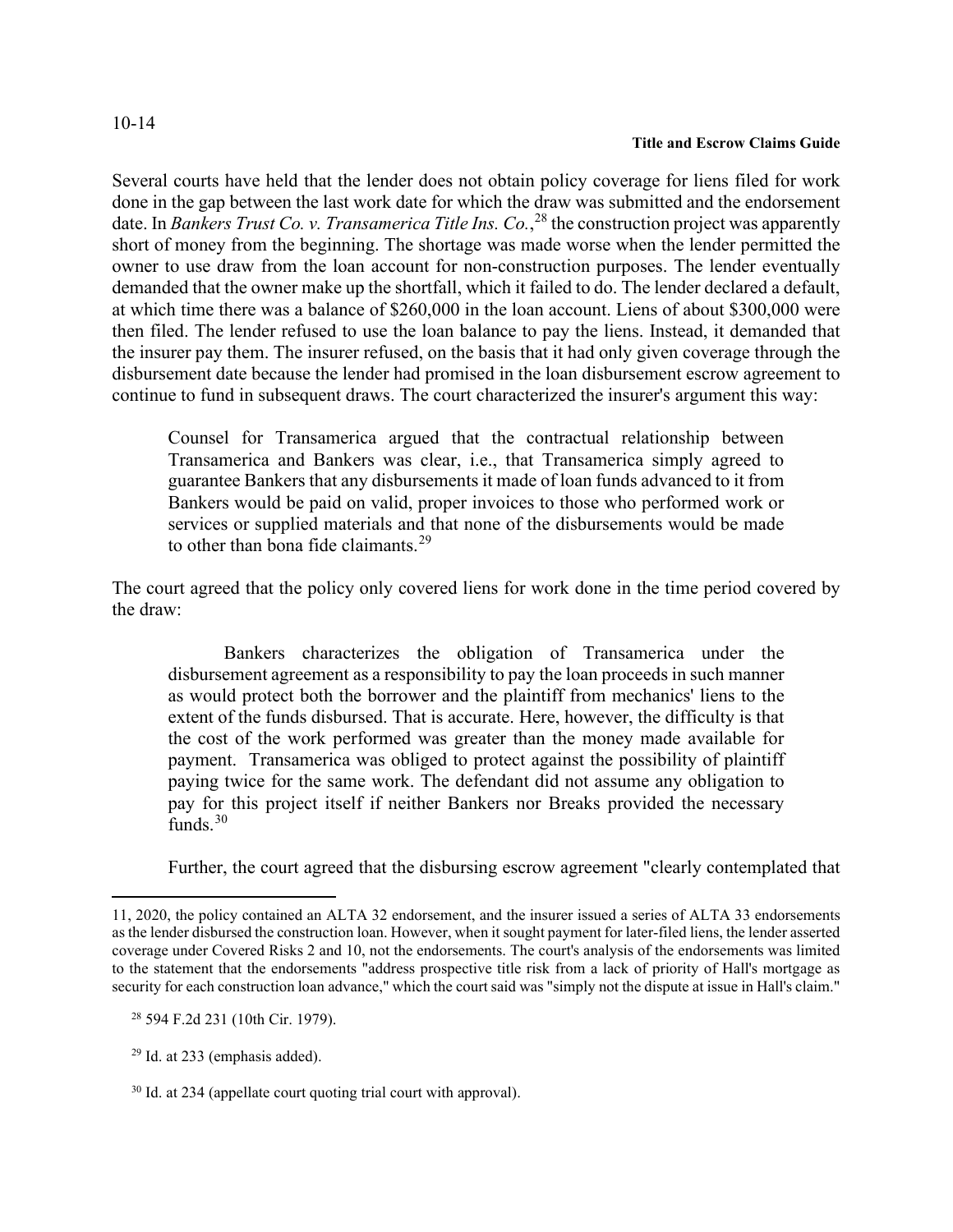adequate funds were to be made available to Transamerica in order to satisfy claims,"[31](#page-14-0) and that the insurer had relied on that promise. Thus, the lender was obligated to advance loan money to pay for liens arising from the "gap" period:

In effect, it is claimed that by the issuance of a title insurance policy, Transamerica became a guarantor of payment for all work actually performed. That is more than the insurance contract calls for. Where, as here, work was performed and payment was not made up to the amount of the lender's loan commitment, the resulting mechanics' liens must be considered to have been created or suffered by the insured claimant and such liens are expressly excluded from coverage by the language of the title policy.  $32$ 

*Bankers Trust* was relied on in the second case, *Brown v. St. Paul Title Ins. Corp.[33](#page-14-2)* In *Brown*, the disbursing escrow agreement required the insurer to endorse the policy through the date of each disbursement. On the ninth draw, the waivers and contractor statements were dated about two weeks prior to disbursement. The lender stopped funding after that draw, and liens were filed for work done in part during that gap period. The insurer refused to remove the liens, on the basis that the insured had "suffered" or "agreed to" them by halting funding. The court agreed, ruling that the insurer protected through the disbursement date in reliance on the lender's implicit promise to fund through that date with the next draw. The court reasoned:

While CMIT admittedly was under no obligation to continue funding the project after the default, it seems clear that the parties contemplated that CMIT would provide adequate funds to pay for work completed prior to the default. To hold otherwise would give the insured an unwarranted windfall and would place the title insurer in the untenable position of guaranteeing payment of work for which loan funds were never advanced.<sup>[34](#page-14-3)</sup>

*Bankers Trust* and *Brown* remain good law.[35](#page-14-4) However, they have been distinguished in later cases, in which lien coverage was given without a corresponding disbursing escrow

34 *Brown v. St. Paul Title Ins. Corp.*, 634 F.2d 1103, 1110 (8th Cir. 1980).

<span id="page-14-4"></span><span id="page-14-3"></span><sup>35</sup> One article, Patterson, *Title Insurance and Mechanic's Liens*, 5 A.B.A. Real Property Financing Newsletter 20 (1985), criticized the decisions as imposing too great a limitation on coverage, opining that "if a lender must always disburse all its funds or have sufficient funds to pay all construction costs, then there is no need for insurance against prior liens because none will ever exist." However, the bulk of lien claims do not involve "gap" liens. They arise because of a host of other problems, including that a party is not shown on the contractor's statement or shown but no waivers obtained, or the waiver was forged or obtained by coercion.

<span id="page-14-0"></span> <sup>31</sup> 594 F.2d at 233.

<span id="page-14-1"></span><sup>&</sup>lt;sup>32</sup> Id. at 234 (appellate court quoting trial court with approval) (emphasis added).

<span id="page-14-2"></span> <sup>33</sup> 634 F.2d 1103 (8th Cir. 1980).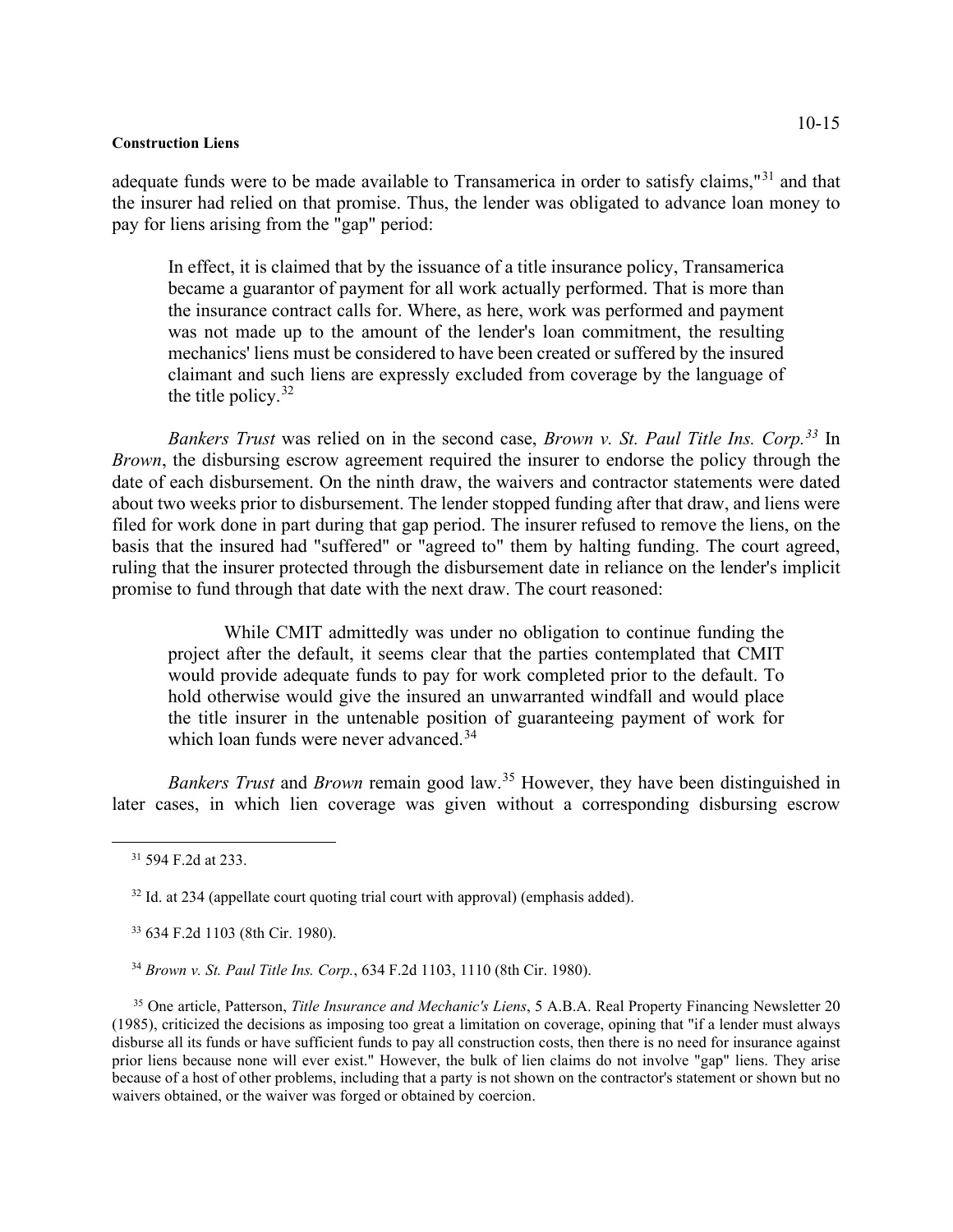agreement.[36](#page-15-0) These cases held that the *Brown* and *Bankers Trust* rule requiring that the lender continue funding was created by the terms of the construction escrow agreement, not the policy. Thus, the later cases found no implied duty to continue funding. For example, one court stated:

The fact that committed funds under the loan agreement remained undisbursed has no bearing on the potential or actual lien losses under the title policy *unless* or *until* an actual or implied duty arises between the parties to the title policy to provide the funds. In *Bankers Trust* and *Brown*, this duty was impliedly created by the disbursement agreement. However, absent a contractual relationship ancillary to the insurance contract at issue, there was no implied duty between these parties that all committed loan funds must have been expended. $37$ 

In one later case, the parties had entered into a disbursing escrow agreement.<sup>[38](#page-15-2)</sup> However, the court emphasized in that decision that the agreement stated that its terms did "not affect coverage under the title insurance policy." The court ruled that this phrase released the lender from the obligation to fully fund the construction loan.

In *Home Federal Savings Bank v. Ticor Title Ins. Co.*, [39](#page-15-3) the title company issued pending disbursement endorsements with each draw, but there was no separate disbursing agreement between lender and title company. The lender elected not to advance the money to pay Wilhelm, the former general contractor. Wilhelm sued to foreclose its \$6 million mechanic's lien. Ticor refused to defend Home Federal. The district court ruled in Ticor's favor, based on *Brown* and *Banker's Trust*. On appeal, the Seventh Circuit found that the insurer had a duty to defend the lender in the mechanic's lien foreclosure action. Because it did not, the court held that it was estopped to deny coverage based on Exclusion 3(a). The court might have stopped there, but continued its analysis anyway. The court reversed the district court's ruling that Exclusion 3(a) barred the claim. It said the *Banker's Trust* ruling that the lender had suffered liens by breaching its agreement to fund the loan in full did not apply:

In this case, there was no disbursement agreement, and it was Home Federal rather than Ticor that both secured lien waivers and disbursed the funds when due under the loan agreement. Unlike in *Bankers Trust* and *Brown,* nothing in the insurance policy or the course of dealings indicates that Home Federal was bound to disburse

<span id="page-15-0"></span><sup>36</sup> *American Sav. & Loan Ass'n v. Lawyers Title Ins. Corp.,* 793 F.2d 780 (6th Cir. (Tenn.) 1993); *Mid-South Title Ins. Corp. v. Resolution Trust Corp.*, 840 F.Supp. 522 (W.D. Tenn. 1993); *Resolution Trust Corp. v. Ford Mall Associates,* 819 F.Supp. 826 (D.Minn. 1991); *Chicago Title Ins. Co. v. Resolution Trust Co.*, 53 F.3d 899 (8th Cir. 1995); and *Home Federal Savings Bank v. Ticor Title Ins. Co*., 695 F.3d 725 (7th Cir. (Ind.) 2012), reversing 2011 WL 4479080 (S.D.Ind.) (unpublished).

<span id="page-15-1"></span> <sup>37</sup> *Mid-South Title Ins. Corp. v. Resolution Trust Corp.*, 840 F.Supp. at 528.

<sup>38</sup> *Chicago Title Ins. Co. v. Resolution Trust Co.*, 53 F.3d 899 (8th Cir. 1995).

<span id="page-15-3"></span><span id="page-15-2"></span><sup>39</sup> *Home Federal Savings Bank v. Ticor Title Ins. Co*., 695 F.3d 725 (7th Cir. (Ind.) 2012), reversing 2011 WL 4479080 (S.D.Ind.) (unpublished).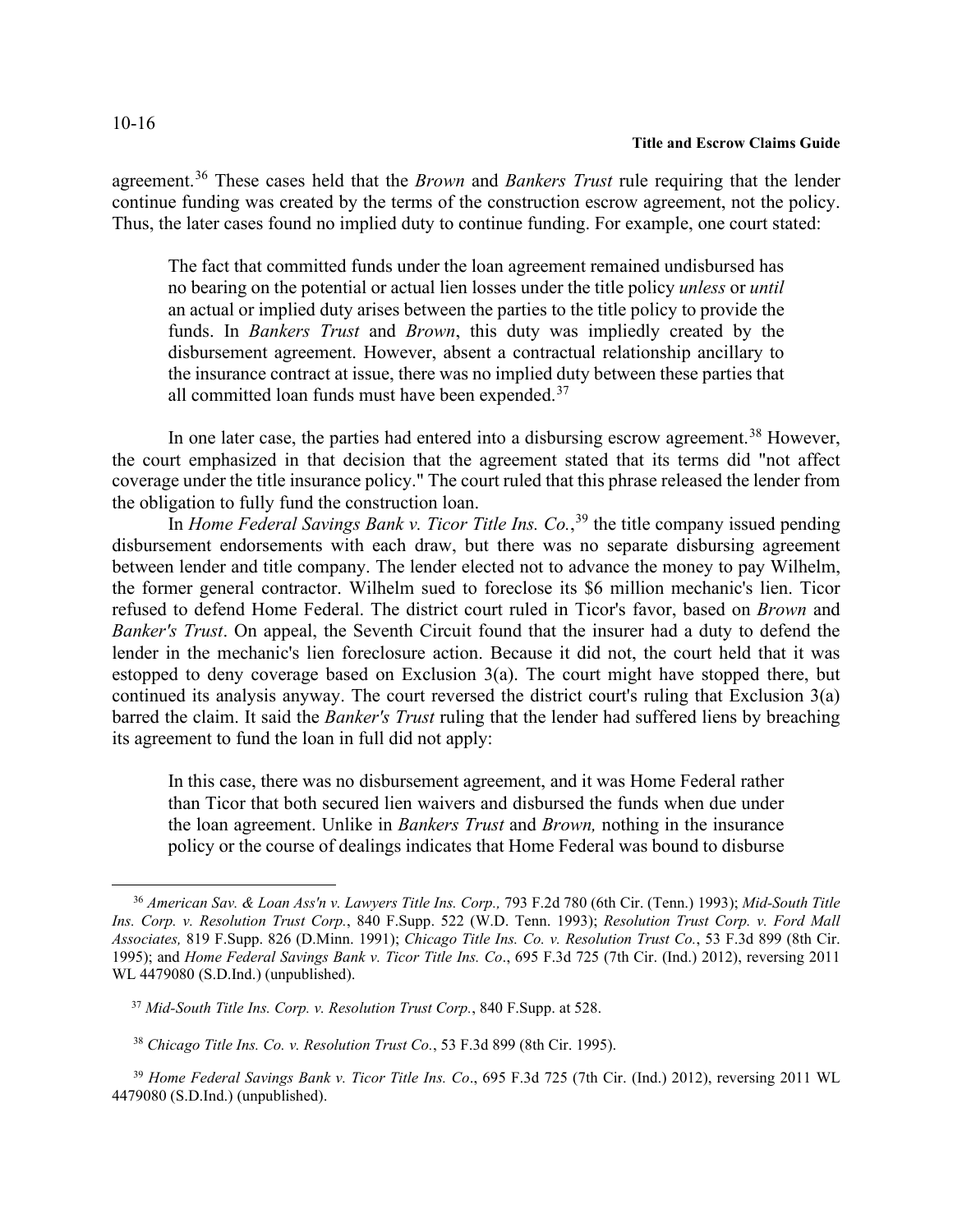the entirety of its loan commitment to Altra even if Altra was in default.<sup>[40](#page-16-0)</sup>

A short time after the Seventh Circuit Court of Appeals issued the *Home Federal* decision, however, that court expressed strong reservations about a bright line test in which the insurer may assert Exclusion 3(a) only when it has entered into a separate loan disbursing agreement. In *BB Syndication Services, Inc. v. First American Title Ins. Co.*<sup>[41](#page-16-1)</sup> the court held that a construction lender "created" or "suffered" mechanic's liens that piled on a project that began with no fixed budget, which the lender allowed to go further out of balance as work progressed, and on which the lender refused to disburse its entire loan amount. The title insurer and lender had entered into a loan disbursing agreement in *BB Syndication*, which distinguished the case from *Home Federal*  based on the latter decision's own analysis. However, Justice Sykes noted that the liens piled on simply because the lender stopped funding without telling the contractors that it had done so:

The liens at issue here relate to outstanding work that remained unpaid when BB Syndication cut off loan disbursements due to insufficient funds to complete the project. As such, the liens arose directly from BB Syndication's action as the insured lender, so coverage seems squarely foreclosed by Exclusion 3(a).

The court said that *American Savings* and its progeny wrongly ignore the fact that it is the lender, not the title insurer, who has the authority to make sure that the project is fully funded at the beginning, and to keep it in balance as construction progresses, and the lender also has the sole ability to inform contractors that it will not pay for work going forward. Together, the court recognized, these are the most common reasons why construction liens are filed, and thus the lender's decisions control the insurer's risk in giving lien coverage, as discussed further in §10.1.5.1. The court concluded that, given the lender's authority to control the construction lien risk, there is no sound basis for the *Home Federal* ruling that Exclusion 3(a) applies only when the lender also enters into a construction disbursing agreement:

More fundamentally, placing decisive weight on the existence of a disbursement agreement produces anomalous results. Under *Home Federal* a title insurer that also acts as a disbursing agent would not have to cover liens arising from insufficient funds, whereas a title insurer (using the same standard-form policy) that does not act as a disbursing agent would have to cover them. The nondisbursing title insurer would thus be assuming a greater risk. But if a title company is both title insurer and disbursing agent, then it has more control over whether mechanics' liens will arise because it can ensure that loan funds are disbursed to the right people and in the proper amounts.

The observation in *BB Syndication* that *Home Federal* was wrongly decided was adopted

<span id="page-16-0"></span><sup>40</sup> 695 F.3d at 734.

<span id="page-16-1"></span><sup>41</sup> 780 F.3d 825 (7th Cir. (Wis.) 2015).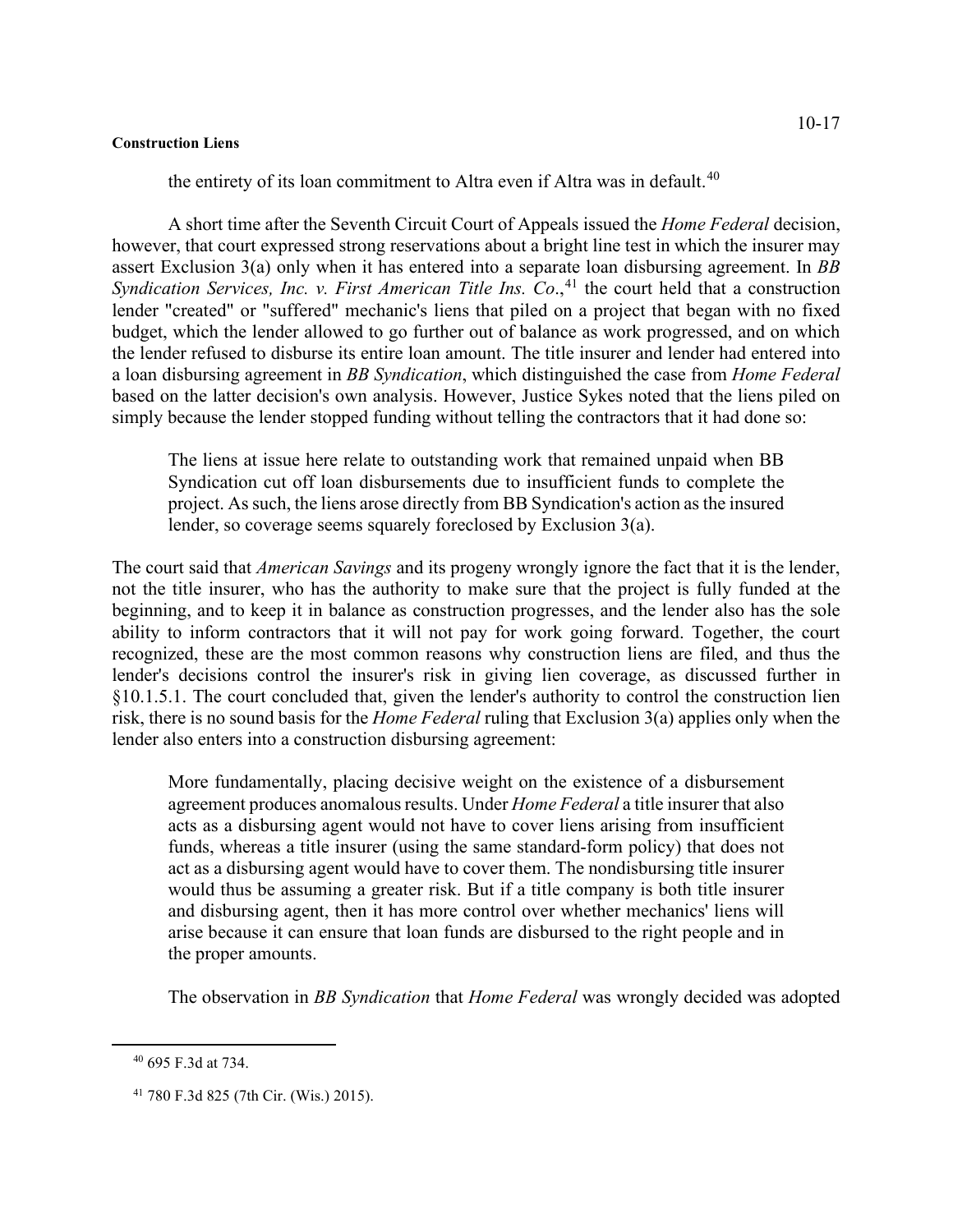without reservation in *Fidelity Nat'l Title Ins. Co. v. Osborn III Partners LLC*.<sup>[42](#page-17-0)</sup> In that case, there was no separate disbursing agreement. The lenders urged the court to adopt *Home Savings* in order to avoid having it apply the reasoning of *BB Syndication* and *Captiva* that the lender negated mechanic lien coverage by allowing the project to fall out of balance. The court rejected the lenders' argument that Exclusion 3(a) applies only when there is a separate disbursement agreement. It observed that *BB Syndication* "expressly and persuasively disapproved of this distinction." It agreed with *BB Syndication* that such a rule would produce peculiar results, because it would "insulate a title insurer that acts as a disbursing agent from covering liens arising from insufficient funds precisely when the insurer's control over proper disbursement gives it greater control over whether mechanics' liens will arise."

# **10.1.5 Unrestricted Lien Coverage**

In many states, it is common for the title insurer to give a lender making a construction loan to obtain protection against construction liens that is not subject to the terms of pending disbursement endorsements, whether or not there is a disbursing escrow agreement. The circumstances vary widely, and change over time. In some jurisdictions, this coverage is afforded because the lien law says that a mortgage obtains priority over construction liens if it is recorded before the visible commencement of the improvement. In such states, if the lender records the mortgage after the first visible work, it is considered to have "broken" priority. Nonetheless, during times in which the real estate market is relatively healthy, a title insurer will sometimes give unrestricted lien coverage to a lender with broken priority. One court described how construction lien coverage was underwritten in Minnesota during a good real estate market:

If work has already begun on a project, the title company must decide if it is nonetheless willing to guarantee priority. Such coverage is known as "early start" coverage, meaning that the insurer, fully aware that lien rights may have already been created, nevertheless agrees to indemnify the insured against any losses it may suffer as a result of the prior liens. A title company that agrees to cover an early start will normally protect itself against financial exposure by insisting on disbursing the loan proceeds in order to monitor the project, to ensure that the proper parties get paid and to remain fully informed on the condition of the financing and the progress on the project. $43$ 

The insurer sometimes gives this coverage based on the fact that it will have the ability to control the collection of lien waivers through a disbursing escrow agreement. In other cases, this "blanket" lien coverage is granted solely on the strength of an indemnity.<sup>[44](#page-17-2)</sup> When unrestricted construction lien coverage is given, based on whatever rationale, reported decisions have admitted few

<span id="page-17-0"></span><sup>42</sup> P.3d , 2021 WL 868913 (Ariz.App. 1 Div. 2021) (permanent citation not yet available).

<span id="page-17-1"></span> <sup>43</sup> *Resolution Trust Corp. v. Ford Mall Associates,* 819 F.Supp. at 833, fn. 4.

<span id="page-17-2"></span> <sup>44</sup> See *American Savings & Loan Ass'n v. Lawyers Title Ins. Corp.*, 793 F.2d 780 (6th Cir. 1986).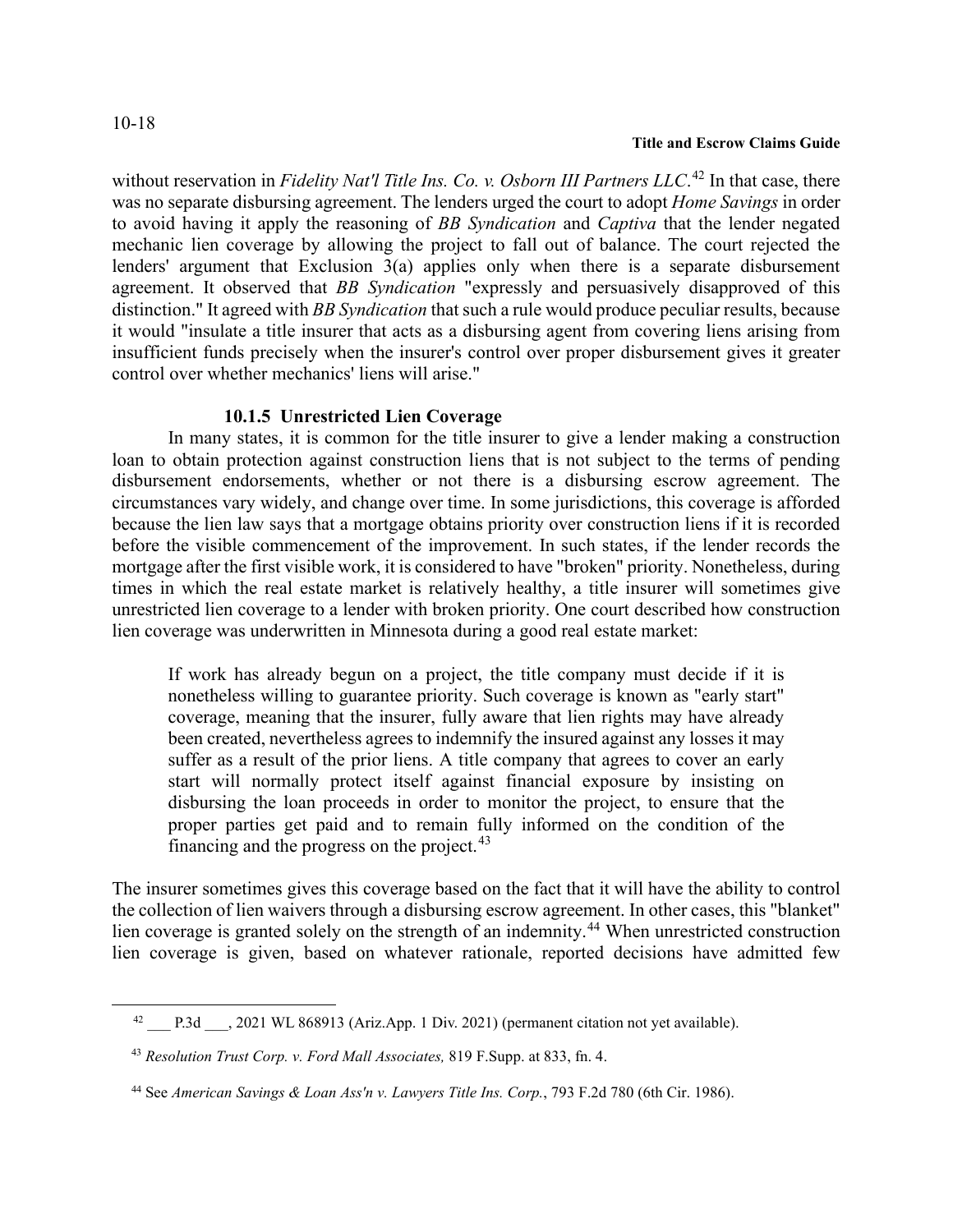limitations on the coverage given. $45$  One court made this comment:

The simple fact that is controlling in this case is that two sophisticated business entities entered into this contract—the title policy. It insured against losses due to unrecorded liens on this project. It did not exclude lien coverage until all loan funds were expended. It did not exclude liens that arose from work and materials for which loan funds had not already been advanced.<sup>[46](#page-18-1)</sup>

Courts have acknowledged little or no obligation of the lender, even when its disbursement practices caused the liens in full or in part, as one court admitted:

… [T]he title company accepted the risk of unpaid labor and materialmen's liens. It did this for a fee, relying on the affidavits and guaranty [of the owner]. The fact that this risk has matured cannot now be avoided by the argument that the insured lender must accept additional losses on the loan due to exactly one of the contingencies for which the title policy was acquired—unpaid lien claimants. A smaller loss does not constitute a windfall profit… . The court agrees that the … policy placed the title company in the unenviable position of having to pay off lien claims that under different circumstances might well have been paid by the loan funds, but that is what their contract provides.<sup>[47](#page-18-2)</sup>

Nonetheless, title insurers have consistently raised two coverage defenses, both based on Exclusion 3(a): that liens caused by a shortage in project funding were "created" or "suffered" by the lender, and that the lender will obtain an unearned windfall if the insurer is required to pay for improvements that should have been paid for with money the lender holds or held undisbursed in the loan account. These defenses are discussed in turn below.

<span id="page-18-0"></span><sup>&</sup>lt;sup>45</sup> The courts rejected various arguments made by insurers to limit the lien coverage based on policy exclusions in the following decisions: *American Savings & Loan Ass'n v. Lawyers Title Ins. Corp.,* 793 F.2d 780 (6th Cir. (Tenn.) 1993); *Mid-South Title Ins. Corp. v. Resolution Trust Corp.*, 840 F.Supp. 522 (W.D. Tenn. 1993); *Resolution Trust Corp. v. Ford Mall Associates,* 819 F.Supp. 826 (D.Minn. 1991); *Chicago Title Ins. Co. v. Resolution Trust Co.*, 53 F.3d 899 (8th Cir. 1995); and *Home Federal Savings Bank v. Ticor Title Ins. Co*., 695 F.3d 725 (7th Cir. (Ind.) 2012), reversing 2011 WL 4479080 (S.D.Ind.) (unpublished).

<span id="page-18-1"></span> <sup>46</sup> *Mid-South Title Ins. Corp. v. Resolution Trust Corp.*, 840 F.Supp. 522, 531 (W.D. Tenn. 1993).

<span id="page-18-2"></span> <sup>47</sup> 840 F.Supp. at 528.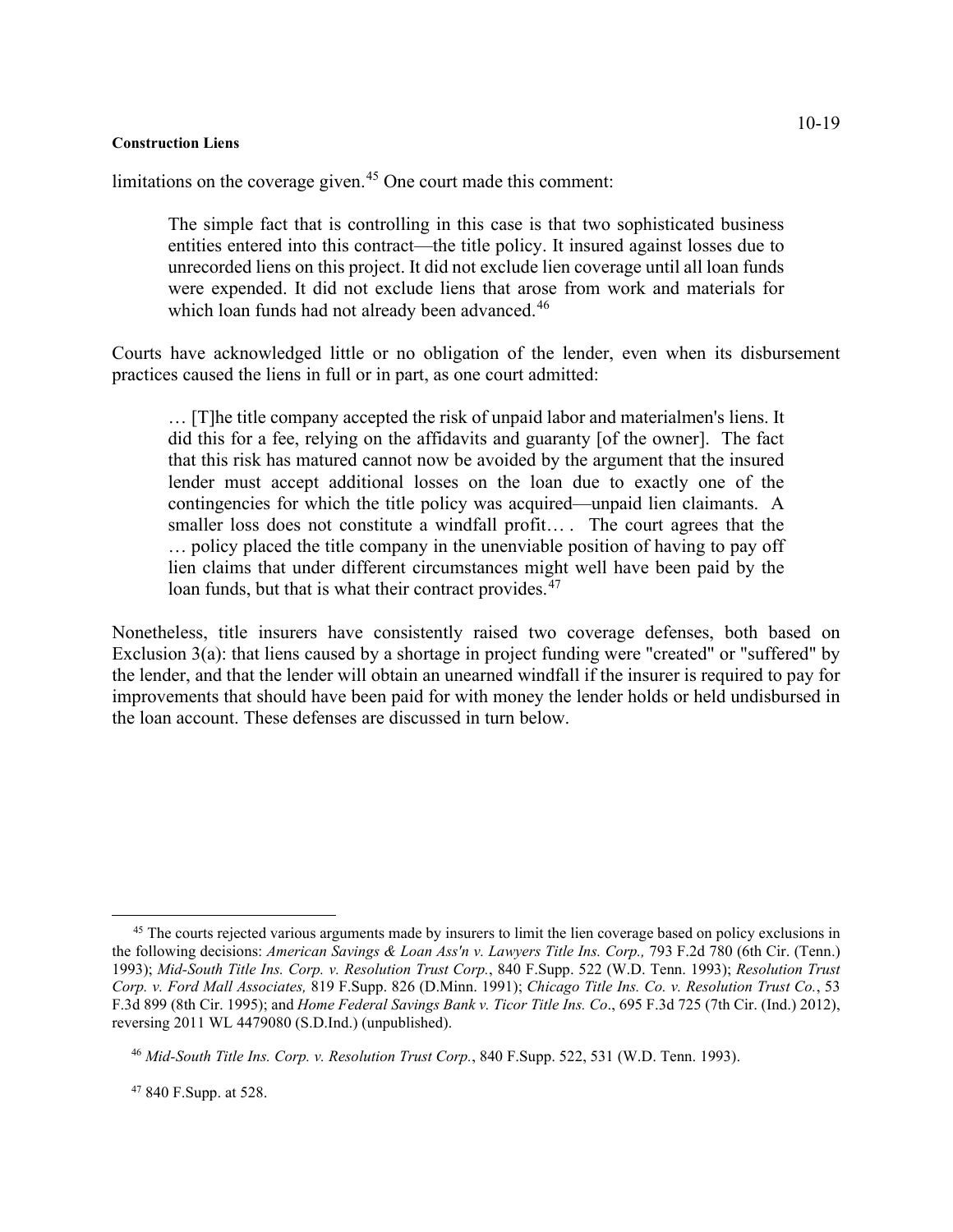# **10.1.5.1 Failure To Keep Project In Balance**

Construction liens often arise because the combined equity and loan funds are not enough to pay for the whole project. The relative obligations of the lender and the escrowee to keep the project in balance are fully discussed at §10.2.3. Two modern decisions have held that, when construction liens arose because the lender failed to keep the project in balance, the lender "created" or "suffered" the risk, negating policy coverage. Earlier decisions either refused to employ this reasoning, or limited its application to situations in which the lender and title insurer entered into a disbursing agreement.

For many years, courts mostly rejected the project in balance argument. In *American Savings & Loan Ass'n v. Lawyers Title Ins. Corp.*, [48](#page-19-0) the insurer removed the construction lien exception based on an indemnity from the owners. The lender paid out its entire loan account. It then paid off lien claimants, sold the property and sued the insurer for the amount of the liens. The trial court held that the lender had created or suffered the lien claims because the lender retained "the 'business' risk that the developer would fail to obtain adequate financing in violation of the loan agreement and that material suppliers consequently would not be paid and would achieve prior liens is one that the lender typically bears."[49](#page-19-1) The trial court relied on *Brown v. St. Paul Title Ins. Corp.*[50](#page-19-2) The Sixth Circuit reversed. Because American Savings had advanced all of its loan funds, unlike *Brown*, the court reasoned that the lender had fully performed its duties. The court said that the insurer, not the lender, was responsible for paying for work for which neither lender nor borrower had committed any funds. It reasoned:

[A]llowing American to recover from its insurer would not make Lawyers Title the guarantor of work for which loan funds were committed but never advanced, but rather, the guarantor of work for which loan funds were never committed. ... In essence, the insurer would, among other things, be insuring against the risk that the developer would not fulfill its obligation to obtain sufficient additional financing. This is the type of risk that insurance policies typically cover, the risk that another party, beyond the insured's control would fail to perform its obligations with injury resulting to the insured.<sup>[51](#page-19-3)</sup>

Similarly, in *Chicago Title Ins. Co. v. Resolution Trust Co.*, [52](#page-19-4) the lender did various things to accommodate cost overruns, including foregoing some interest payments. Eventually, however, the project was halted and liens were filed. The lender and insurer each paid half of the liens, agreeing to adjudicate their rights later. The lender took title to the project and finished it. The

<span id="page-19-0"></span><sup>48</sup> 793 F.2d 780 (6th Cir. (Tenn.) 1993).

<span id="page-19-1"></span> <sup>49</sup> 793 F.2d at 785.

<span id="page-19-2"></span> <sup>50</sup> 634 F.2d 1103 (8th Cir. 1980).

<span id="page-19-3"></span> <sup>51</sup> 793 F.2d at 786.

<span id="page-19-4"></span> <sup>52</sup> 53 F.3d 899 (8th Cir. 1995).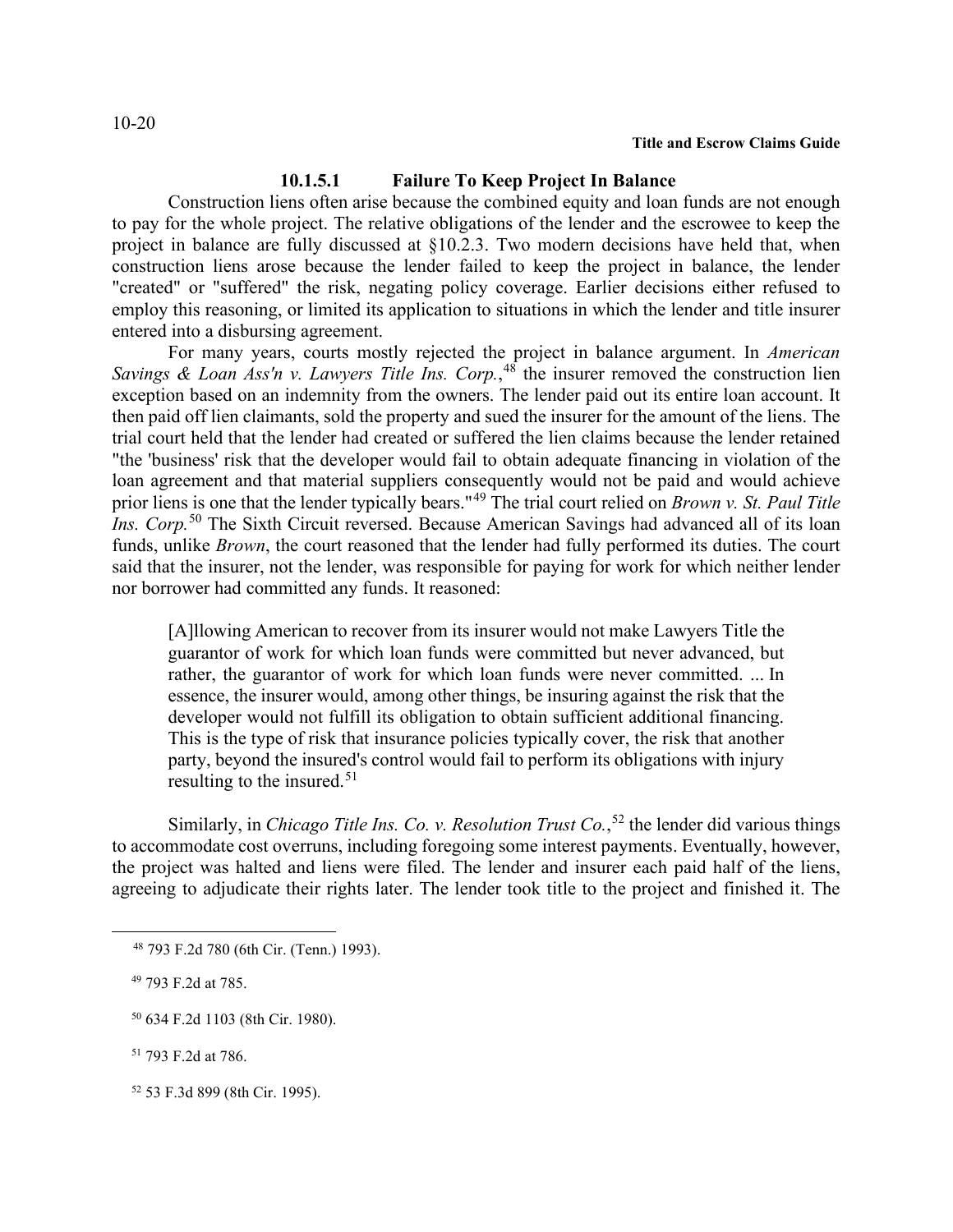insurer then sued to get back its half of the lien claims. As in *American Savings*, the district court held that the liens were caused by the lender's failure to keep the project in balance, invoking Exclusion 3(a). The Eighth Circuit reversed, refusing to find that the lender had caused the lien claims by not keeping the project in balance. The court emphasized that the lender had eventually paid out more than its original loan amount, and had made other loan concessions as a result of the overruns. In reliance on *American Savings*, the court found that the purpose of construction lien coverage was to cover liens for which the lender had not committed loan funds.

The insurer's attempt to interpret the language in the agreement broadly would mean the endorsement would provide no coverage unless the insured itself put up sufficient funds to complete the project. Since there would be no need for coverage under those circumstances ... this interpretation would effectively nullify the lien coverage secured by the endorsement.<sup>[53](#page-20-0)</sup>

In the 2012 decision of *Home Federal Savings Bank v. Ticor Title Ins. Co.*<sup>[54](#page-20-1)</sup> the insurer issued pending disbursement endorsements with each draw, but there was no separate disbursing agreement between lender and title company. The lender elected not to advance the money to pay Wilhelm, the former general contractor. Wilhelm sued to foreclose its \$6 million mechanic's lien. The Seventh Circuit found that the insurer had a duty to defend the lender in the mechanic's lien foreclosure action. Because it did not, the court held that it was estopped to deny coverage based on Exclusion 3(a). It also held that the lender was not unjustly enriched even though Ticor was required to pay for the improvements the lender had refused to fund, because the lender did obtain endorsements but there was no disbursing agreement under which the lender had promised to keep funding the project.

However, the rationale of *American Savings*, *Chicago Title v. RTC* and *Home Federal* was thoroughly debunked in *BB Syndication Services, Inc. v. First American Title Ins. Co*. [55](#page-20-2) In that decision by the Seventh Circuit, the court held that the construction lender "created" or "suffered" mechanic's liens due to the lack of a fixed budget, made worse when the lender allowed the project to go further out of balance as work progressed, and on which the lender refused to disburse the full loan amount. The court held that the lender has the power to make sure that the project is in balance before work begins, and to keep it that way as construction progresses:

It was clear early on in the life of [this] project that cost overruns would put the loan out of balance. At that time BB Syndication had only disbursed \$5 million in loan funding, yet it kept the spigot open, ultimately releasing more than \$61 million in loan funds before declaring the project unfinishable and halting the flow of money. BB Syndication insists that its forbearance demonstrates good faith—a

 <sup>53</sup> 53 F.3d at 907.

<span id="page-20-2"></span><span id="page-20-1"></span><span id="page-20-0"></span><sup>54</sup> *Home Federal Savings Bank v. Ticor Title Ins. Co*., 695 F.3d 725 (7th Cir. (Ind.) 2012), reversing 2011 WL 4479080 (S.D.Ind.) (unpublished).

<sup>55</sup> 780 F.3d 825 (7th Cir. (Wis.) 2015).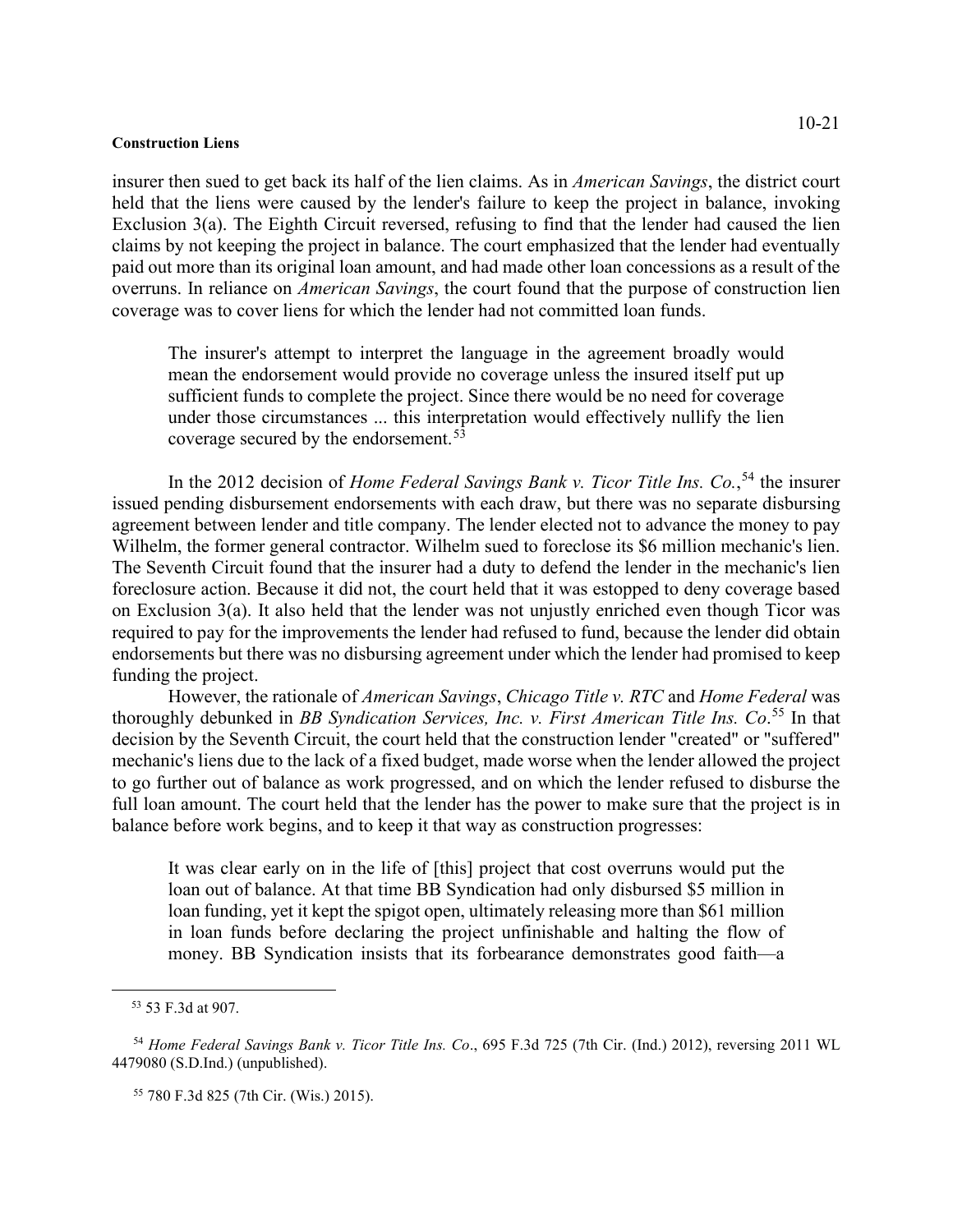willingness to do everything possible to see the project through—so the fault for the liens cannot be laid at its feet. Perhaps. An alternative interpretation is that its poor business judgment precipitated the liens.

Either way, BB Syndication's argument exposes a flaw in the reasoning of *American Savings* and *Chicago Title*. Contrary to the assumption underlying those decisions, construction lenders have significant ability to ensure that the projects they finance remain economically viable—both at the beginning when deciding whether to finance a project and how much money to commit, and also throughout construction. The contractual arrangements in this case are commonplace and demonstrate the lender's broad authority. As a condition to closing, BB Syndication required Trilogy to submit, for its approval, various documents that would allow it to assess the project's viability before closing the loan... .

The loan agreement also allowed BB Syndication to monitor the project throughout construction to ensure its continued viability. It could request financial reports from Trilogy and conduct monthly on-site inspections of the project. If at any point BB Syndication determined that the loan was out of balance, it could require Trilogy to supply a cash infusion. If the developer's available funds were insufficient to complete the project, BB Syndication could choose to cut off disbursements—or not. BB Syndication had the discretion to continue funding even a doomed project. ...

In short, at the first sign of trouble, BB Syndication could have used the threat of default to force the developer to supply additional funds. If Trilogy was unwilling or unable to do so, BB Syndication's losses would have been less than \$5 million—and most likely zero—since the land alone was worth roughly \$12 million. Instead, BB Syndication chose to continue funding the project. That was its prerogative, of course, but in the end this risky business decision resulted in \$17 million in liens from unpaid work.

BB Syndication now looks to First American to cushion its losses, but this stretches title insurance too far. Finding coverage in this situation—where the insured lender has the sole discretion to either continue or cease funding a project that is or has become unfinishable—would raise a serious question of moral hazard. Most work on a construction project increases its value (and in turn the value of the lender's security interest), but if the title company has to cover the costs while the lender retains the benefit, then the lender obtains a windfall by shifting a business risk to the title insurer. ... Since the amount of unpaid work will depend on the timing of a doomed project's inevitable termination, lenders might strategically delay. That is exactly the type of problem that Exclusion 3(a) is there to prevent.

The line drawn in *American Savings* and *Chicago Title*—that Exclusion 3(a) does not apply if the insured lender has disbursed all of its loan proceeds—does not grapple with this hazard. Knowing that unpaid contractors' claims will be covered by title insurance once the loan proceeds run out may in some circumstances encourage lenders to continue to fund a project even after it becomes clear that it has no chance of succeeding.

A better interpretation is that Exclusion 3(a) excludes coverage for liens that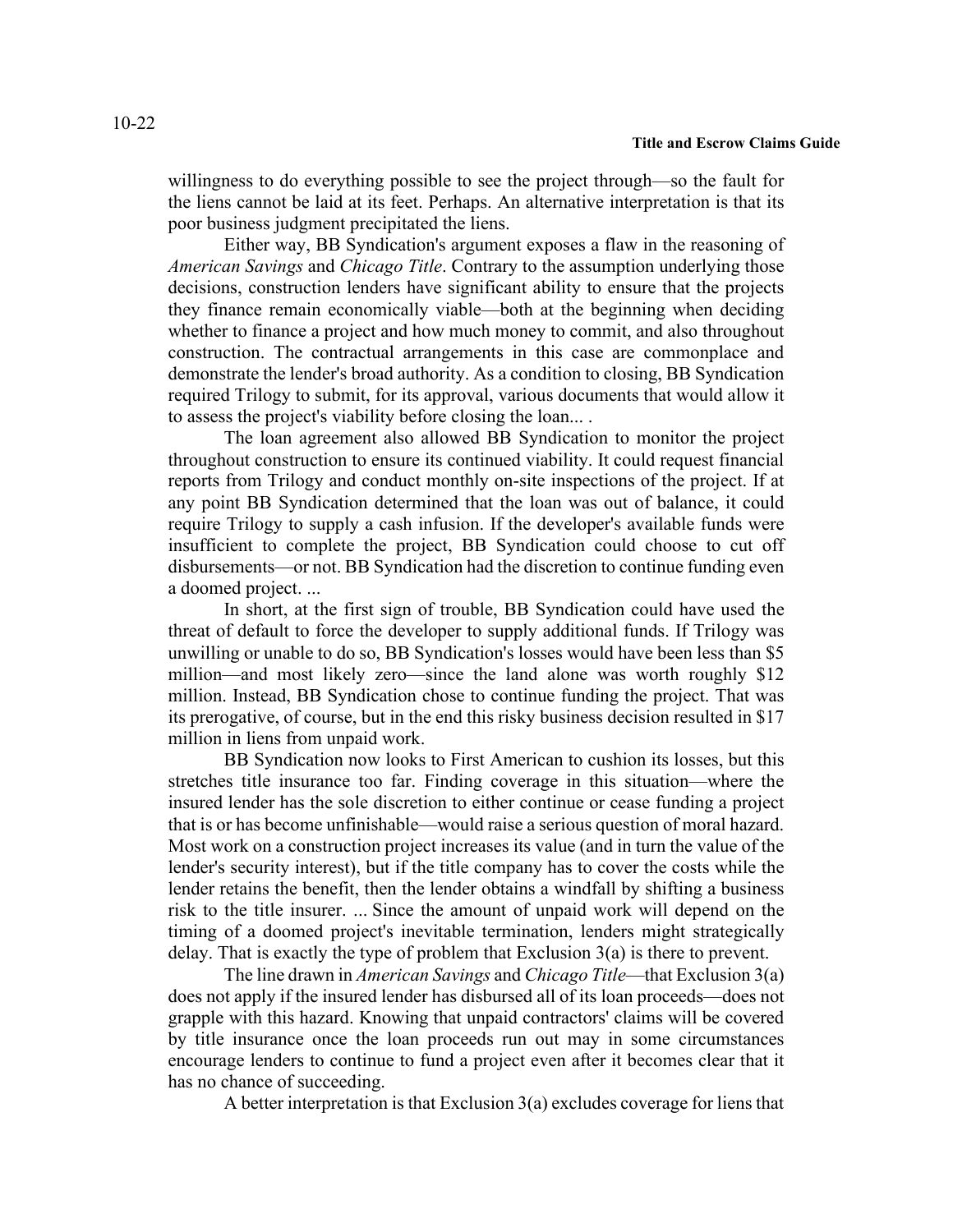arise as a result of insufficient funds. This interpretation makes the most sense of the respective roles of the insured lender and the title insurer in this context. Only the lender has the ability—and thus duty—to investigate and monitor the construction project's economic viability. When liens arise from insufficient funds, the insured lender has "created" them by failing to discover and prevent cost overruns—either at the beginning of the project or later. This interpretation also has the advantage of being a clear rule that parties can bargain around.<sup>[56](#page-22-0)</sup>

*BB Syndication* correctly posits that a title insurer does not contract to pay for work for which no money was ever allocated, or improvements built after the lender has stopped making advances. *BB Syndication* also acknowledged in a footnote that the Seventh Circuit's own decision in *Home Federal*, issued just a few years earlier, was fundamentally flawed because it had found the existence of a disbursing agreement to be a necessary predicate for Exclusion 3(a) to apply.

In *Captiva Lake Investments, LLC v. Fidelity Nat'l Title Ins. Co.*, [57](#page-22-1) the court adopted the reasoning of *BB Syndication* and expanded on it, to hold that the insured lender suffered or created millions of dollars of mechanic's liens due to its faulty construction loan disbursing practices, reversing a ruling by the district court.

*Captiva* was the first decision applying Exclusion 3(a) based squarely on the premise that the lender can and ordinarily does exert much influence over the borrower during the course of a construction loan, and thus has the power to keep a project in balance. The Eighth Circuit admitted that the title insurer has no similar authority to keep a project in balance, even when there is a disbursing agreement between the lender and insurer. The court cited numerous authorities and learned treatises that explain these principles.<sup>[58](#page-22-2)</sup> It also quoted from the loan documents for this project to establish the lender's contractual rights to require that the borrower keep the project in balance, which had been a condition to the lender's obligation to continue funding of draws. The court noted that, nonetheless, the *Captiva* project was not in balance when the loan was made, that the lender permitted the deficiency to grow as construction progressed, and that many liens were the result of contractors who continued to work for months after the bank had secretly halted disbursements. Also, the lender never advanced the full amount of the loan.

The Eighth Circuit applied the exclusion although there was no disbursing agreement between lender and title insurer, unlike the facts in *BB Syndication*. The Eighth Circuit said that the district court had construed Exclusion 3(a) too narrowly, as applying only if the lender "engaged in intentional misconduct or inequitable dealings... ." Thus, the trial court had abused its discretion "when it excluded evidence regarding Fidelity's Exclusion 3(a) defense." The court

<sup>56</sup> 780 F.3d at 834-836.

<sup>57</sup> 883 F.3d 1038 (8th Cir. (Mo.) 2018).

<span id="page-22-2"></span><span id="page-22-1"></span><span id="page-22-0"></span><sup>58</sup> The court cited, in particular, Michael F. Jones & Rebecca R. Messall, *Mechanic's Lien Title Insurance Coverage for Construction Projects*, 16 Real Estate L.J. 291 (1988). It also recited this quote from 1 Grant S. Nelson et al., *Real Estate Finance Law* § 12.1 (6th ed.), Westlaw: "A construction loan provides funds for the construction of improvements on land. The developer and the lender enter into a construction loan agreement, which sets forth the terms of the loan and "generally incorporates by reference the project's plans and specifications, includes a budget that the developer must follow, and specifies the project completion date."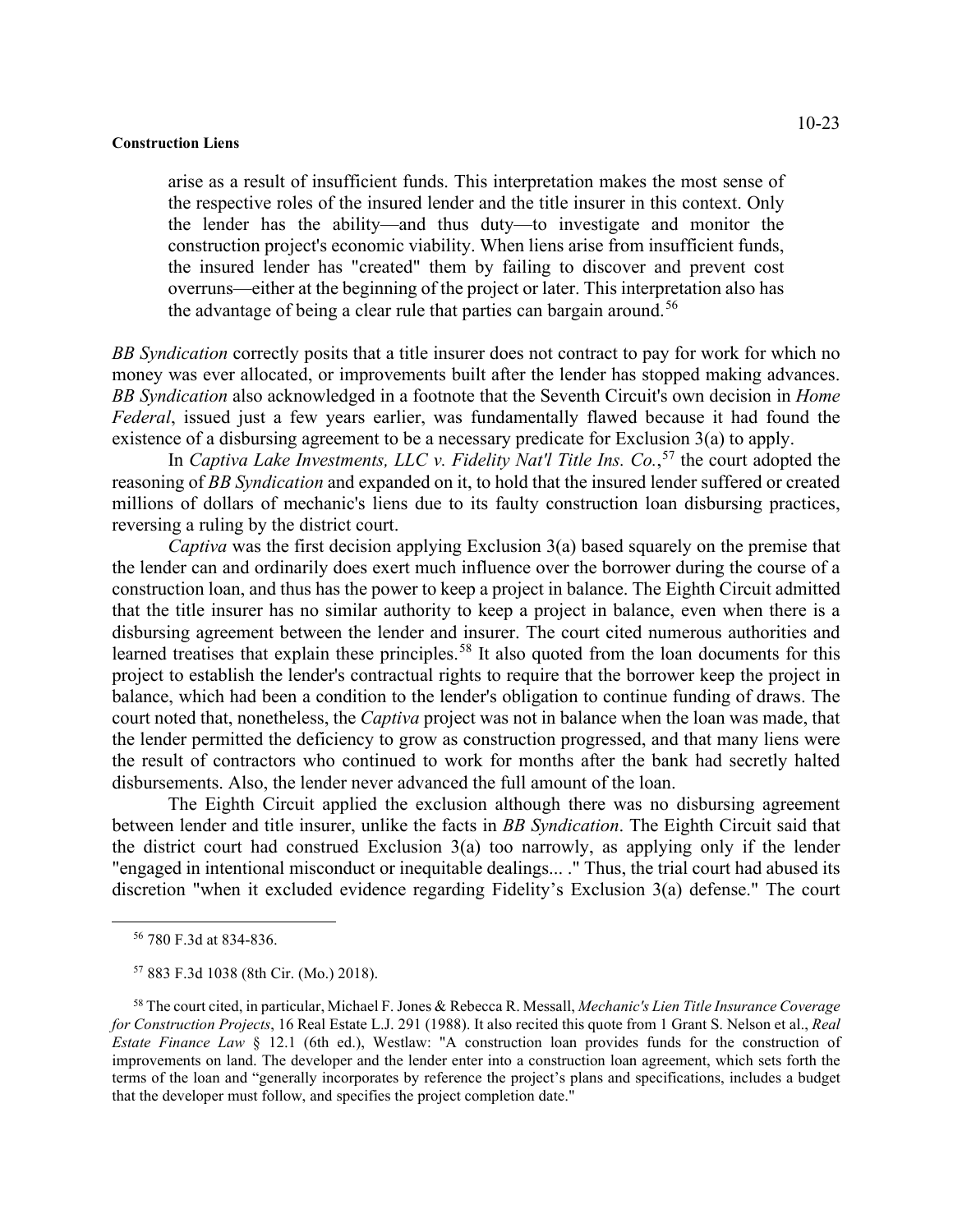relied on its own prior decision in *Brown v. St. Paul*, to conclude as a matter of law that the exclusion barred coverage:

We conclude that Exclusion 3(a) can apply under Missouri law even if the insured did not engage in intentional misconduct or inequitable dealings. ... In *Brown*, we held that the construction lender's cessation of disbursements following the developer's default under the construction loan agreement "created or suffered" the liens that consequently arose due to insufficient funds. 634 F.2d at 1110. "While [the lender] admittedly was under no obligation to continue funding the project after the default, it seems clear that the parties contemplated that [the lender] would provide adequate funds to pay for work completed prior to the default." Id. Requiring the insurer to indemnify the lender "would give the insured an unwarranted windfall and would place the title insurer in the untenable position of guaranteeing payment of work for which loan funds were never advanced." Id.

The court also said it believed that "the Missouri Supreme Court would adopt the well-reasoned analysis of the United States Court of Appeals for the Seventh Circuit in *BB Syndication Services*" that "Exclusion 3(a) excludes coverage for liens that arise as a result of insufficient funds," as quoted above. The Eighth Circuit distinguished its own prior decision in *Chicago Title v. RTC*, which construed Minnesota rather than Missouri law. *Captiva* thus adopted the suggestion made in *BB Syndication* that Exclusion 3(a) bars coverage that would provide a windfall to the insured lender, whether or not there was a disbursing agreement between the lender and title agent or insurer.

In *Hall CA-NV, LLC v. Old Republic Nat'l Title Ins. Co.*, [59](#page-23-0) a Texas federal court applied *BB Syndication* and *Captiva* to hold that Exclusion 3(a) barred coverage for a construction lien filed after the policy date, for work performed after policy date, but which lien obtained priority over the insured deed of trust based on the relation-back doctrines in the two states where the property was located, Nevada and California. The *Hall* court quoted the statement from *BB Syndication* that there would be a moral hazard in obligating the title insurer to pay for work that was left unpaid because the construction lender insured stopped disbursing before its committed loan money had been exhausted. It also quoted the analogous statement in *Captiva* that:

Requiring the insurer to indemnify the lender would give the insured an unwarranted windfall and would place the title insurer in the untenable position of guaranteeing payment of work for which loan funds were never advanced.

The court thus concluded that "if the issue is Hall stopping loan advances after the policy date and Penta filing a lien for such work, then Exclusion 3(a) applies to bar coverage." The *Hall* decision was affirmed on appeal, although the Fifth Circuit Court of Appeals did not address *BB Syndication* 

<span id="page-23-0"></span><sup>59</sup> *Hall CA-NV, LLC v. Old Republic Nat'l Title Ins. Co.*, 440 F.Supp.3d 596 (N.D.Tex. 2020), app. filed March 11, 2020.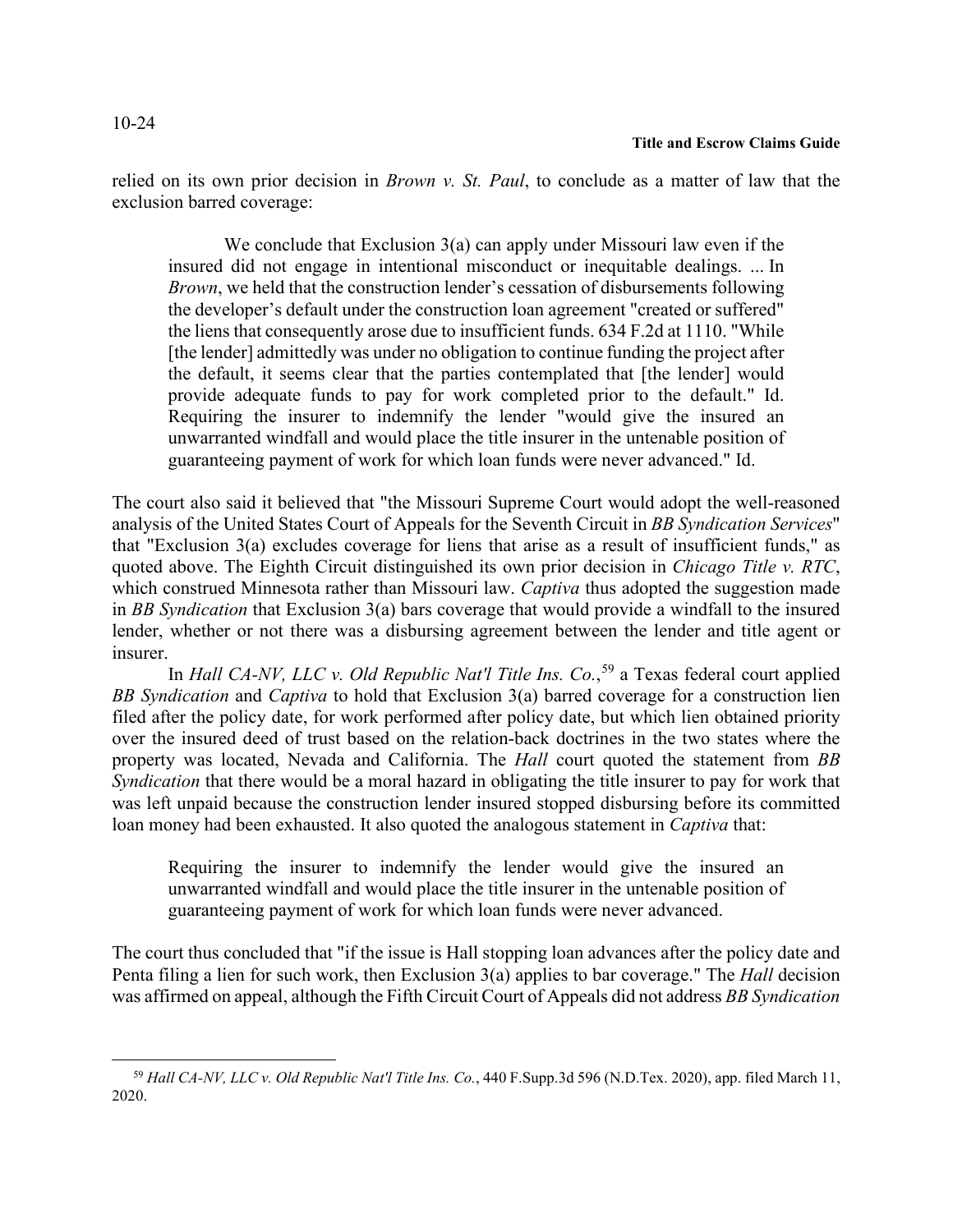## or *Captiva* in its decision.<sup>[60](#page-24-0)</sup>

*BB Syndication* was embraced and extended in *Fidelity Nat'l Title Ins. Co. v. Osborn III*  Partners LLC.<sup>[61](#page-24-1)</sup> The court accepted the premise that the lender and not the title insurer has the power to keep the project in balance.<sup>[62](#page-24-2)</sup> It held that the lender invoked Exclusion 3(a) by shorting the project in two ways: by disbursing \$414,000 from the construction impound account to cover interest owed on the loan, and then by halting funding with \$1.1 million of committed money left in the loan account. Although the loan agreement permitted the lender to stop funding on default, that right did not affect policy coverage. The court accepted the position of *BB Syndication* and *Captiva* that, by failing to fully fund the loan, the lender "created" or "suffered" the mechanic's liens. The court went further, rejecting the principle of *American Savings* that Exclusion 3(a) cannot apply if the lender does fully disburse the loan money, because that rule ignores the fact that the lender alone has the power to keep the project in balance. [63](#page-24-3) Further, the *Osborn* court rejected the contention in *Chicago Title Ins. Co. v. Resolution Trust Corp.*, 53 F.3d 899 (8th Cir. 1995), that employing Exclusion 3(a) to limit mechanic lien coverage would "effectively nullify the mechanic's lien coverage" of the policy. [64](#page-24-4) Having suffered the mechanic's liens, the court held

 $61$  P.3d , 2021 WL 868913 (Ariz.App. 1 Div. 2021) (permanent citation not yet available).

<span id="page-24-2"></span><span id="page-24-1"></span> $62$  "The rule we adopt also better tracks 'the respective roles of the insured lender and the title insurer in this context' and allocates the risk associated with a funding shortfall to the party with knowledge and control over funding issues. … '[C]onstruction lenders have significant ability to ensure that the projects they finance remain economically viable—both at the beginning when deciding whether to finance a project and how much money to commit, and also throughout construction.' *BB Syndication*, 780 F.3d at 834. Before agreeing to lend, a lender can require a developer to provide it with financial statements, appraisals, contracts, and plans that will enable the lender to assess the financial viability of a project at the outset. Id. Thereafter, the lender can require the developer to deliver regular reports documenting the project's progress, allowing the lender to monitor the continuing financial viability of the project so that it can demand the developer provide a cash infusion if the project is heading out of balance. Id. at 834–35. The loan agreement here, for example, gave Mortgages Ltd. broad authority to monitor the project's economic viability: it had the power to insist that all loan proceeds be used for construction; to inspect for satisfactory progress and to see that prior disbursements had been paid out for construction before making progress payments; to declare a default if the project became out of balance; and to demand the developer contribute additional funds to cover construction costs, including cost overruns." 2021 WL 868913 at \*10.

<span id="page-24-3"></span> $63$  "[55 The lender's ability to monitor the project and control funding also underscores the flaw in the alternative rule—that Exclusion 3(a) does not apply once the lender has fully funded its loan commitment—proposed by two cases on which the Successors rely (although we note that here, Mortgages Ltd. had not disbursed all loan proceeds). … As the Seventh Circuit observed, 'construction lenders have significant ability to ensure that the projects they finance remain economically viable ... throughout construction.' *BB Syndication*, 780 F.3d at 834. These tools allow a lender to determine when a loan is out of balance or heading that way, and to protect its interests when that happens. Moreover, shifting the burden of any resulting lien simply because a lender has fully disbursed its commitment would compound the resulting moral hazard created when the lender's security is increased by the work of contractors for which the lender has not disbursed funds: 'Knowing that unpaid contractors' claims will be covered by title insurance once the loan proceeds run out may in some circumstances encourage lenders to continue to fund a project even after it becomes clear that it has no chance of succeeding.'" 2021 WL 868913 at \*10.

<span id="page-24-4"></span><sup>64</sup> The *Osborn* court described the appropriate nature and limits of the policy coverage: "As the Seventh Circuit put it, coverage for mechanics' liens insures against faults in the payment process (once the lender has disbursed the funds), not the lender's business risks. Id. Mechanics' lien coverage in a lender's title policy still will protect the lender

<span id="page-24-0"></span><sup>60</sup>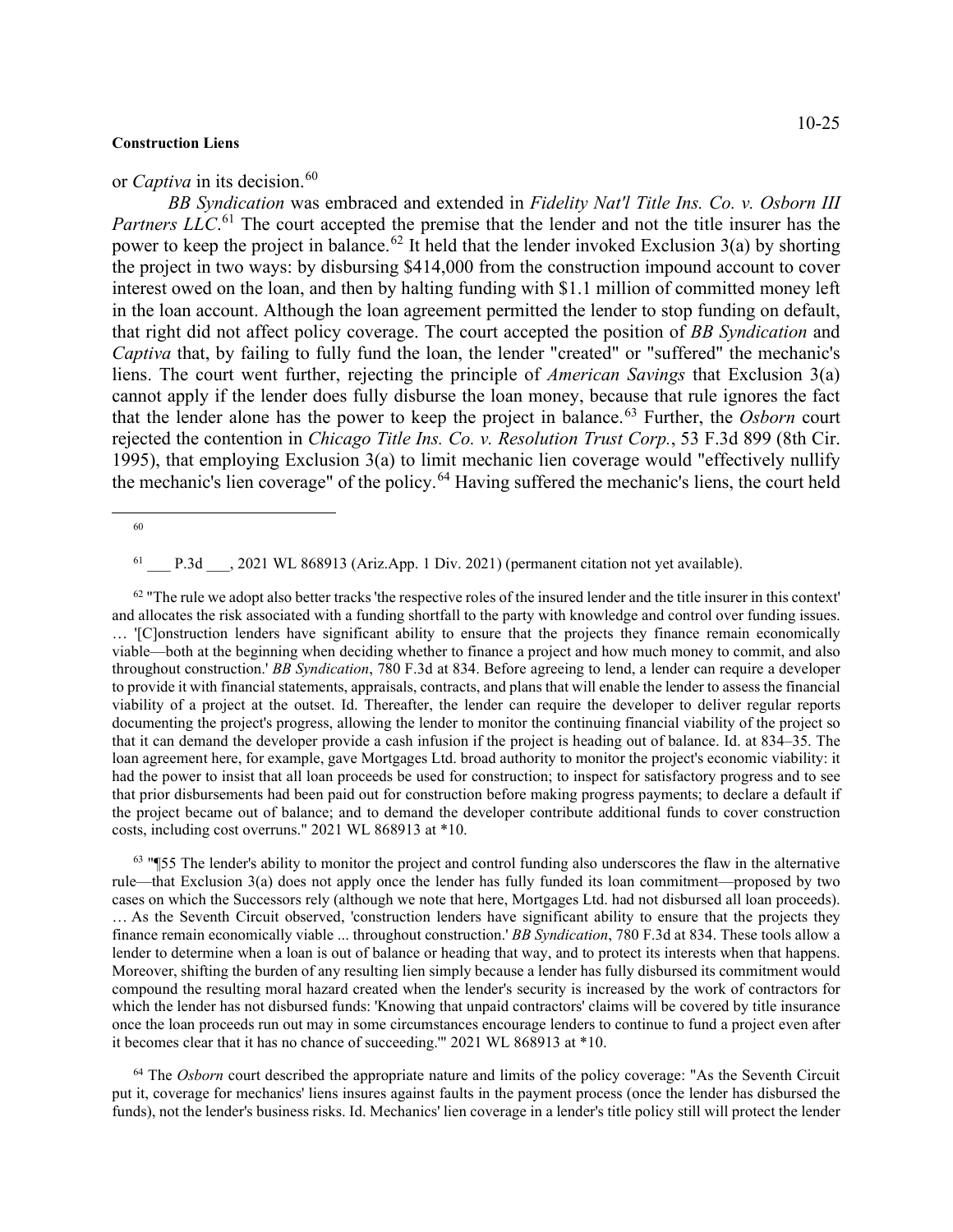that the lender could not shift any part of that risk back onto the insurer even though the dollar amount of the mechanic's liens was more than the amount that the lender diverted or failed to fund. $65$ 

## **10.1.5.2 Unjust Enrichment Or Windfall To Lender**

In certain decisions issued between 1979 and 2012, title insurers asserted that Exclusion 3(a) should prevent the lender from receiving a windfall by having the insurer pay for improvements, particularly if the lender refused to advance all of the loan money to pay for those same improvements. This argument was based on the valid premise that a construction lien is a lien, but one that has favored status because it represents the cost of the value added to the property by an improvement, and the lender gets that improvement for free when it forecloses.<sup>[66](#page-25-1)</sup>

The windfall principle was accepted by the courts in *Bankers Trust* and *Brown v. St. Paul*. [67](#page-25-2) In *American Savings & Loan Ass'n v. Lawyers Title Ins. Corp.*, [68](#page-25-3) the court twisted the principle, holding that an insured lender did not obtain a windfall unless it refused to pay out the full amount of its loan.

Several later decisions went even further, knocking down the *American Savings* principle that a lender must fully fund the loan in order not to receive a windfall. In *Mid-South Title Ins.*  Corp. v. Resolution Trust Corp.,<sup>[69](#page-25-4)</sup> the lender disbursed \$8,028,000 of a \$9,800,000 loan and then

<span id="page-25-1"></span><sup>66</sup> Once a lender has foreclosed, the issue is no longer the relative priority of the liens. After foreclosure, the lender owns the property, and the insurer is being asked to pay for the improvements that the insured now owns. See *Drilling Service Co. v. Baebler*, 484 S.W.2d 1 (Mo. 1972). Every payment by the insurer to a construction lien claimant thus reduces the lender's cost in acquiring the project.

<span id="page-25-3"></span><span id="page-25-2"></span><sup>67</sup> *Bankers Trust Co. v. Transamerica Title Ins. Co.*, 594 F.2d 231 (10th Cir. 1979); *Brown v. St. Paul Title Ins. Corp.*, 634 F.2d 1103, 1110 (8th Cir. 1980).

<sup>68</sup> 793 F.2d 780 (6th Cir. (Tenn.) 1993).

<span id="page-25-4"></span>69 840 F.Supp. 522 (W.D. Tenn. 1993).

against the risk of paying twice for the same work—just not provide a windfall by allowing the lender not to pay even once. Id. Moreover, a lender seeking protection against this kind of risk has other options—performance bonds, thirdparty guarantees, or even a separately negotiated endorsement not to invoke Exclusion 3(a) in these circumstances. Id." 2021 WL 868913 at \*11.

<span id="page-25-0"></span><sup>&</sup>lt;sup>65</sup> "Here, as a matter of law, Exclusion 3(a) excludes coverage for the Successors' claim because Summit's lien resulted from Mortgages Ltd.'s cutoff of funding. While the developer also helped create the title defect (it began construction before the second deed of trust was filed, giving Summit's later-filed mechanics' lien priority over Mortgages Ltd.'s security interest), Mortgages Ltd. itself created or 'suffered' the mechanics' lien by allowing funds to be diverted from the construction impound account and ultimately by cutting off funding entirely, even though the loan agreement allowed it to do so. … This holds true even though, as the Successors note, the face value of the mechanics' liens initially filed exceeded the amount of funding that Mortgages Ltd. diverted or withheld—although we note that the value of Summit's lien (and the value the Successors paid to settle with Summit) was much closer to that amount. … While Mortgages Ltd.'s loan agreement with the developer did not require it 'to continue lending good money after bad,' … the Successors cannot now shift to Fidelity the obligation to pay for work that presumptively increased the value of Mortgages Ltd.'s security interest but for which Mortgages Ltd. did not pay." 2021 WL 868913 at \*11.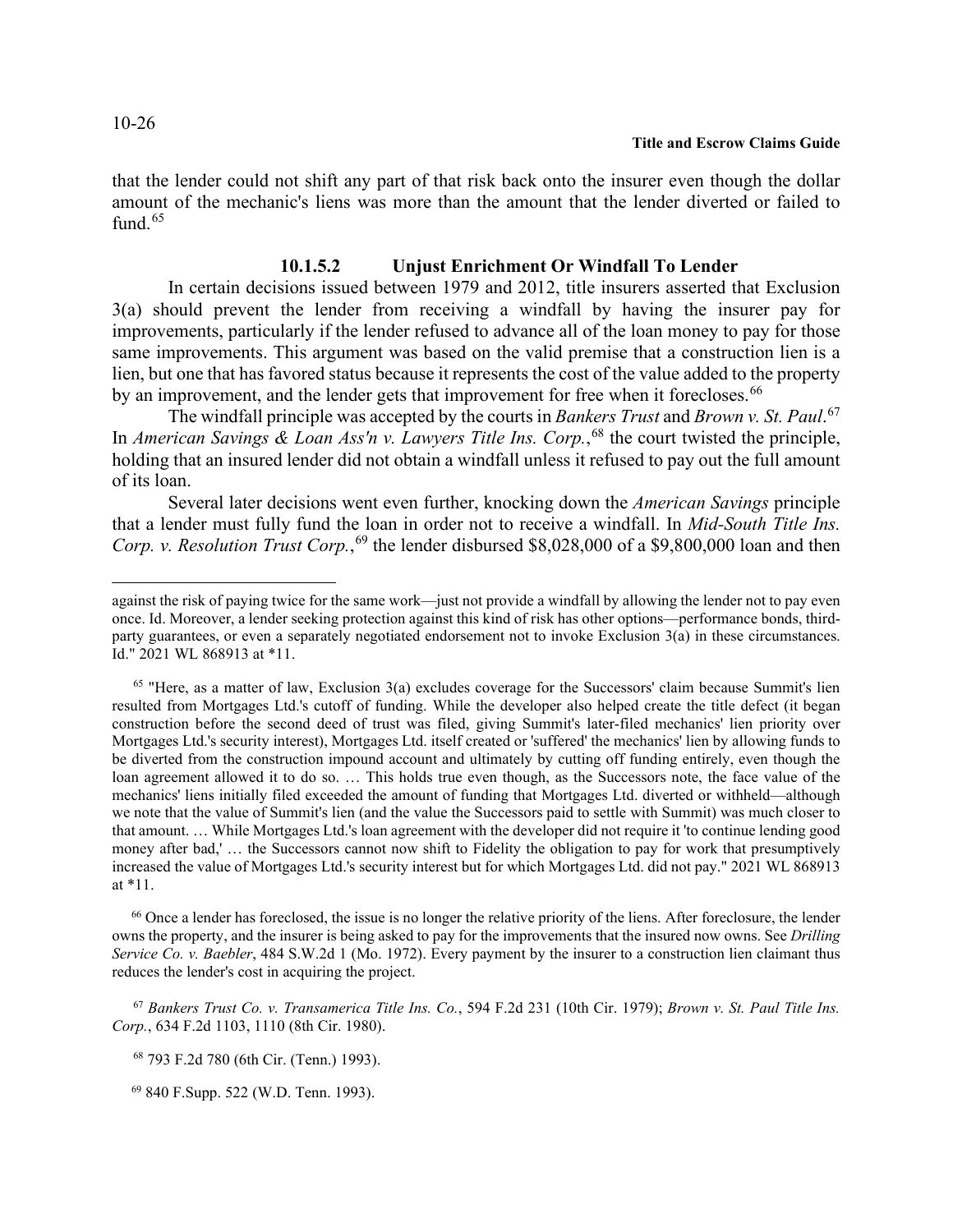finished the project for an additional \$502,000, making a total outlay of about \$8,500,000. The liens in dispute totaled about \$200,000. The court rejected the windfall argument because there was no disbursing agreement creating a contractual obligation to fund the entire loan. The windfall argument was also rejected in *Resolution Trust Corp. v. Ford Mall Associates*, [70](#page-26-0) despite the fact that the lender did not advance the entire loan amount. The court again based its ruling on the fact that the lender had made no commitment to the insurer to advance all of the loan money, and had negotiated for full mechanic lien coverage in its policy.

In *Home Federal Savings Bank v. Ticor Title Ins. Co.*, [71](#page-26-1) the insurer issued pending disbursement endorsements with each draw, as in *Brown*, but there was no separate disbursing agreement between lender and title company as in *Bankers Trust*. The lender refused to pay the general contractor, which filed a \$6 million mechanic's lien. The Seventh Circuit held that the lender was not unjustly enriched by making Ticor Title pay for the improvements the lender had refused to fund with the loan it had committed to make. The court used this rationale:

Home Federal paid an extra premium for the mechanic's lien endorsement… . [The Wilhelm lien] would have ... reduced the amount of its recovery from the proceeds of the foreclosure sale by \$6 million. However dim Wilhelm's prospects of success, that was precisely what Home Federal had insured against in the mechanic's lien endorsement. … Bearing those costs is a risk against which Home Federal had already insured through its policy with Ticor by paying for the mechanic's lien endorsement. As we see the case, Home Federal was seeking only the peace of mind it had paid for, not a windfall.<sup>[72](#page-26-2)</sup>

However, the rationale of *Home Federal* and the earlier decisions was found to be being fundamentally flawed in *BB Syndication*, *Captiva* and *Osborn*, discussed above. In *Hall CA-NV, LLC v. Old Republic Nat'l Title Ins. Co.*, a Texas court built on *BB Syndication* and *Captiva* to hold that Exclusion 3(a) barred the insured from obtaining windfall coverage for construction liens that were filed because the lender refused to advance committed loan funds to pay for the work.<sup>[73](#page-26-3)</sup> The *Hall* court quoted the statement in *BB Syndication* that there would be a moral hazard in obligating the title insurer to pay for work that was left unpaid because the construction lender insured stopped disbursing before its committed loan money had been exhausted. It also quoted the analogous statement in *Captiva* that:

Requiring the insurer to indemnify the lender would give the insured an unwarranted windfall and would place the title insurer in the untenable position of

<span id="page-26-3"></span><span id="page-26-2"></span><sup>73</sup> *Hall CA-NV, LLC v. Old Republic Nat'l Title Ins. Co.*, 440 F.Supp.3d 596 (N.D.Tex. 2020), app. filed March 11, 2020.

 <sup>70</sup> 819 F.Supp. 826, 833 (D.Minn. 1991).

<span id="page-26-1"></span><span id="page-26-0"></span><sup>71</sup> *Home Federal Savings Bank v. Ticor Title Ins. Co*., 695 F.3d 725 (7th Cir. (Ind.) 2012), reversing 2011 WL 4479080 (S.D.Ind.) (unpublished).

<sup>72</sup> 695 F.3d at 735.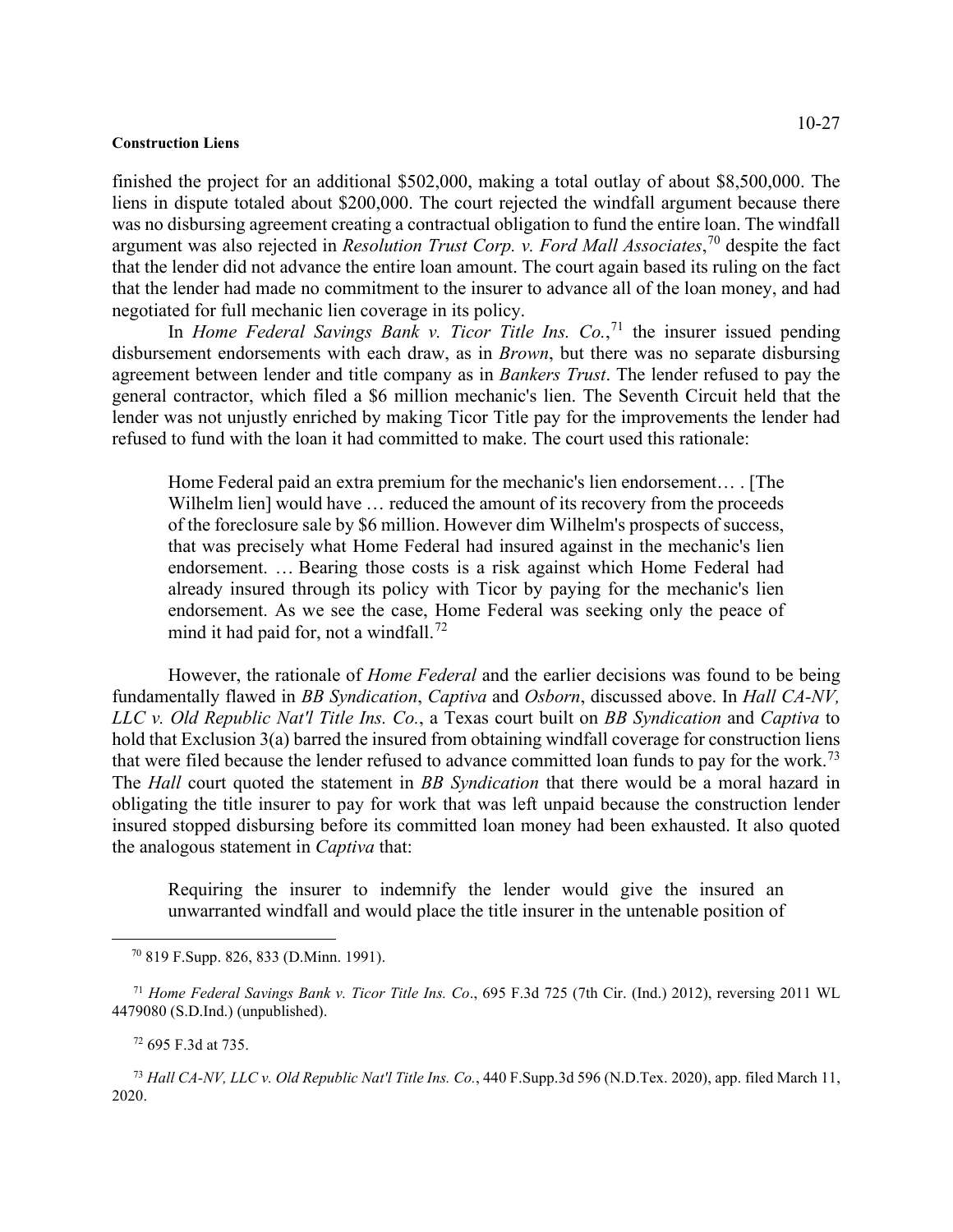guaranteeing payment of work for which loan funds were never advanced.

The court thus concluded that "if the issue is Hall stopping loan advances after the policy date and Penta filing a lien for such work, then Exclusion 3(a) applies to bar coverage," and the court so held. The *Hall* decision was affirmed on appeal, although the Fifth Circuit Court of Appeals did not address *BB Syndication* or *Captiva* in its decision.[74](#page-27-0)

## **10.1.6 Measure Of Loss--Loan Policy**

The loss resulting from a construction lien is measured in the same manner as other types of loan policy losses. A full discussion of the measure of loan policy losses is found at §3.2.4. Certain unusual fact situations warrant mention under this chapter, however.

Dueling mortgage and construction lien foreclosures can force the lender to spend money to preserve its position. If the insurer is litigating the validity of the liens or otherwise clearing title, such expenses may be compensable. For example, a lender was found to have suffered a loss when it was forced to redeem the property from a superior construction lien claimant's foreclosure sale, in order to preserve the lien of the insured mortgage.<sup>[75](#page-27-1)</sup> A second mortgagee suffered loss equal to the surplus from the first mortgagee's foreclosure sale, when that surplus was paid to intervening lien claimants.[76](#page-27-2)

An insurer has the right to clear title by litigating the validity of the construction liens. See §3.4 for a complete discussion of the right to cure title. However, the lien claimant's foreclosure action can affect the insurer's effort to clear title.<sup>[77](#page-27-3)</sup> There can be a tension between the lender's desire to complete or sell the unfinished project and the insurer's right to protect the insured's lien priority.[78](#page-27-4)

<span id="page-27-2"></span><span id="page-27-1"></span> 76 *American-First Title & Trust Co. v. First Federal Savings & Loan Ass'n of Coffeyville*, 415 P. 2d 930 (Okla. 1965).

<span id="page-27-3"></span> 77 In *Trigiani v. American Title Ins. Co.*, 392 Pa.Super 427, 573 A. 2d 230 (Pa.Super. 1990), a claimant's foreclosure sale was held while the insurer was attempting to cure title. The court found that the lender was not required to "throw good money after bad" to preserve its position by bidding at the sale.

<span id="page-27-4"></span><sup>78</sup> In *The Tokai Bank v. Chicago Title Ins. Co.*, 125 F.3d 859 (Table), 1997 WL 632599 (9th Cir. (Cal.)) (unpublished), the insurer defended the lender against construction lien foreclosures under a reservation of rights. When the owner filed bankruptcy, the lender viewed its options as being to have the stay lifted and proceed with foreclosure, provide financing to complete the project, or to support a Section 363(f) sale by the trustee free of liens. The lender obtained appraisals of the unfinished project and elected to support a sale free and clear for a price that matched the appraised value. The buyer finished the project for \$8 to \$10 million less than the lender itself had estimated as the cost of completion. The lender then sued the insurer for the difference in value. It claimed that the coverage question raised by the reservation of rights had forced it to support a Section 363 sale rather than complete the structure or finance its completion. The court found that the lender decided to back the sale because the appraisals supported the sale price, rather than because of the coverage question. Therefore, the insurer was not liable to the lender for the claimed difference in value.

<span id="page-27-0"></span><sup>74</sup>

 <sup>75</sup> *Minnesota Title Ins. & Trust Co. v. Drexel*, 70 F. 194 (8th Cir. (Minn.) 1895).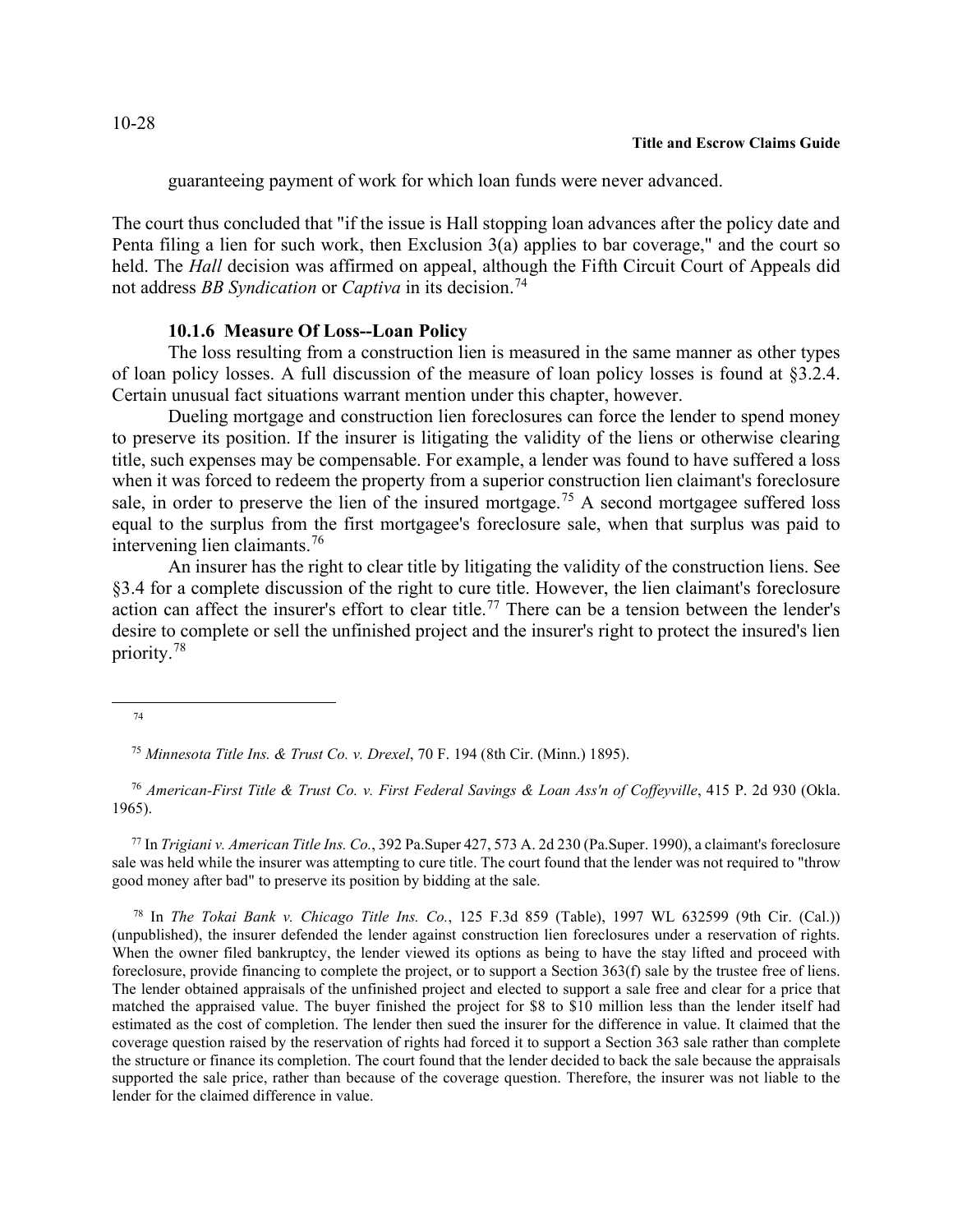## **10.1.7 Premature Or Voluntary Payment Of Liens By Insured Lender**

As stated above, an insured lender does not prove a loss merely on showing that a prior construction lien exists. The lender must also establish that the loan is in default, and that the lender is undersecured as a result of the construction lien. A lender that pays a lien but is unable to show that the lien impaired its security has not proven a loss.[79](#page-28-0) The insurer is not required to pay off liens on demand by the insured, or to permit the insured to do so. $80$  Such a payment by the lender will ordinarily invoke the voluntary settlement provision, discussed at §2.14.

## **10.2 Construction Loan Escrows**

The second half of this chapter discusses the duties that the escrowee assumes when it disburses loan funds under a construction escrow.<sup>[81](#page-28-2)</sup> General escrow principles are discussed in Chapter 13. As stated above, construction lien laws vary widely. As a result, the construction escrow does not exist everywhere. Such escrows are found primarily in states in which a construction lender receives little or no statutory protection against construction liens.

## **10.2.1 Nature Of Agreement Generally**

Construction escrows vary, but a common procedure is as follows. The owner or contractor delivers to the escrowee a project breakdown, also known as a schedule of values, with or before the first request for an advance (known as a draw). With each draw request, the contractor deposits an affidavit or certificate as to the work completed to date, showing the line items for which payment is sought, together with waivers from each listed subcontractor and supplier. The owner and lender each send written consents to the draw request and direct the escrowee to disburse the loan advance. The draw package may also include an architect's certificate as to the percentage of completion, a separate inspector's statement as to workmanship, an owner's affidavit as to work for which it has separately contracted, invoices for all work for which payment is sought, and a survey (foundation or as-built).

The escrow agreement typically says that the escrowee is to review each draw "package" and notify the lender as to whether or not the insurer is prepared to extend the construction lien policy coverage forward in time through the date of draw funding, and upward in amount to include all advances made to date. This coverage is normally provided by a "pending disbursement"

 <sup>79</sup> *Ring v. Home Title Guar. Co.*, 168 So.2d 580 (Fla.App. 1964).

<span id="page-28-1"></span><span id="page-28-0"></span><sup>80</sup> In *Diversified Mortgage Investors v. U.S. Life Title Insurance Co. of New York*, 544 F.2d 571 (2d Cir. 1976), a construction lender wished to settle with lien claimants before it made additional advances. It was denied an injunction prohibiting the insurer from raising the voluntary settlement defense against the lender if it settled.

<span id="page-28-2"></span> <sup>81</sup> Construction escrows and construction lien liability are further analyzed in Jones & Maessell, *Mechanic's Lien Title Insurance Coverage for Construction Projects*, 16 Real Estate L.J. 291 (1988); Urban, *Future Advances and Title Insurance Coverage*, 15 Wake Forest L. Rev. 329 (1979); Jordan, *Mechanics' Lien Coverage*, Practicing Law Institute, Real Estate Course Handbook (1988); Bohan, *Mechanics' Lien Coverage in Title Insurance Policies*, in *Attorneys' Role in Title Insurance*, A.B.A. Real Property & Trust Section, (1990); Sweat, *Obligatory Advances: Mechanics' Liens and the 1987 Loan Policy*, Practicing Law Institute, Real Estate Course Handbook (1988); J. Patterson, *Title Insurance and Mechanic's Liens*, 5 A.B.A. Real Property Financing Newsletter 20 (1985); Palomar, *Title Insurance Law*, § 6.12, pp. 6-78 to -83.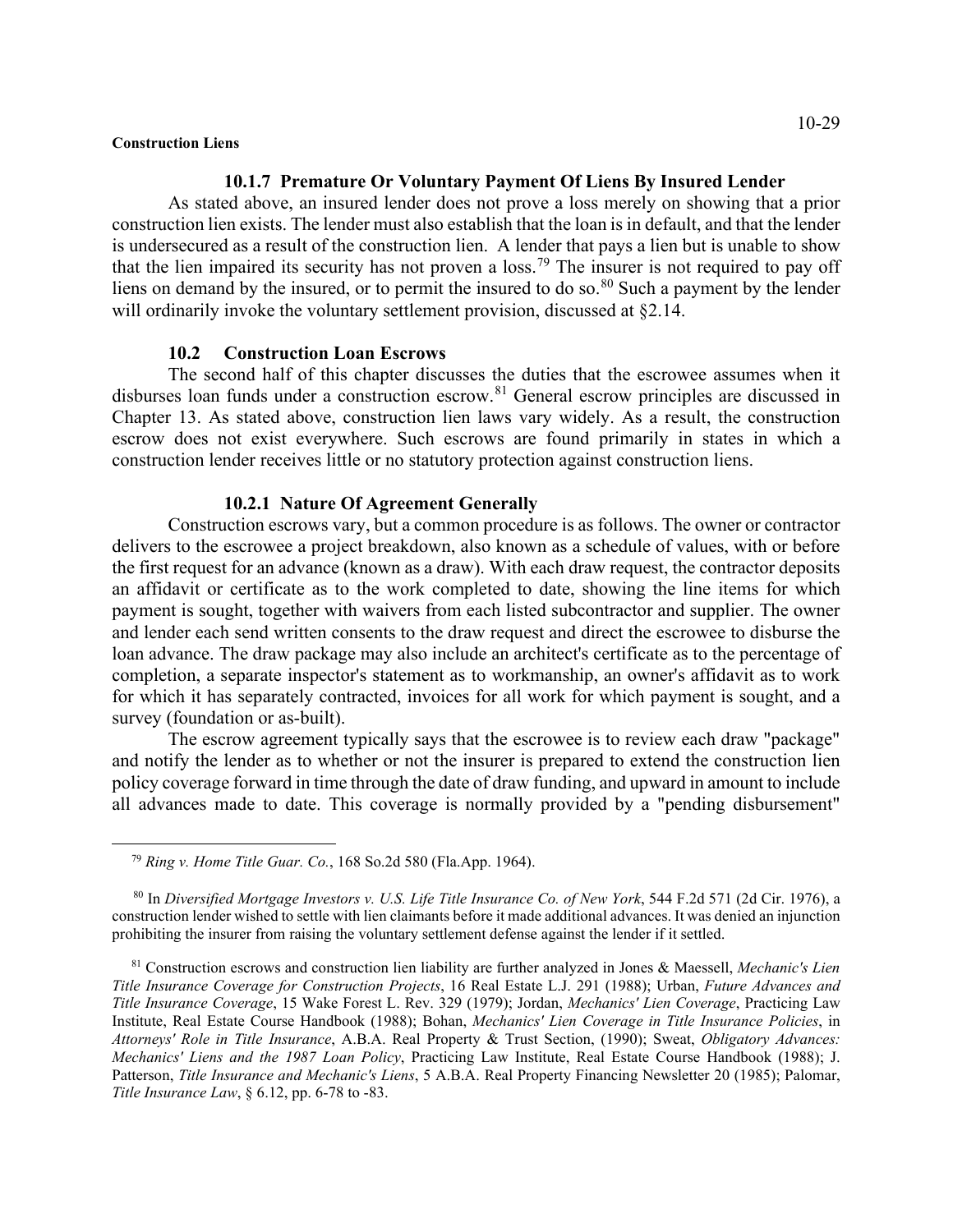endorsement.<sup>[82](#page-29-0)</sup> See  $§10.1.4$  and following for a complete discussion of the cases construing pending disbursement endorsements. If the escrowee is prepared to issue the endorsement, the lender deposits the amount of the construction draw with the escrowee and payment is made. If the insurer is unwilling to issue an endorsement, the agreement usually provides several options.

In most jurisdictions, the escrowee is liable only to the principal or principals to the escrow or disbursing contract.<sup>[83](#page-29-1)</sup> The construction escrowee is most commonly alleged to have duties of the following types:

- 1. To verify payment to all subcontractors
- 2. To keep the project in balance
- 3. To pay the proper parties
- 4. To inspect the property

These subjects are discussed in turn below. There is a series of published decisions from Missouri. The author's view is that the cases are indicative of the great deference Missouri statutes and courts give to construction lien claimants, at the expense of owners, lenders and insurers. The more extreme Missouri holdings should not be considered authoritative in states which give a better balance to the competing interests of the parties.

The final portion of this section discusses the escrowee's defenses to negligence claims and sources of recoupment by or against the escrowee.

# **10.2.2 Paying Subcontractors And Collecting Lien Waivers**

Construction projects are typically disbursed in stages, known as draws, as the work progresses. The disbursing instructions tell the escrowee which person or parties to pay with each draw, and identify those documents that are to be received in exchange for payment.

The most common arrangement is for draws to be paid to the general contractor. However, the disbursing agreement sometimes orders the escrowee to pay subcontractors directly, meaning that separate payments are to be made to every person that has provided services, labor or materials during the draw period.<sup>[84](#page-29-2)</sup> The general contractor provides the escrowee with a list of

## 10-30

<span id="page-29-0"></span><sup>&</sup>lt;sup>82</sup> The form of endorsement varies widely. One form is the ALTA Construction Loan Policy Endorsement A, designed to be used in connection with the Construction Loan Policy.

<span id="page-29-1"></span><sup>83</sup> In *Elsebaei v. Philip R. Seaver Title Co., Inc.*, 2015 WL 7079068 (Mich.App.) (unpublished), the court found that a title company that reviewed construction draw requests and issued pending disbursement endorsements under a contract with the lender did not owe a duty to the borrower-owners, and thus could not be liable to them for the contractor's theft of loan money. The court said that the disbursing agreement was incidental to the title agent's role in giving construction lien coverage to the lender under its title insurance policy. Michigan has held that a title agent is not directly liable to third parties, including the insured, in relation to the policies that it issues. See *Mickam v. Joseph Louis Palace Trust*, 849 F.Supp. 516 (E.D.Mich. 1993) and *Wormsbacher v. Seaver Title Co.*, 284 Mich.App. 1, 772 N.W.2d 827 (2009).

<span id="page-29-2"></span><sup>84</sup> See Allan R. Burke, *Lien-Free Construction Through Direct Disbursement*, in *Title News*, Volume 62, Number 8 (October 1983), p. 7, for a still-relevant and thorough description of the way in which lenders and title insurers can limit the construction lien risk by paying subcontractors and suppliers directly. ALTA members can retrieve the article from the *Title News* archives at alta.org.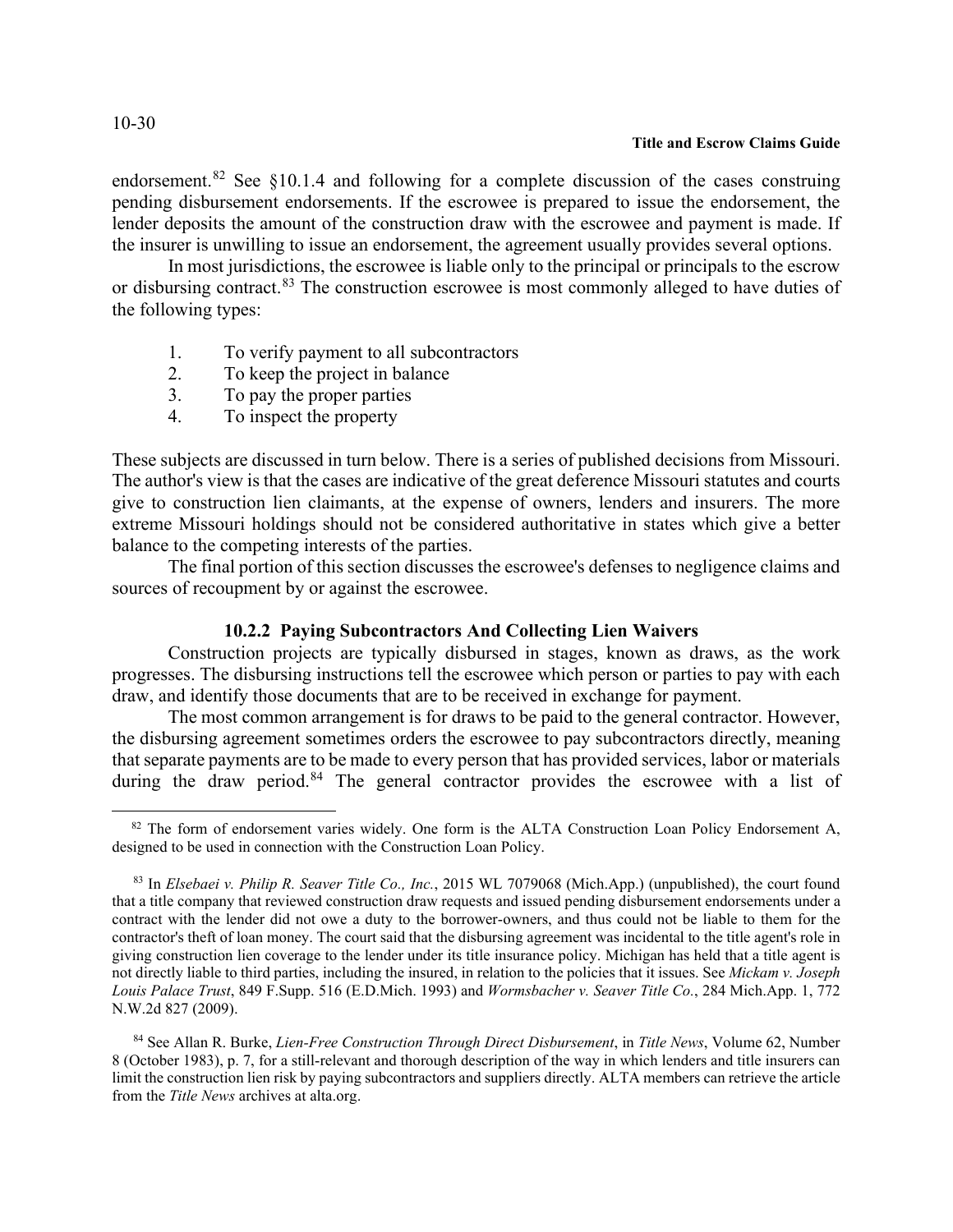subcontractors and suppliers who have worked to date and showing the total dollar amount of work for which payment is requested. It is common for the general contractor to be required to furnish to the escrowee with each draw lien waivers from the subcontractors and suppliers who have provided services, labor or materials to date. The instructions may require those waivers to be either unconditional or conditional on payment to be received.

The escrowee is liable for losses suffered by an escrow party that were proximately caused by the escrowee's failure to follow its instructions and which were reasonably foreseeable by the escrowee. An instruction to pay subcontractors and suppliers directly was not altered by owner's authorization forms that stated that payment was to be made to the general contractor.  $85$  A violation of instructions is normally a breach unless the parties consent to the change, even if done with the sincere goal of compensating for or avoiding a potential lien problem.<sup>[86](#page-30-1)</sup> However, the construction escrowee is not liable for minor or technical errors that do not cause a loss to the escrow principals.[87](#page-30-2)

An escrowee may be found to have made improper disbursements by paying on a draw request that includes a contract extra, change order not approved by all parties to the escrow, or an increase from the original budget for a particular subcontract item.<sup>[88](#page-30-3)</sup> Also, when a lien is filed for work done in the time period for a previous draw, the escrowee may not unilaterally take funds from a later draw to pay the lien claimant.<sup>[89](#page-30-4)</sup>

A Missouri decision found the escrowee liable to a subcontractor for not making sure that he was paid when the escrowee knew that he was on the job, but no request was made for payment of that work.<sup>[90](#page-30-5)</sup> However, Missouri stands alone in making subcontractors third party beneficiaries

<span id="page-30-2"></span><sup>87</sup> In *Meyers v. TrustTexas Bank, S.S.B.*, 2018 WL 6072158 (Tex.App.-Austin) (unpublished), several small communication errors by the title company escrowee and bank in disbursing a construction loan were found not to have caused any loss to the borrowers, who thus were not entitled to recover against the escrowee.

<span id="page-30-3"></span> 88 *H.B.I. Corp. v. Jiminez*, 803 S.W.2d 100 (Mo. 1990); *Pioneer Nat'l Title Ins. Co. v. Cranwell*, 369 S.E.2d 678 (Va. 1988).

89 *Pioneer Nat'l Title Ins. Co. v. Cranwell*, 369 S.E.2d 678 (Va. 1988).

<span id="page-30-0"></span> <sup>85</sup> *R and B Kapital Development, LLC v. North Shore Community Bank and Trust Co.*, 358 Ill.App.3d 912, 832 N.E.2d 246, 295 Ill.Dec. 95 (Ill.App. 1 Dist. 2005) (disbursing agreement controls contradictory statement in owner's authorization form).

<span id="page-30-1"></span><sup>&</sup>lt;sup>86</sup> The construction escrow agreement has been said to create "a responsibility to pay the loan proceeds in such manner as would protect both the borrower and the [lender] from mechanics' liens to the extent of the funds disbursed." *Bankers Trust Co. v. Transamerica Title Ins. Co.*, 594 F.2d 231 (10th Cir. 1979).

<span id="page-30-5"></span><span id="page-30-4"></span> <sup>90</sup> *O'Neil Lumber Co. v. Allied Builders Corp.*, 663 S.W.2d 326 (Mo.App. 1983); *Title Ins. Co. of Minn. v. Construction Escrow Service*, Inc. 675 S.W.2d 881 (Mo.App. 1984). In *Hoida, Inc. v. M & I Midstate Bank*, 688 N.W.2d 691, 2004 WI App 191 (Wis.App. 2004), the court found that the escrowee had a duty to a subcontractor "to refrain from any act which [would] cause foreseeable harm," and that it "was foreseeable that the failure to obtain lien waivers could harm subcontractors." Nonetheless, the court found that recovery by the subcontractor against the agent should be denied on grounds of public policy. The court found that the legislature had achieved a delicate but deliberate balance in the state construction lien law between the rights of owners and contractors. It noted that the subcontractor had lien rights, which it chose not to employ, and thus it would be repugnant to give it an additional means of recovery. This holding was affirmed on appeal, and the above language cited with approval, by the state supreme court in *Hoida,*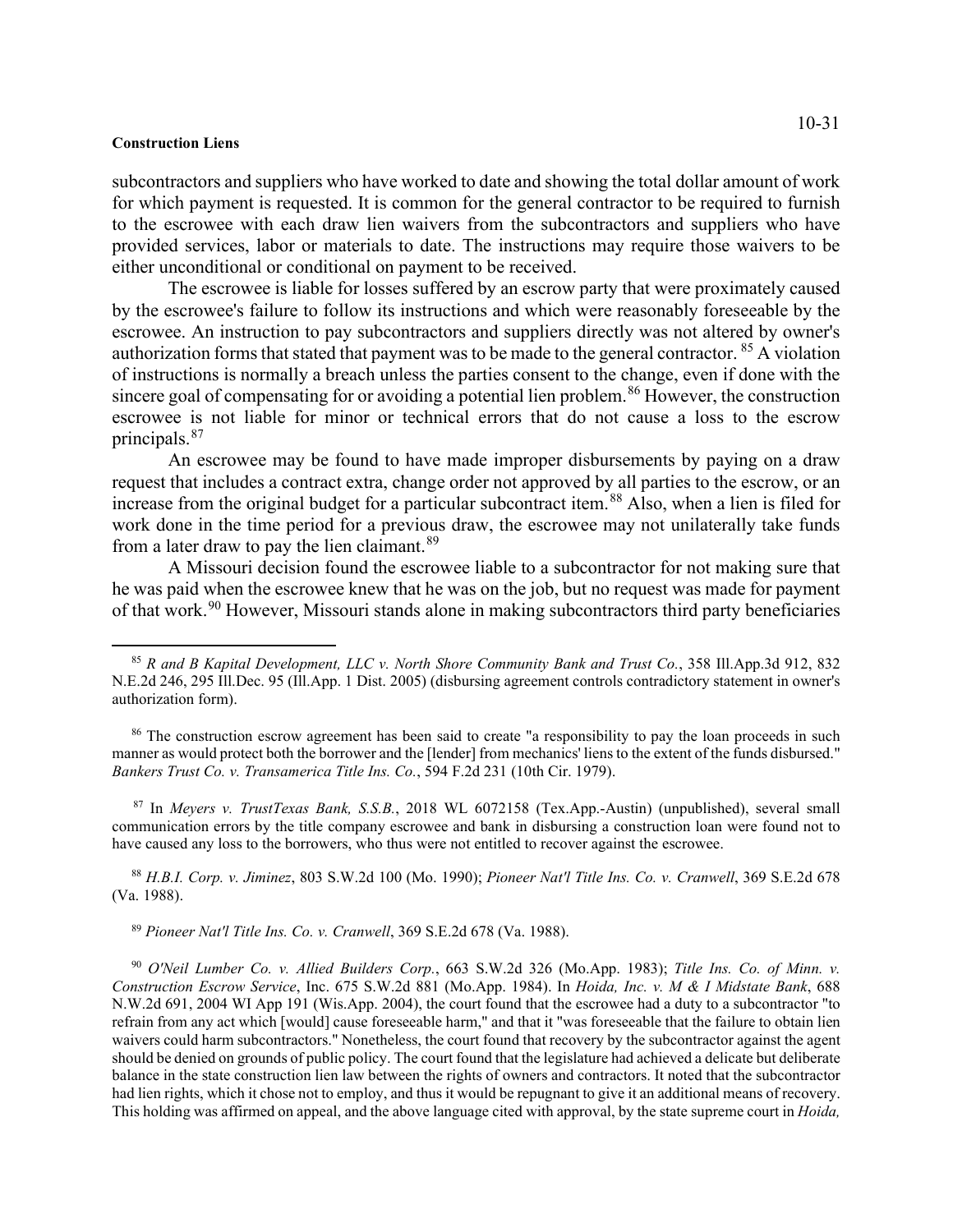# 10-32

#### **Title and Escrow Claims Guide**

of the construction disbursing agreement, however, a subject discussed in full at §10.2.6.

Most escrow instructions obligate the escrowee to obtain waivers of lien from the contractor and subcontractors as payments are made. The instructions may state that the waivers are to be for all work done through the time of the payment (current waivers), or through the prior disbursement (draw delay), or some combination of the two. In most circumstances, a forged waiver is of no effect. The escrowee has a duty of reasonable care in reviewing waivers of lien. It may be liable to its principal if reasonable scrutiny of the waiver would reveal that it is a forgery. However, the escrowee is not responsible for loss suffered from a forged waiver that is facially proper and not suspicious looking.<sup>[91](#page-31-0)</sup> In a second case, an errors and omissions carrier denied a duty to defend an agent against a claim based on the failure to spot a fraudulent waiver. The E  $\&$ O policy excluded coverage when the agent failed to obtain "appropriate" waivers of lien. The court found the policy ambiguous because "appropriate" was not a defined term. The policy:

… neither indicates from whose perspective or at what time we determine whether the lien waivers were appropriate. It is unclear whether appropriateness is determined by reference to purpose or simply form. From Cherryland's perspective at the time it obtained the waivers, the lien waivers were suitable, fit, or proper because they were indeed lien waivers from the contractor before payment. ... [T]he exclusion [must be] measured from the escrow agent's view at the time it obtains the lien waivers. Cherryland therefore obtained appropriate lien waivers from O'Brien even though the lien waivers were later found to be fraudulent.<sup>[92](#page-31-1)</sup>

Insured purchasers of newly-constructed houses sometimes claim there is an implied escrow or other duty of the insurer to verify that all potential lien claimants have been paid. This claim sometimes arises when the insurer has not acted as escrowee during construction, and does not insure the purchaser against inchoate lien rights. There is no such implied duty to verify payment. See §10.1 regarding construction lien coverage and the construction lien standard exception.

The general contractor sometimes resents the escrowee's direct communication with subcontractors and suppliers, and the loss of its control over them when those parties are paid directly by the escrowee. The escrowee has the right to communicate with subs and suppliers in order to orchestrate payment in exchange for waivers. An escrowee was found not liable to the builder for disclosing information about the sale price of the home, which allegedly caused the subcontractor to refuse to accept a discounted payment for his work.<sup>[93](#page-31-2)</sup>

<sup>93</sup> *Wilcher v. AmeriTitle, Inc.*, 212 Or.App. 498, 157 P.3d 790 (2007).

*Inc. v. M & I Midstate Bank*, 291 Wis.2d 283, 717 N.W.2d 17, 2006 WI 69 (Wis. 2006).

<span id="page-31-0"></span> <sup>91</sup> *Fantino v. Lenders Title and Guar. Co.*, 303 Ill.App.3d 204, 707 N.E.2d 756, 236 Ill.Dec. 629 (Ill.App. 2 Dist. 1999).

<span id="page-31-2"></span><span id="page-31-1"></span> <sup>92</sup> *Simpson v. Title Industry Assurance Co., et al.*, 590 N.W.2d 282 (Table), 224 Wis.2d 644, 1999 WL 19307 (Wis.App.) (unpublished).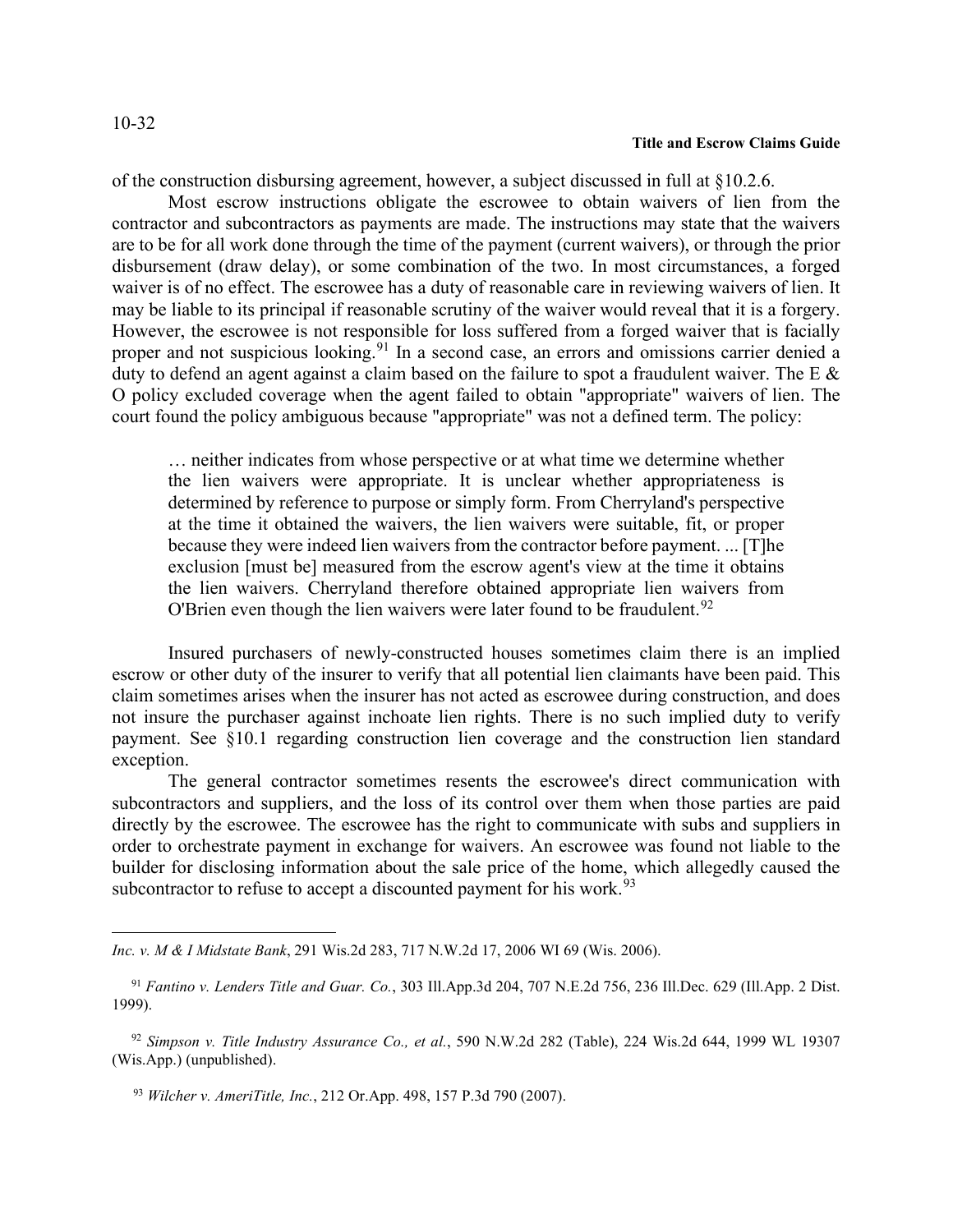Similarly, in *Creative Hardwood Floors, Inc. v. Schafer*, <sup>[94](#page-32-0)</sup> the construction lender appointed a title agency to disburse its construction loan funds for a house to be built for the owners. The work was not finished when the last draw was requested. The draw was funded, but the contractor went out of business, and did not pay Creative Hardwood Floors, which filed a lien and a foreclosure action. The owners claimed that an employee of the title agency assured them that it was common practice to submit a final draw request before work was done, and that the work would be done. The employee denied making the statements. The Schafers sued the agency and lender on various theories, including negligent misrepresentation. The lender obtained summary judgment. The cause of action against the title agent was not at issue in the appeal.

In *Gordon v. New Mexico Title Co.*, [95](#page-32-1) the insurer conducted the escrow for the permanent loan on a new house. It accepted affidavits from the purchaser and the builder to the effect that all work was complete and all laborers paid. Liens were later filed. The insurer was sued, on the theory that local custom and practice created an implied duty of the escrowee to investigate whether or not all lien claimants had really been paid, rather than to rely on affidavits. The appellate court reversed a judgment against the insurer. It found no proof of such a custom and practice, and therefore no such duty. In fact, the evidence at trial showed that the insurer had previously conducted loan escrows with the same builder in which it relied on the builder's affidavit without further investigation. The *Gordon* case illustrates the fact that, when a project goes awry, purchasers and lenders sometimes seek to create implied duties of the escrowee in order to obtain recovery for project debts.<sup>[96](#page-32-2)</sup>

# **10.2.3 Keeping Project In Balance**

# **FORM 73, Appendix A Construction escrow negligence**

The construction escrowee is not responsible for keeping the construction project in balance.<sup>[97](#page-32-3)</sup> When the escrowee is also the title insurer, its policy liability can be seriously affected by the fact that the project gets out of balance. That subject is addressed in §10.1.5.

The shortage of money to pay for the project is a common source of construction lien problems. This can occur in a number of ways, including: the lack of a fixed-price contract, <sup>[98](#page-32-4)</sup> the

<span id="page-32-0"></span>94 1998 WL 515783, 1998 Ohio App. LEXIS 1959 (Ohio App. 5 Dist.) (unpublished).

95 77 N.M. 217, 421 P.2d 433 (1966).

<span id="page-32-2"></span><span id="page-32-1"></span> 96 See §10.2.4 below discussing the alleged implied duty to inspect the premises on behalf of the homeowner, addressed in *Frieberger v. Lawyers Title Ins. Co.*, 831 S.W.2d 731 (Mo.App. 1992).

97 *Nichols v. Chicago Title Ins. Co.*, 107 Ohio App.3d 684, 669 N.E.2d 323 (Ct.App. 8 Dist. 1995).

<span id="page-32-4"></span><span id="page-32-3"></span><sup>98</sup> "There are several methods of fixing the cost of a construction project with the builder or contractor. The most common are the simple, fixed price contract, the cost plus fixed fee arrangement, and cost plus fixed fee with a guaranteed maximum 'upset' price. ...Even when the contractor has agreed with the owner on a fixed or maximum cost, cost control and budgeting should still concern the owner, just as it does the construction lender. The project should not be allowed to become out of balance, that is, the cost to complete must never exceed the undisbursed sum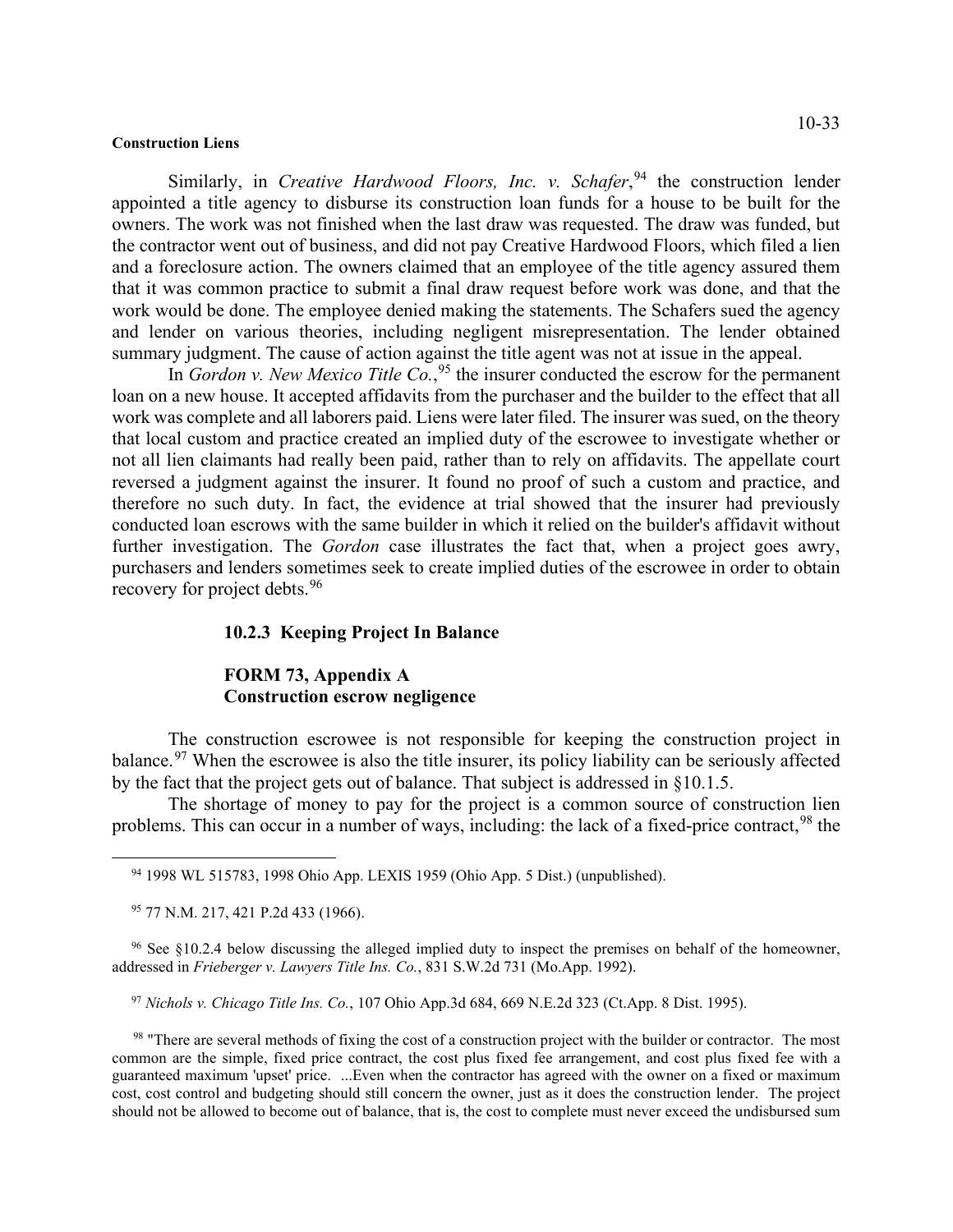lender's failure to insist on an accurate and complete schedule of values based on final plans and specifications before the project commences,  $99$  the lack of an adequate contingency reserve,  $100$  the owner's failure to obtain additional money when the project budget increases, change orders that increase the cost, construction delays, increases in the cost of materials, subcontractors who fold and whose work must be done by new parties at increased cost, contractor diversion of funds, or change of construction conditions.

The lender, not the title insurer, is responsible for analyzing the project cost before making the construction loan. A banking practices handbook states:

The bank next determines if there are sufficient funds available to complete the development. This is critical, as one of the primary requirements is that all funds necessary to complete, including a reasonable contingency, must be available at the time the loan records. $101$ 

Further, it is the lender that has the obligation of keeping the loan in balance as work progresses:

From the time administration commences with the execution and recording of the construction mortgage, the prudent construction lender will carefully monitor the project as though the lender might one day become its owner. It will have its own architect ... perform an oversight function, reviewing plans and specifications, work in progress, draw requests, and myriad other matters. It will carefully and

<span id="page-33-0"></span><sup>99</sup> "To facilitate the computation of the amount to be paid under progress payments in a fixed-price contract, the contractor is generally required to submit to the design professional a schedule of values before the first application for payment. This schedule, when approved, constitutes an agreed valuation of designated portions of the work. The aggregate of the schedule should be the contract price." Justin Sweet, *Legal Aspects of Architecture, Engineering, and the Construction Process*, Fourth Edition, § 26.02(B), p. 478. Similarly, another construction lending text states: "The lender should require that the disbursements for the project be based upon a budget approved by both the borrower and the lender." John G. Cameron, Jr., *A Practitioner's Guide to Construction Law*, § 1.02(b)(2), p. 1-7.

<span id="page-33-1"></span><sup>100</sup> "Finally, the lender must consider that despite the most candid presentation and the most careful evaluation of projected costs, there are inherent uncertainties in the construction process that cannot be eliminated. *Inclusion of an adequate contingency reserve in project costs is critical.* While the amount of the reserve will depend on the type of project and the degree to which costs are fixed at the time the loan is underwritten and disbursed, a reserve of 5 percent of both hard and soft costs has been a rule of thumb." Alvin L. Arnold, *Construction and Development Financing*, (Second Edition), § 3.03[2][a], p. 3-13 (emphasis added).

<span id="page-33-2"></span> 101 R. Harris, *Construction and Development Financing*, § 4.20 (Warren, Gorham & Lamont, 1982) (1987 Supp.), quoted in Jones & Maessell, *Mechanic's Lien Title Insurance Coverage for Construction Projects*, 16 Real Estate L.J. 291, 293 (1988).

agreed to or budgeted for the project. While it is true that the economic risk of cost overruns is assumed by the contractor in a fixed or guaranteed maximum-cost arrangement, unapproved extras and probable overruns are still a serious danger sign for the owner. The contractor may not be able to sustain the economic loss, which could lead to financial failure and suspension of the work. At the very least, a general contractor that perceives that cost overruns have eliminated its profit on a job and are likely to result in a loss may lose enthusiasm to proceed diligently and competently with the work." Richard Harris, *Construction and Development Financing*, Warren, Gorham & Lamont, ¶ 7.1[a], pp. 7-3 -4.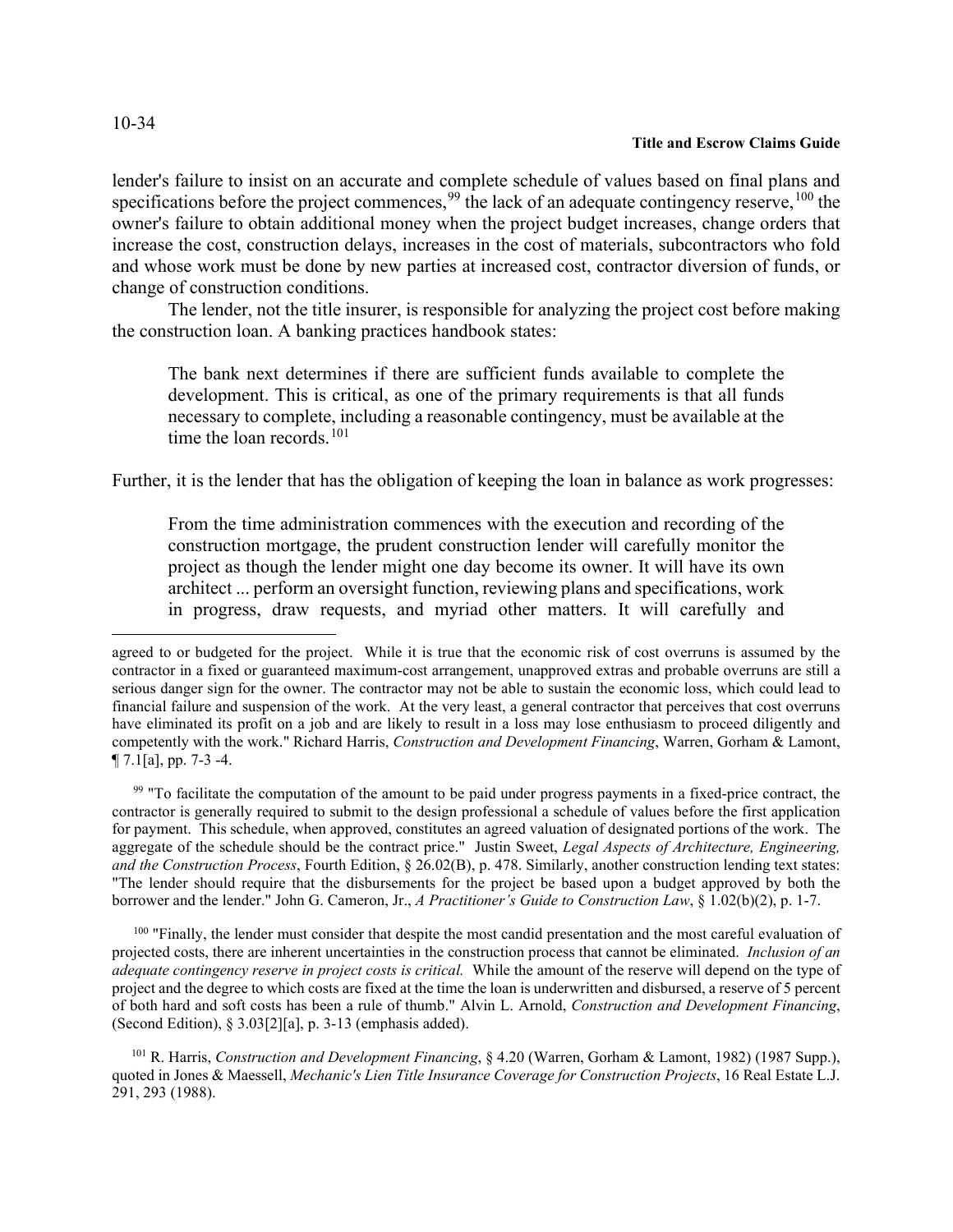continuously monitor the loan to confirm that it remains "in balance" at all times.<sup>[102](#page-34-0)</sup>

The owner has the same obligation as the lender to keep the project in balance.<sup>[103](#page-34-1)</sup> The escrowee, by contrast, is not responsible for keeping track of the budget unless the agreement says so.<sup>[104](#page-34-2)</sup> Thus, if the escrowee complies with all written instructions, and issues pending disbursement endorsements limited to dates and amounts disbursed, it is not liable as escrowee if liens are filed because the project is underfunded.[105](#page-34-3) However, a statement in the disbursing agreement that the escrowee was not responsible for assuring that there will be sufficient funds available for completion of the project was found not to place an obligation on the lender to fund a shortage, or to "enforce" the loan agreement by obligating the owner to produce the additional money.<sup>[106](#page-34-4)</sup> Also, when the escrow specifically required the insurer-escrowee to obtain additional owner equity funds if the contract amount changed, the escrowee violated that instruction by accepting change orders without requiring the owners to deposit funds to cover the increase in the contract amount.<sup>[107](#page-34-5)</sup>

## **10.2.4 Inspection Of Property**

The escrowee's duties regarding inspections of the property, if any, are derived from the disbursing agreement. The disburser has no implied duty to inspect the property or have it

<span id="page-34-2"></span> 104 See Jones & Maessell, *Mechanic's Lien Title Insurance Coverage for Construction Projects*, 16 Real Estate L.J. 291 (1988). Also, in *Nichols v. Chicago Title Ins. Co.*, 1995 Ohio App. LEXIS 5297, the owner claimed that the insurer was obligated to keep track of a builder which was running over budget on a fixed-price contract. The owner argued that, if the escrowee had warned the owner of the cost overruns, it could have scaled back the project. The court disagreed, noting that no such express duty existed under the escrow instructions, and that the escrowee had complied with instructions in making disbursement. In addition, the owner had approved draw requests, which gave it equal knowledge of the cost overruns.

<span id="page-34-4"></span><span id="page-34-3"></span> 105 See *Bankers Trust Co. v. Transamerica Title Ins. Co.*, 594 F.2d 231 (10th Cir. 1979) and *Brown v. St. Paul Title Ins. Corp.*, 634 F.2d 1103 (8th Cir. 1980).

<sup>106</sup> *Chicago Title Ins. Co. v. Resolution Trust Co.*, 53 F.3d 899, 907 (8th Cir. 1995).

<span id="page-34-5"></span>107 *H.B.I. Corp. v. Jiminez and Ticor Title Ins. Co.*, 803 S.W.2d 100 (Mo. 1990).

<span id="page-34-0"></span> <sup>102</sup> Jones & Maessell, *Mechanic's Lien Title Insurance Coverage for Construction Projects*, 16 Real Estate L.J. 291, 293 (1988).

<span id="page-34-1"></span> <sup>103</sup> See *Nichols v. Chicago Title Ins. Co.*, 107 Ohio App.3d 684, 669 N.E.2d 323 (Ohio App. 8 Dist. 1995). In that case, the owner took the lowest of three bids to build his house. There was a significant price differential, and the owner had reason to believe that it was not possible to build the house for the low bid amount. The owner eventually fired the contractor and paid \$125,000 above the original contract price to complete the house. The owner sought to make the insurer-escrowee or lender pay the difference. The court ruled that the overruns were not "the 'natural and necessary consequence of' nor 'proximately caused by' an alleged breach of duty by Chicago Title" or the lender." Rather, the "only rational explanation for there being insufficient funds to complete construction of the house is that the construction price was incorrectly calculated by the architect or builder in the first place." Further, the insurerescrowee did not become liable for the cost overruns by not advising the owner that funds were being held back with draws based on the inspector's percentage-of-completion assessments. "Nothing in the loan agreement prohibited Chicago Title from disbursing less than the amount shown on the draw request." Id. at 330.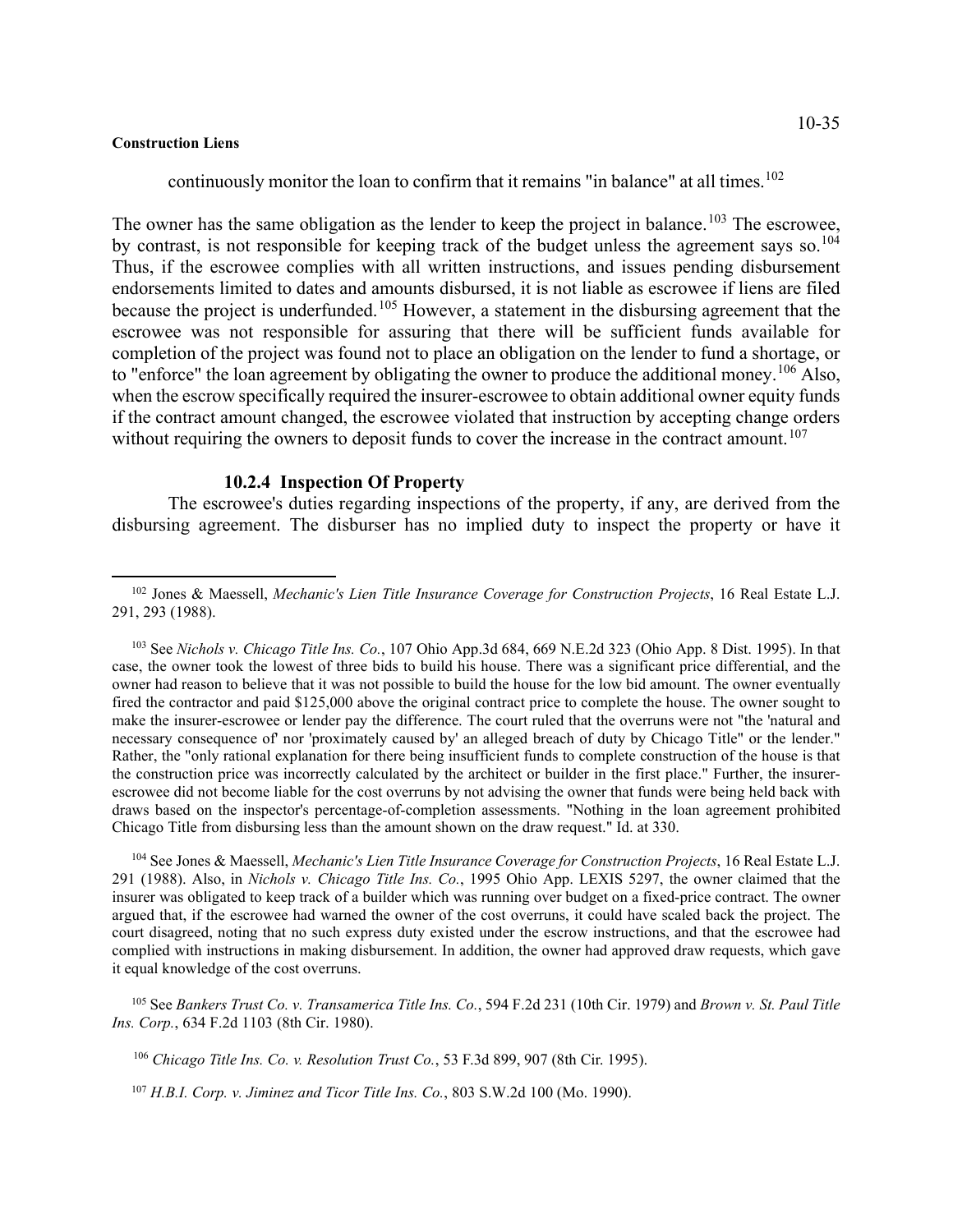## 10-36

#### **Title and Escrow Claims Guide**

inspected.[108](#page-35-0) When the construction escrow agreement stated that the escrowee "has not been employed and has no responsibility to supervise construction or determine adequacy of design and compliance with plans and specifications," the court ruled that the escrow was not ambiguous, and "Lawyers Title did not owe a duty to homeowners to inspect to insure work was proceeding in a workmanlike manner before disbursing funds."<sup>[109](#page-35-1)</sup> If the escrowee or lender perform inspections, they are not done for the benefit of the owner unless such is the explicit agreement.  $110$ 

The insurer-escrowee also has no duty to determine that improvements have reached the intended stage of completion, or that the improvement has been built according to plans and specifications. A Texas court, however, found an escrowee to have a general "duty of loyalty" to the lender in connection with inspections. That duty, the court suggested, might have been breached by escrowee's failure to note from a survey that construction had commenced prior to recording of the insured mortgage, rendering it subordinate to construction liens. The court did not find that the escrowee had a duty under the escrow to assure the lender that it had a first lien, however. In addition, the court found that any breach by escrowee would have to be weighed against the lender's own knowledge of its loss of priority, since the lender also received the survey.<sup>[111](#page-35-3)</sup>

The insurer also does not have a duty to inspect the property that is implied from the title insurance policy.<sup>[112](#page-35-4)</sup> When the insurer removed the standard exceptions for the lender and noted in its file that the property had been "inspected," the insured owner was not an intended beneficiary of the loan policy contract, and had no cause of action against the insurer for failing to inspect and discover that the building slab encroached.<sup>[113](#page-35-5)</sup>

<span id="page-35-2"></span><span id="page-35-1"></span> 110 *Zlatanov v. Bank One, N.A.*, 2005 WL 32952 (Cal.App. 6 Dist.) (unpublished) (bank's independent inspector owed no duty to the home owner on the theory that the inspector estimated completion percentages too generously, and owners should have contracted for their own inspections); *M & I Bank of Southern Wisconsin v. Poehling*, 277 Wis.2d 873, 690 N.W.2d 885 (Table), 2005 WI App 1 (Wis.App.) (unpublished) (title company inspections not performed for benefit of owners, and lender had no duty to arrange for inspections for owners' benefit).

111 *First Federal Sav. & Loan Assn. of Beaumont v. Stewart Title Co.*, 732 S.W.2d 98 (Tex.App. 1987).

<span id="page-35-5"></span><span id="page-35-4"></span><span id="page-35-3"></span> 112 *Walters v. Marler*, 83 Cal.App.3d 1, 147 Cal.Rptr. 655 (Cal.App. 1 Dist. 1978); *Gates v. Chicago Title Ins. Co.*, 813 S.W.2d 10 (Mo.App. 1991); *Sterling v. Stewart Title Guar. Co.*, 822 S.W.2d 1 (1991).

<span id="page-35-0"></span> <sup>108</sup> *Frieberger v. Lawyers Title Ins. Co.*, 831 S.W.2d 731 (Mo.App. 1992); *Rosario v. Absolute Construction*, 178 Wis.2d 590, 506 N.W.2d 170 (Table), 1993 WL 266240, 1993 Wis.App. LEXIS 905 (unpublished); *Fantino v. Lenders Title and Guar. Co.*, 303 Ill.App.3d 204, 707 N.E.2d 756, 236 Ill.Dec. 629 (Ill.App. 2 Dist. 1999); *231 W. Scott, LLC v. Lakeside Bank*, 80 N.E.3d 753, 414 Ill.Dec. 610, 2017 IL App (1st) 161131 (Ill.App. 1 Dist. 2017) (relying on *Fantino*).

 <sup>109</sup> *Frieberger v. Lawyers Title Co. of Missouri*, 831 S.W.2d 731, 734 (Mo.App. 1992).

 <sup>113</sup> *Walters v. Marler*, 83 Cal.App.3d 1, 147 Cal.Rptr. 655 (Cal.App. 1 Dist. 1978).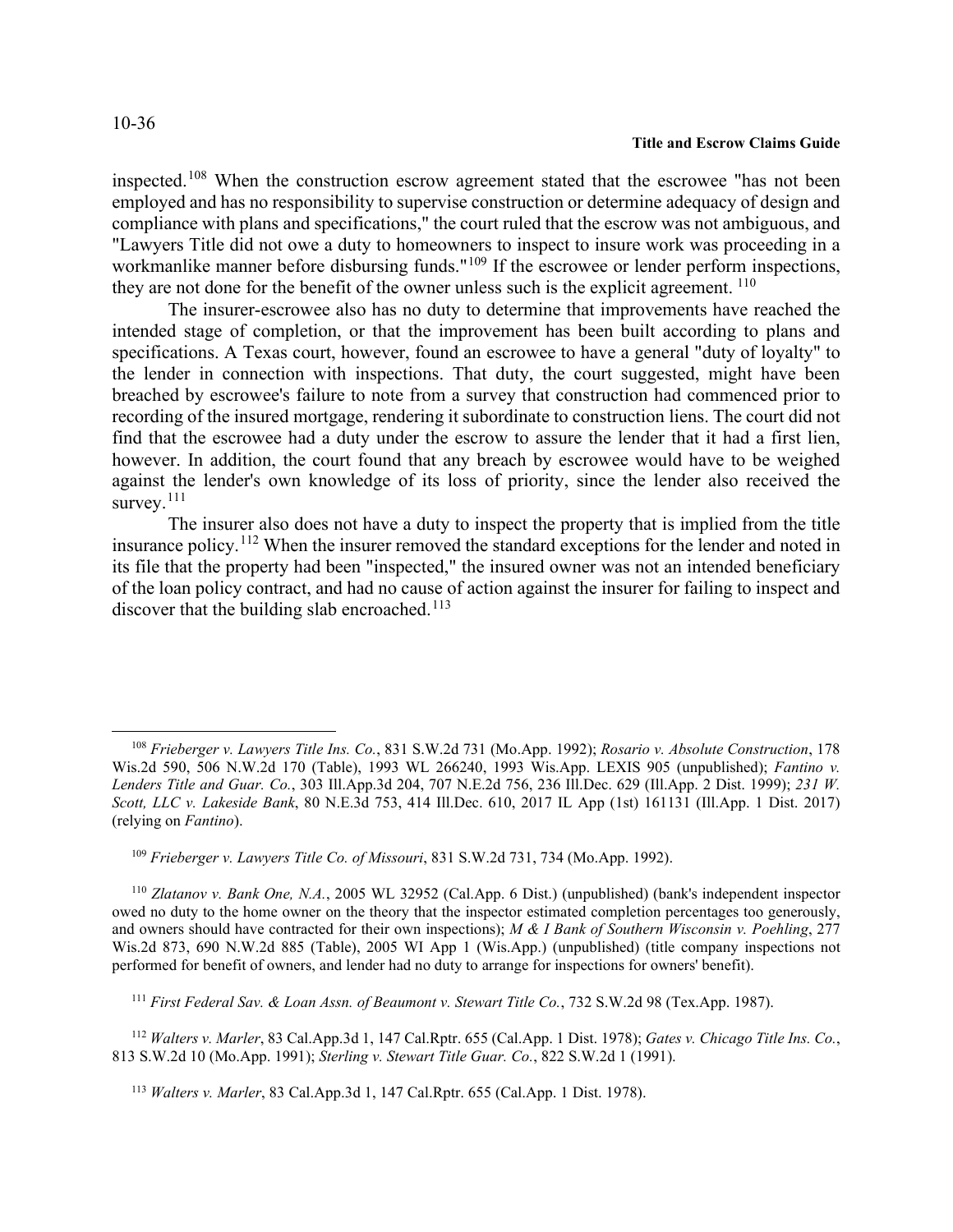## **10.2.5 Claims By Title Insurer Against Escrowee**

The construction escrowee may assert the same types of defenses to liability as it has under other forms of escrows. See §13.11 for a full discussion of an escrowee's defenses. The escrowee may also assert claims against third parties.

An insurer may recoup its policy loss from an agent-escrowee that caused the loss by its escrow negligence. In *Pioneer Nat'l Title Ins. Co. v. Cranwell*,<sup>[114](#page-36-0)</sup> an insurer was found to have a cause of action against its approved attorney for negligent disbursement of escrow funds.

Frequently, one insurer disburses a construction loan but a second insurer is asked to insure the permanent financing or the purchaser of the recently-completed house. In *Title Ins. Co. of Minn. v. Construction Escrow Service*, <sup>[115](#page-36-1)</sup> the construction escrow was handled by an independent escrow company, which certified that construction was complete and that full payment had been made. The insurer on the construction loan relied on the certification in issuing its policy giving construction lien coverage. Liens were filed, and the title insurer was permitted to recover against the escrowee. The insurer was not a party to the escrow. However, the court found that the insurer was "an intimate and essential party to the entire transaction" and therefore could sue because of the misrepresentation in the certification to recover the amount of the liens paid.

10-37

<span id="page-36-0"></span> <sup>114</sup> 369 S.E.2d 678 (Va. 1988).

<span id="page-36-1"></span> <sup>115</sup> 675 S.W. 2d 881 (Mo.App. 1981).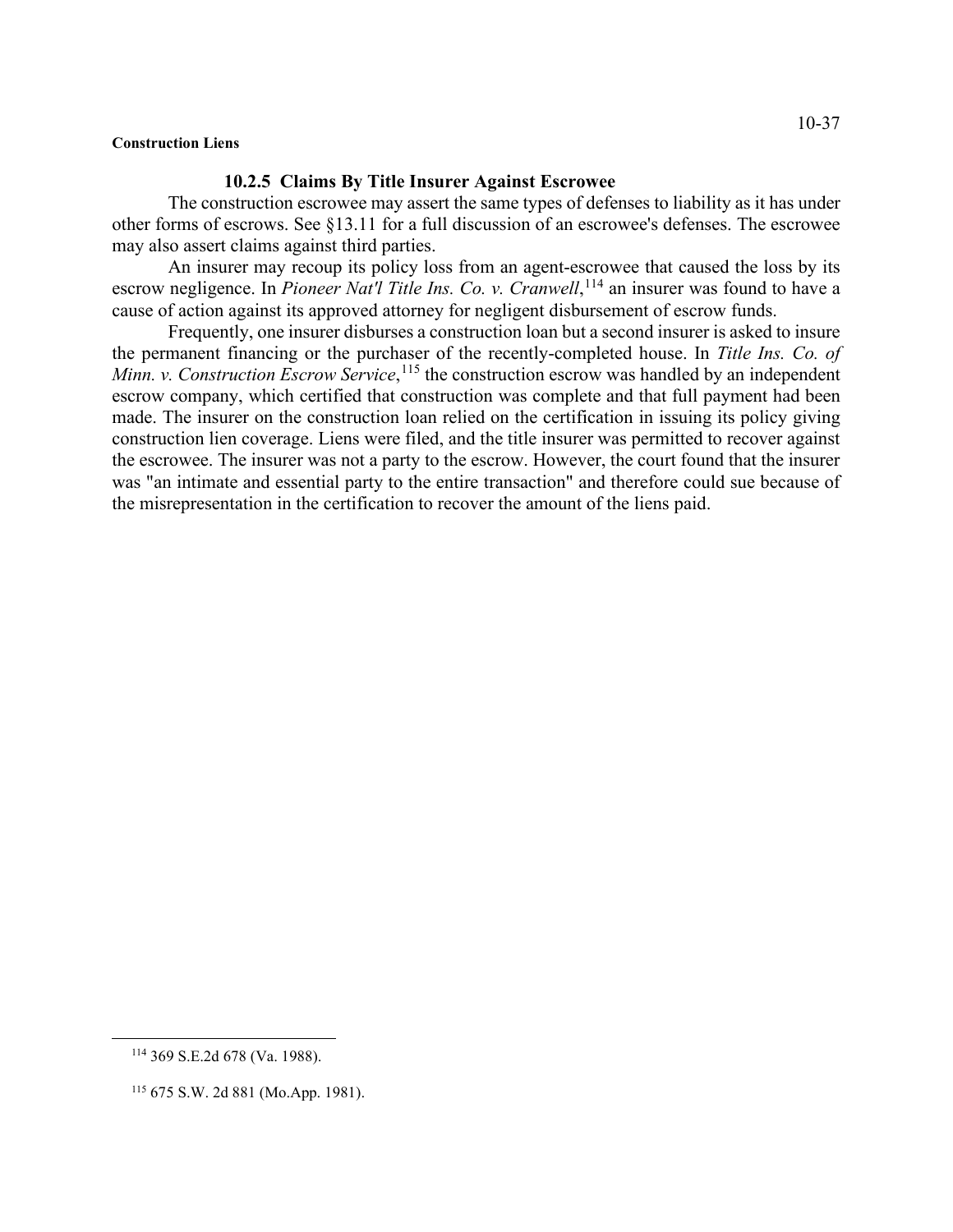# **10.2.6 Escrowee's Duties To Lien Claimants**

The relationship between the escrowee and the contractor and subcontractors is determined primarily by the escrow agreement. A lien claimant or general contractor is not a third party beneficiary of the agreement in most jurisdictions.<sup>[116](#page-37-0)</sup> Similarly, in a Texas case decided in federal court, a lien claimant sought to enforce a construction lien indemnity given to the insurer, as a third party beneficiary. The court found that the claimant was not automatically barred because it was not a party to the indemnity agreement. Again, the agreement clearly stated who the intended beneficiaries were, and the claimant was not on the list, and that expression of intent was binding on the claimant. The court refused to find a third party beneficiary obligation "by implication."<sup>[117](#page-37-1)</sup> Wisconsin has also held that, as a matter of public policy, a disburser is not liable to lien claimants even when negligent, because the lien claimants have a statutory remedy that protects them.<sup>[118](#page-37-2)</sup>

Missouri cases, by contrast, have held that the general contractor is a third party beneficiary, and may sue for negligent disbursement.<sup>[119](#page-37-3)</sup> However, Missouri has an extremely strong bent toward favoring lien claimants and its decisions in this area have not been followed by other courts.

There are numerous factors which militate against the general contractor as a third party beneficiary. In the typical situation, these would include that the contractor is not a signatory, that the agreement's stated purpose is to allow the insurer-escrowee sufficient control over funding for it to give construction lien coverage to the lender, that the agreement states who the intended beneficiaries are, and that the contractor has not sought to be made a party to the agreement.

The escrowee has a lesser duty, if any, to subcontractors and material suppliers. It is not in privity with these claimants.<sup>[120](#page-37-4)</sup> Subcontractors are not owed a fiduciary duty, and are not third

118 *Hoida, Inc. v. M & I Midstate Bank*, 291 Wis.2d 283, 717 N.W.2d 17, 2006 WI 69 (Wis. 2006).

<span id="page-37-3"></span><span id="page-37-2"></span> 119 *O'Neil Lumber Co. v. Allied Builders Corp.*, 663 S.W. 2d 326 (Mo.App. 1983); *H.B.I. Corp. v. Jiminez and Ticor Title Ins. Co.*, 803 S.W.2d 100 (Mo. 1990).

<span id="page-37-0"></span><sup>116</sup> *Superior Construction Services, Inc. v. Moore*, 2007 WL 1816096 (Minn.App.) (unpublished) (bank escrowee disbursing insurance proceeds for repairs owed no duty of care to contractors to assure that they would be paid, and was not liable when they waived lien rights but owner failed to pay them); *P.E.M. Construction & Development Co.*, *Inc. v. EnCap Gold Holdings, LLC*, 2011 WL 3802244 (N.J.Super.A.D.) (unpublished) (subcontractor was not intended third-party beneficiary of construction project escrow, and was not entitled to be paid from it, particularly when conditions for disbursement had not been met); *Christenson v. Commonwealth Land Title Ins. Co.*, 666 P.2d 302 (Utah 1983) (contractor not in privity with construction loan disburser and disburser owes it no duty other than to refrain from misrepresenting the facts). In *Bescor, Inc. v. Chicago Title & Trust Co.*, 113 Ill.App.3d 65, 68 Ill.Dec. 812, 446 N.E.2d 1209 (Ill.App. 5 Dist. 1983), the court held that a subcontractor was not a third party beneficiary of the construction escrow, and that "a fair reading of the balance of the agreement shows that its foremost purpose was to protect the security interests of the lender against possible mechanics' lien claims." Thus, it said, "we do not believe it plausible that the subcontractors, including Bescor, were any more than mere incidental beneficiaries of the express trust." 446 N.E.2d at 1214.

<span id="page-37-1"></span> <sup>117</sup> *Goldberg v. R.J. Longo Construction Co.*, 54 F.3d 243 (5th Cir. 1995).

<span id="page-37-4"></span> <sup>120</sup> See *Arizona Title Ins. & Trust Co. v. O'Malley Lumber Co.*, 14 Ariz.App. 486, 484 P.2d 639 (Ariz.App. 1971), and *Christenson v. Commonwealth Land Title Ins. Co.*, 666 P.2d 302 (Utah 1983), which approved the *O'Malley*  analysis.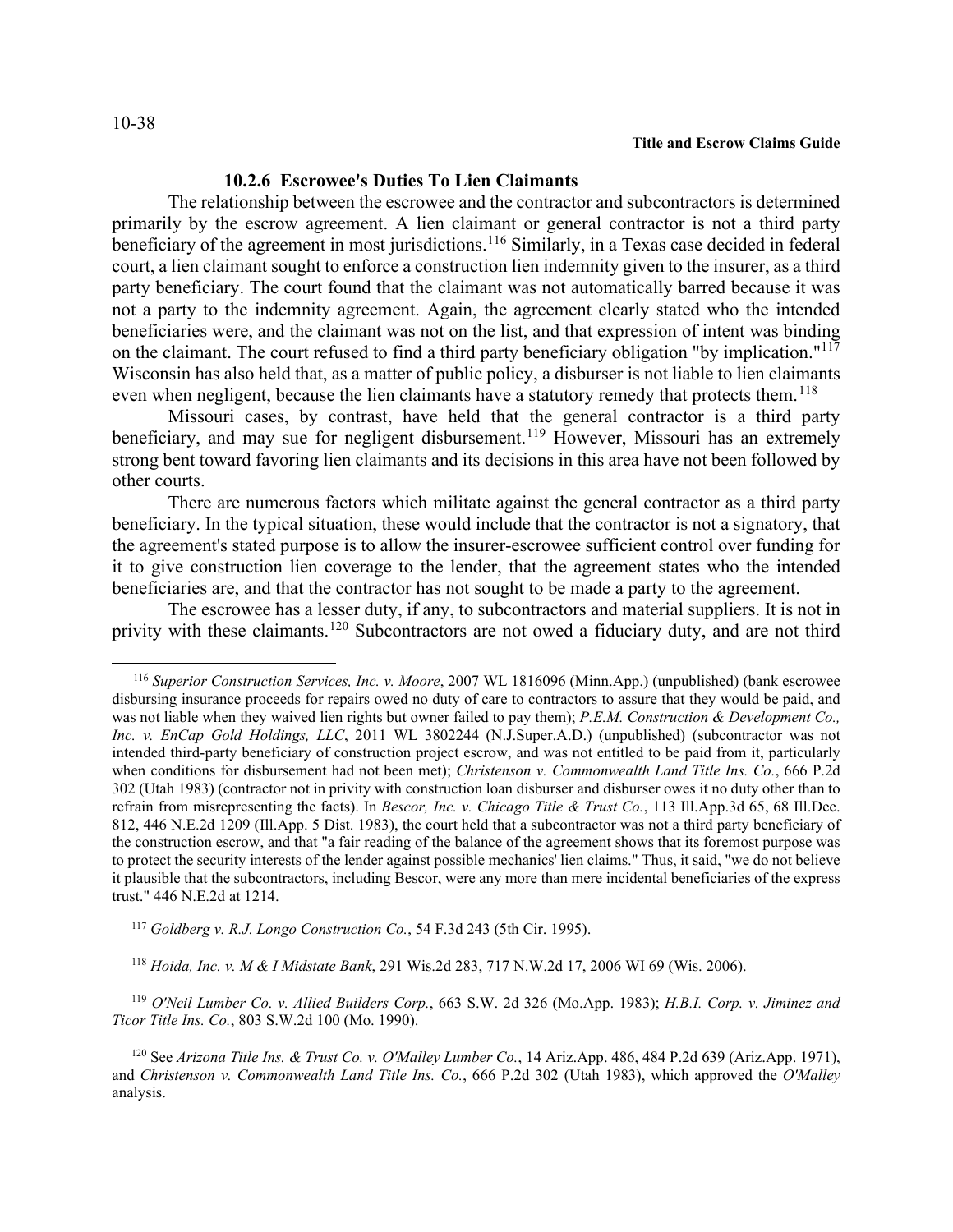party beneficiaries.<sup>[121](#page-38-0)</sup> The escrowee is not a trustee holding funds for the sole benefit of the claimants.[122](#page-38-1)

The escrowee does, however, have a duty to give accurate information to a lien claimant if the insurer might reasonably expect that the lien claimant will rely on that information. One court held that an escrowee may be liable for negligent misrepresentation to subcontractors, based on the following reasoning:

while it was not the 'end and aim' of Arizona Title's business in its capacity as Builder's Control escrow agent to give out information as to the amount of construction funds it had on hand, it was the end and aim of its business to see to it that the contractors got paid for their work out of whatever funds were available. As the builder's disbursing agent to the contractors, Arizona Title was necessarily and intimately involved with the contractors in the most vital kind of business relationship.[123](#page-38-2)

The escrowee told subcontractors there was enough money in its possession to finish the job, when it knew or should have known that there was not. The court explained that the escrowee:

… did not owe the contractors the duty of making any calculations to ascertain whether sufficient funds would or would not be available to pay the contractors for their work. In other words, Arizona Title had no duty to speak or respond to the contractors' inquiries at all. But if it chose to speak, we think that under all of the circumstances its business relationship with the contractors carried with it a duty to exercise reasonable care in making representations about presently ascertainable facts.[124](#page-38-3)

The court further held that the escrowee, because it is not in privity with subcontractors, may only be liable to the party to whom a misrepresentation is made, and not others who might also act on that information unbeknownst to the escrowee.

In a closing or post-closing escrow, a lien claimant that is to be paid from the escrow has the same status as other non-party payees. In most jurisdictions, an escrowee has no duty to nonparty payees. The subject is fully discussed at §13.4. In *Joe Keresztury Homes, Inc. v. Commerce*  Land Title of San Antonio, Inc., <sup>[125](#page-38-4)</sup> an escrow agreement created because of a dispute with a

<span id="page-38-3"></span>124 Id.

 <sup>121</sup> *Bescor, Inc. v. Chicago Title and Trust Co.*, 113 Ill.App.3d 65, 446 N.E.2d 1209, 1213 (1983).

<span id="page-38-2"></span><span id="page-38-1"></span><span id="page-38-0"></span> <sup>122</sup> In *Arizona Title Ins. & Trust Co. v. O'Malley Lumber Co.*, 14 Ariz.App. 486, 484 P.2d 639 (1971), the trial court granted the escrowee summary judgment on this issue, which was not the subject of the appeal.

 <sup>123</sup> *Arizona Title Ins. & Trust Co. v. O'Malley Lumber Co.*, 484 P.2d at 645.

<span id="page-38-4"></span> <sup>125</sup> 1998 WL 130245 (Tex.App.-San Antonio) (unpublished).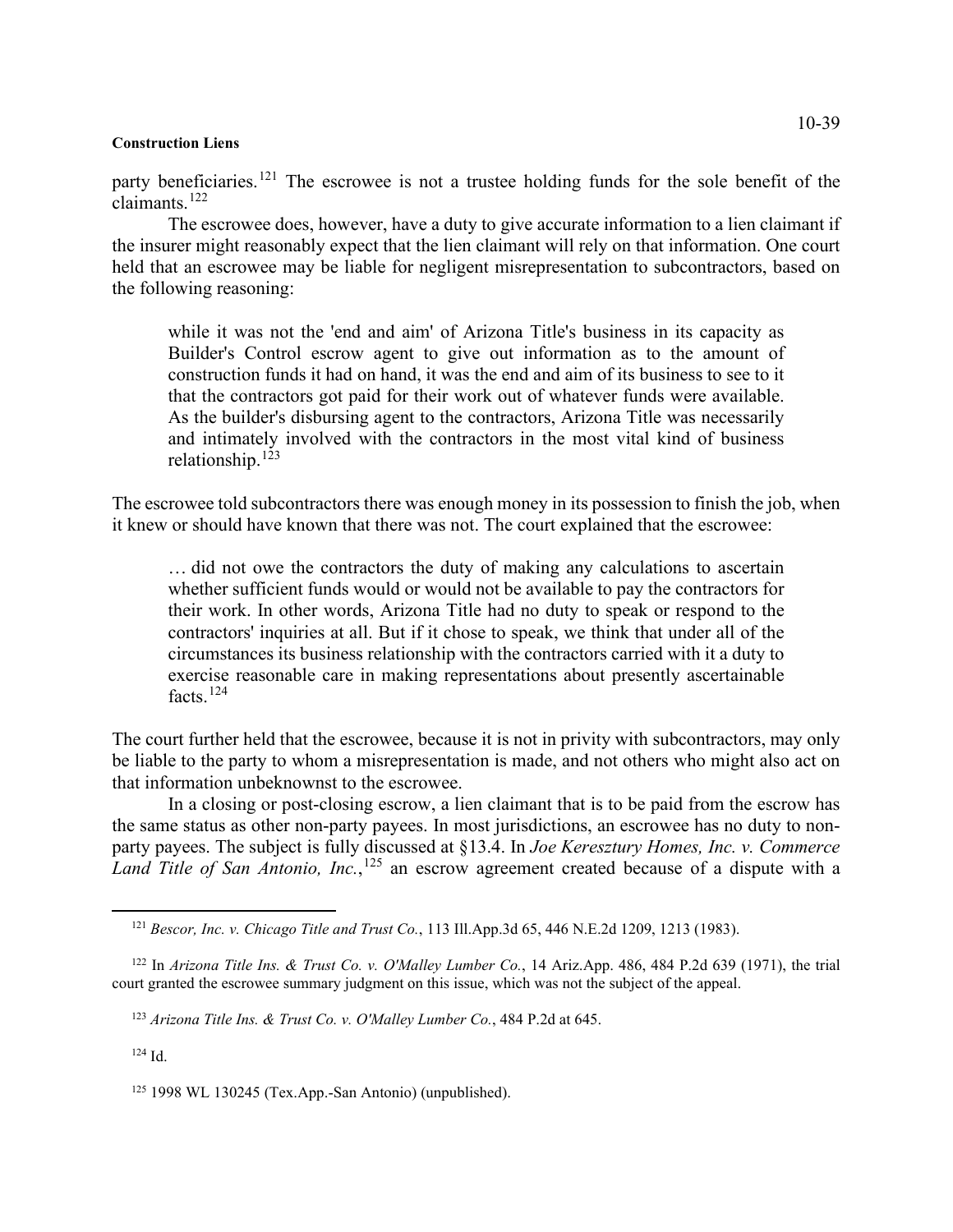drywaller stated that the escrowee had the right, "at its sole election and discretion," to deliver the funds to the drywaller. The lien was not resolved, and the lien claimant sued. The escrowee then paid the drywaller. All claims were dropped except the builder's suit against the escrowee, in which it claimed attorney's fees incurred in the suit and the difference between the escrowed amount and what the builder thought it should have received. The court found that the escrow language left the "decision to the discretion of" the escrowee, and failure to release the funds sooner was not a breach of the agreement. However, when the lien claimant is a party to the escrow, the escrowee is responsible for failing to follow its instructions, as with any other principal. In a case involving escrow instructions given for the closing of a sale of the property, a New York case held an escrowee responsible to a mechanic lien claimant for "failing to follow closing instructions received from" the claimant, as a result of which the lien claimant did not get paid.<sup>[126](#page-39-0)</sup>

## **10.2.7 Recovery By Escrowee Against Other Parties**

Insurer-escrowees often take indemnities as security for the granting of construction lien coverage. The indemnity may specify what action the owner or contractor must take when a construction lien claim is made. In addition, insurer-escrowees almost always rely on owner and/or contractor affidavits. Owner's affidavits are used to assure the insurer that all workmen have been paid. Contractor affidavits are supplied with each draw and state that the named parties are the only ones who have done work. See §5.10.2 for a complete discussion of recovery under construction lien indemnities.

## **10.2.8 Punchlist And Completion Escrows**

When property is sold before a newly-built structure has been completed, it is common for the parties to enter into a "punchlist" or completion escrow. The escrowee holds a certain sum to be released to the builder after the improvement is completed. Although these escrows go by many names, a punchlist escrow is commonly understood to be one in which a list of repairs (the punchlist) are to be made. The escrow provides says that the builder will receive the escrowed funds when the repairs are made. A completion escrow is used when a portion of the work is not finished when the sale from the builder closes. On residential construction, this is often landscaping or paving that cannot be performed until the ground has settled or a harsh weather season has passed. Money is also deposited on completion escrows, to pay for the remaining work as it is performed. If the escrowee is also the title insurer, it often wishes to control the escrow in order to exchange payment of the escrowed funds for construction lien waivers, especially if it has protected against inchoate construction lien rights.

The most common dispute about a punchlist or completion escrow is the conditions for the release of the escrowed money. In *Maratea v. Greater Metropolitan Abst. Corp.*, [127](#page-39-1) punchlist escrow instructions contained a drop-dead date for return of the funds, but said in the alternative that the money would be paid in exchange for evidence that the work had been performed. The seller paid the contractors, and demanded the return of the escrowed money, only to learn that the

<span id="page-39-1"></span><span id="page-39-0"></span> <sup>126</sup> *F & C General Contractors Corp. v. Atlantic Mutual Mortgage Corp.*, 268 A.D.2d 556, 703 N.Y.S.2d 196 (N.Y.A.D. 2 Dept. 2000).

 <sup>127</sup> 305 A.D.2d 381, 759 N.Y.S.2d 162 (N.Y.A.D. 2 Dept. 2003).